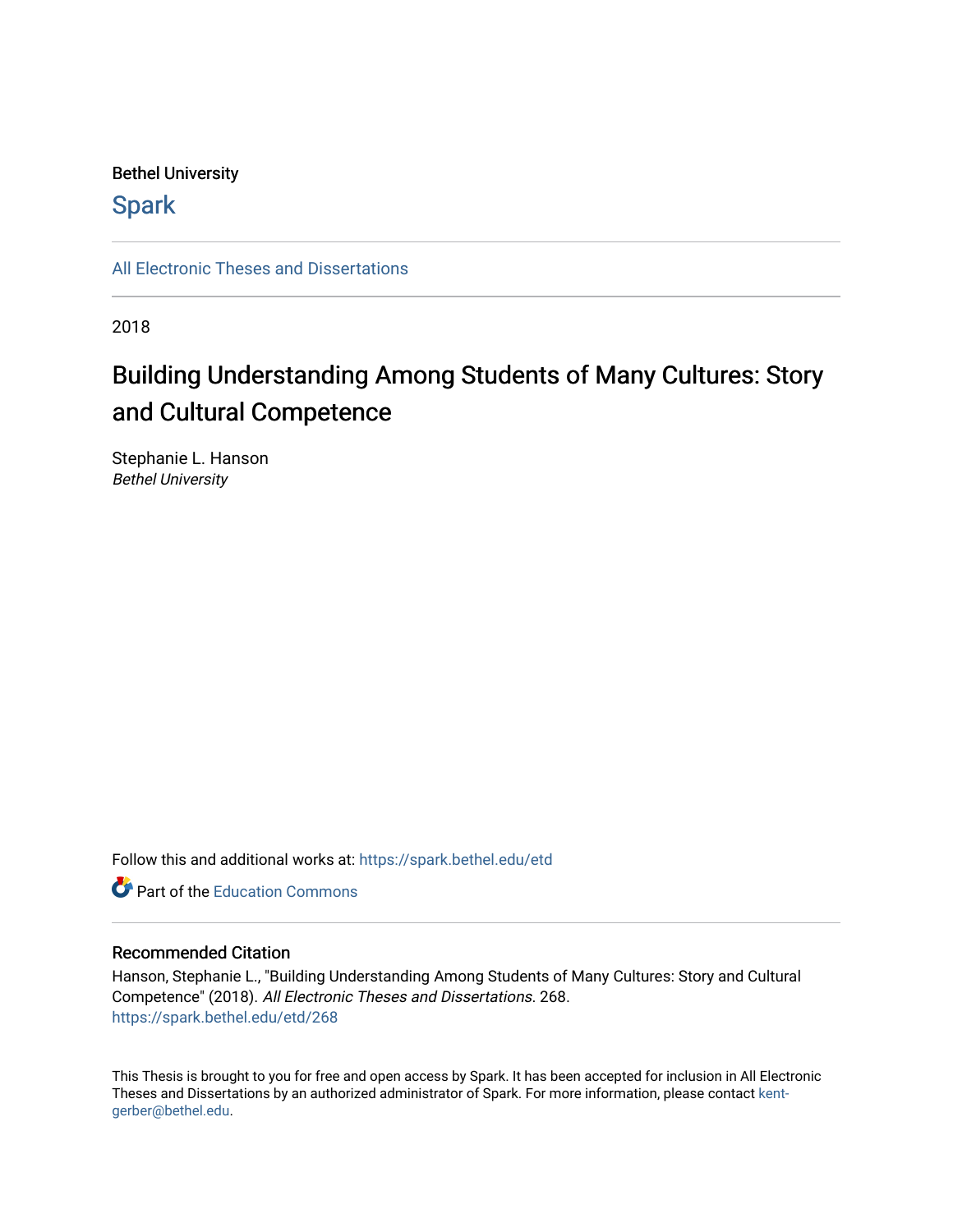# BUILDING UNDERSTANDING AMONG STUDENTS OF MANY CULTURES:

## STORY AND CULTURAL COMPETENCE

## A MASTER'S THESIS SUBMITTED TO THE FACULTY OF BETHEL UNIVERSITY

BY

STEPHANIE HANSON

IN PARTIAL FULFILLMENT OF THE REQUIREMENTS

FOR THE DEGREE OF

MASTER OF ARTS IN EDUCATION

SEPTEMBER 2018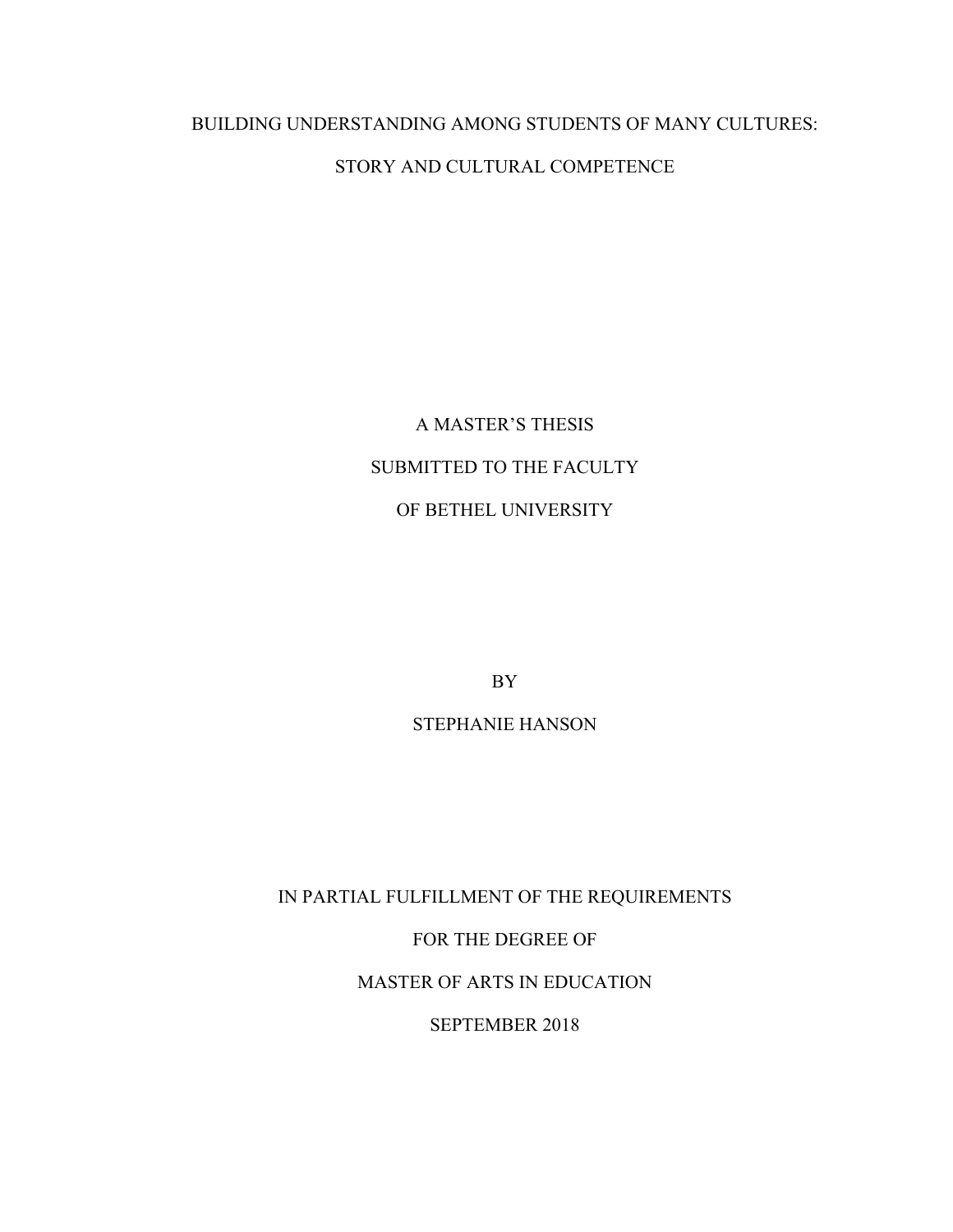#### BETHEL UNIVERSITY

## BUILDING UNDERSTANDING AMONG STUDENTS OF MANY CULTURES: STORY AND CULTURAL COMPETENCE

Stephanie Hanson

September 2018

APPROVED

Thesis Advisor: Lisa Silmser, Ed. D.

Program Director: Lisa Silmser, Ed. D.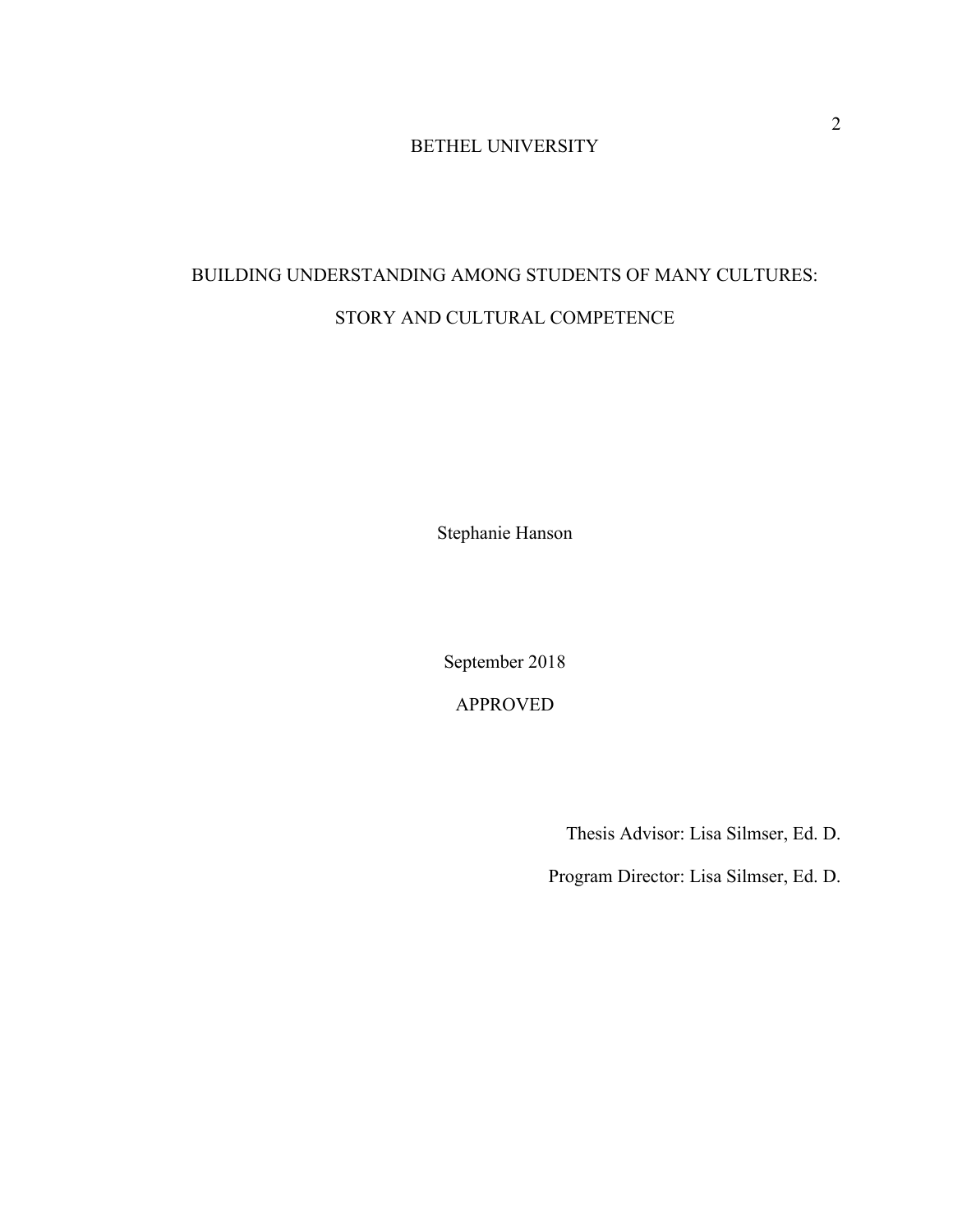#### Abstract

Current events demonstrate a need for global society members who have understanding across cultural borders. Storytelling has long been considered universally human with the ability to build understanding in complex situations. This thesis explores the potential of storytelling to increase cultural competence in students. Current research on cultural understanding and story is organized into the three domains of cultural competence: cultural awareness, cultural sensitivity and knowledge, and cultural competence. Research demonstrates that stories have the potential to increase understanding among students of many cultures. There is evidence that stories can effectively promote cultural competence in each of its three domains. In addition to increasing intercultural competence, story can also provides an opportunity for personal identity development in student. Stories are most effective when implemented in emotionally and culturally safe classroom environments by willing, culturally competent teachers. Limitations of the research are considered. Future research is needed in the areas of lasting effects of story on cultural competence, effectiveness in K-12 settings, and a comparison of storytelling methods. Several recommendations for professional application of the research are developed.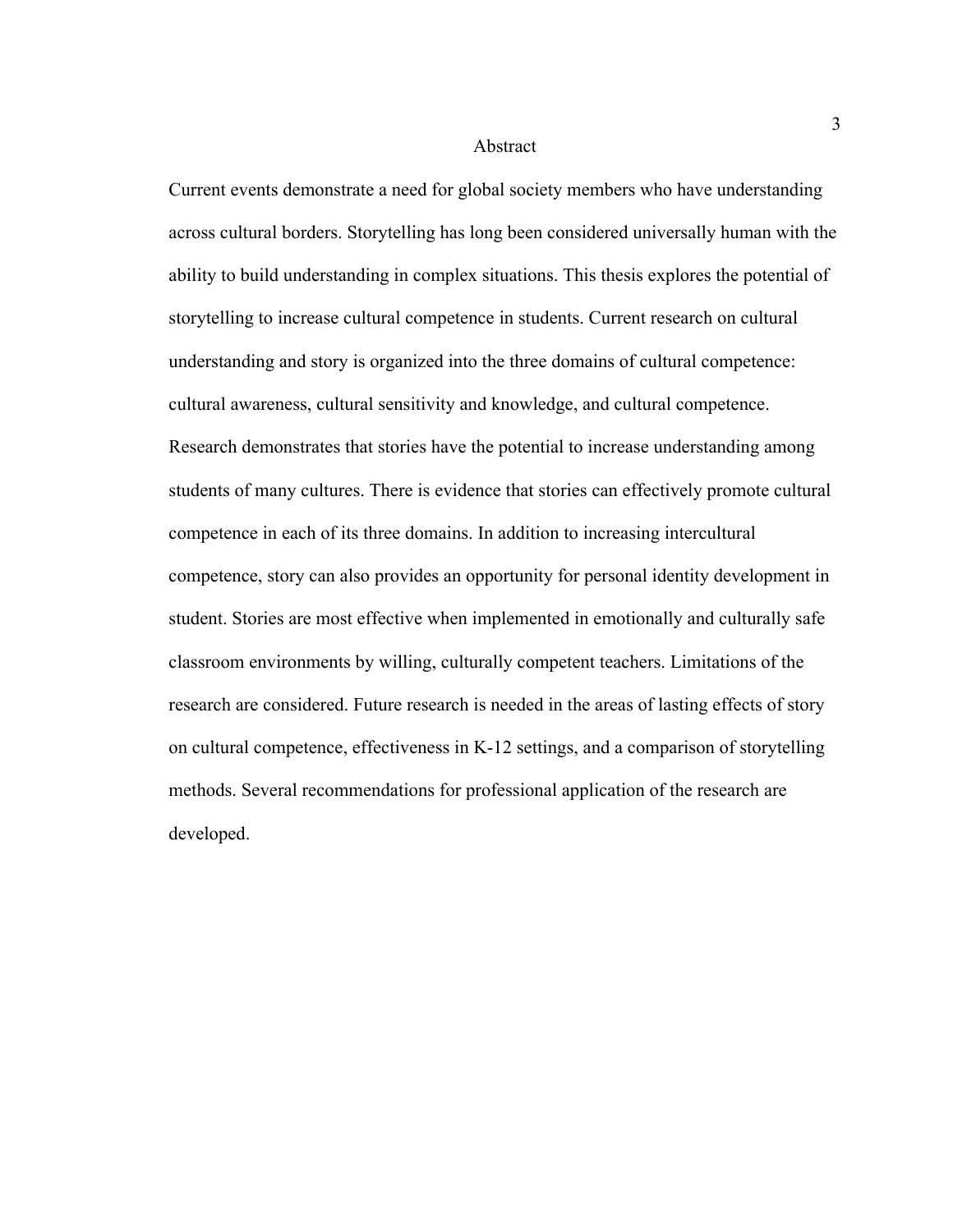### Table of Contents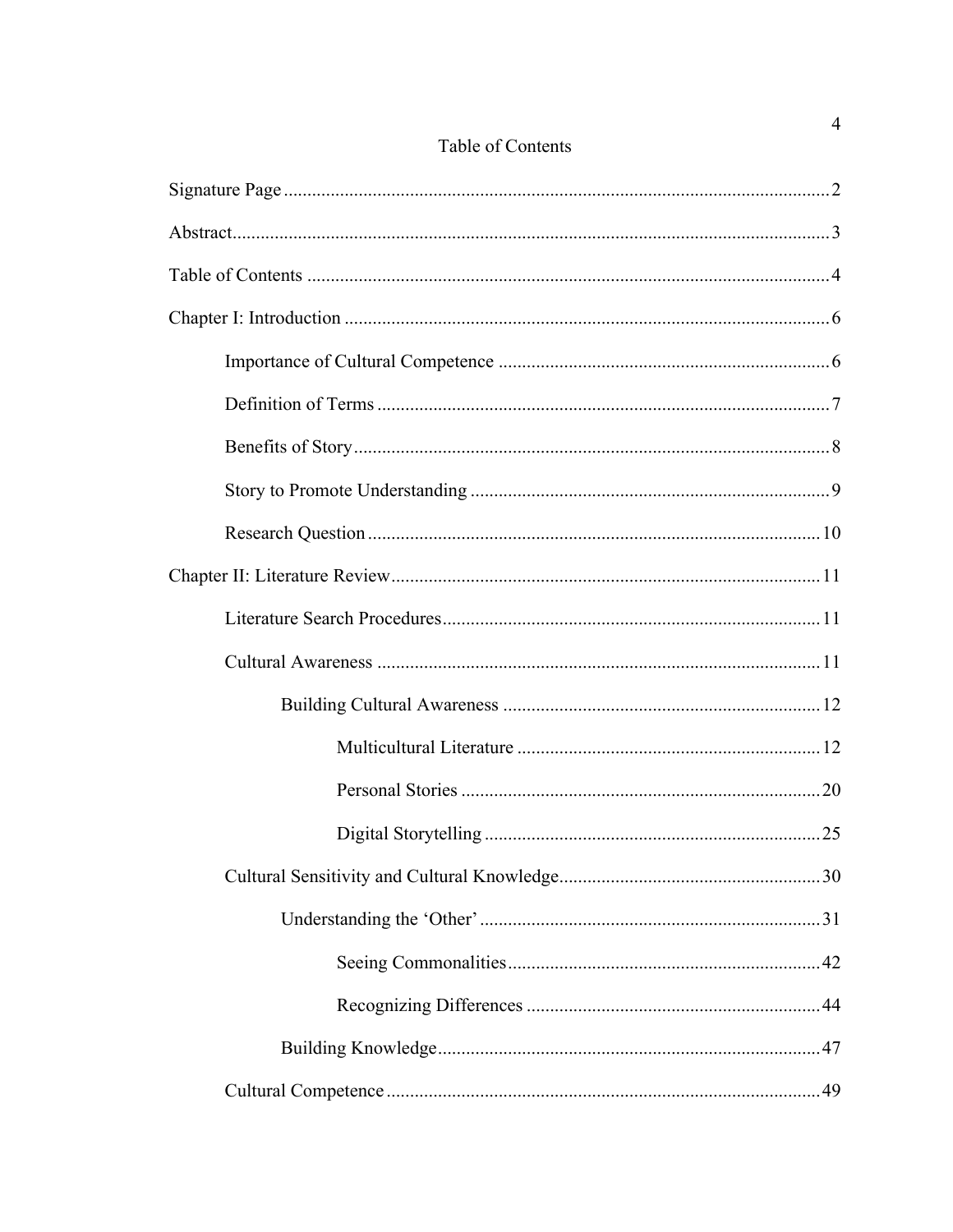| 5 |
|---|
|   |
|   |
|   |
|   |
|   |
|   |
|   |
|   |
|   |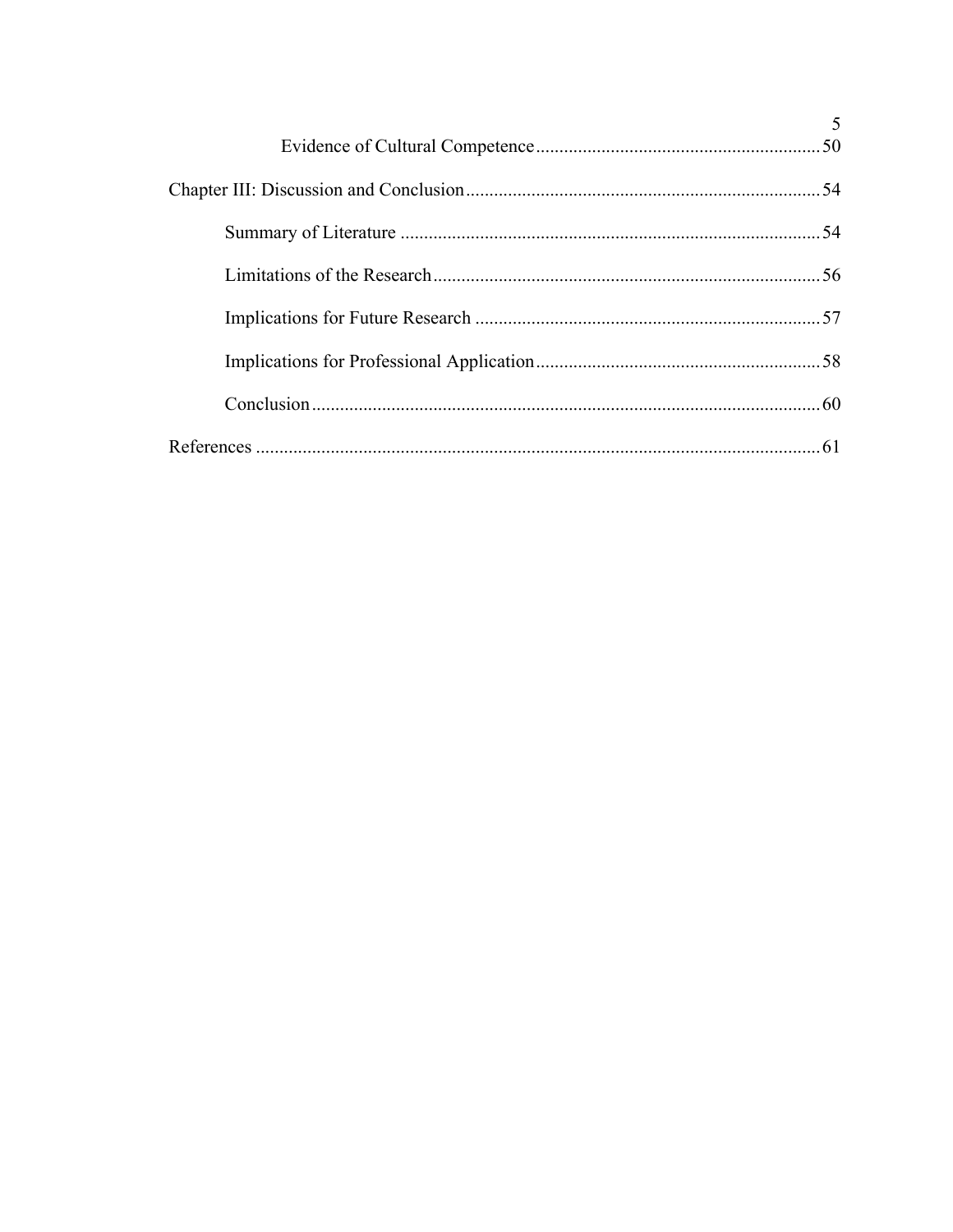#### **CHAPTER I: INTRODUCTION**

#### **Importance of Cultural Competence**

The study of understanding among people is not new. The field of intercultural communication stems from the work of Edward T. Hall at the Foreign Service Institute in the 1950's. The first publication on intercultural communication in 1955 catalyzed this field of study (Rogers, Hart & Miike, 2002). Despite the longevity of this field, it is an area that continues to have renewed, pressing importance in today's society (Pusch, 2004).

The United States has long had a legacy of an ethnically diverse population. However, in recent years, there has been a dramatic shift in population due to rapid migration. The U.S. Census Bureau estimates that by 2043, the U.S. will become a "majority minority" country (Colby & Ortman, 2014). Although the non-Hispanic white population will still be the largest group, a single group will no longer make up the majority. More than 50 percent of the population will identify as belonging to an ethnic group other than non-Hispanic white (Colby & Ortman, 2014).

Despite a diverse population and the longevity of the field of intercultural communication, there are increasing issues surrounding cultural understanding. The FBI reported that over half of the hate crimes committed in 2016 were motivated by race, ethnicity, or ancestry bias. Another 21% of hate crimes were motivated by religious bias (*Hate crime statistics, 2016*, 2017). This is an increase since the 2014 report, which found that 48.3% of hate crimes were motivated by race, 18.6% were motivated by religious bias, and 11.9% were motivated by ethnicity bias (*Hate crime statistics, 2014*, 2015). In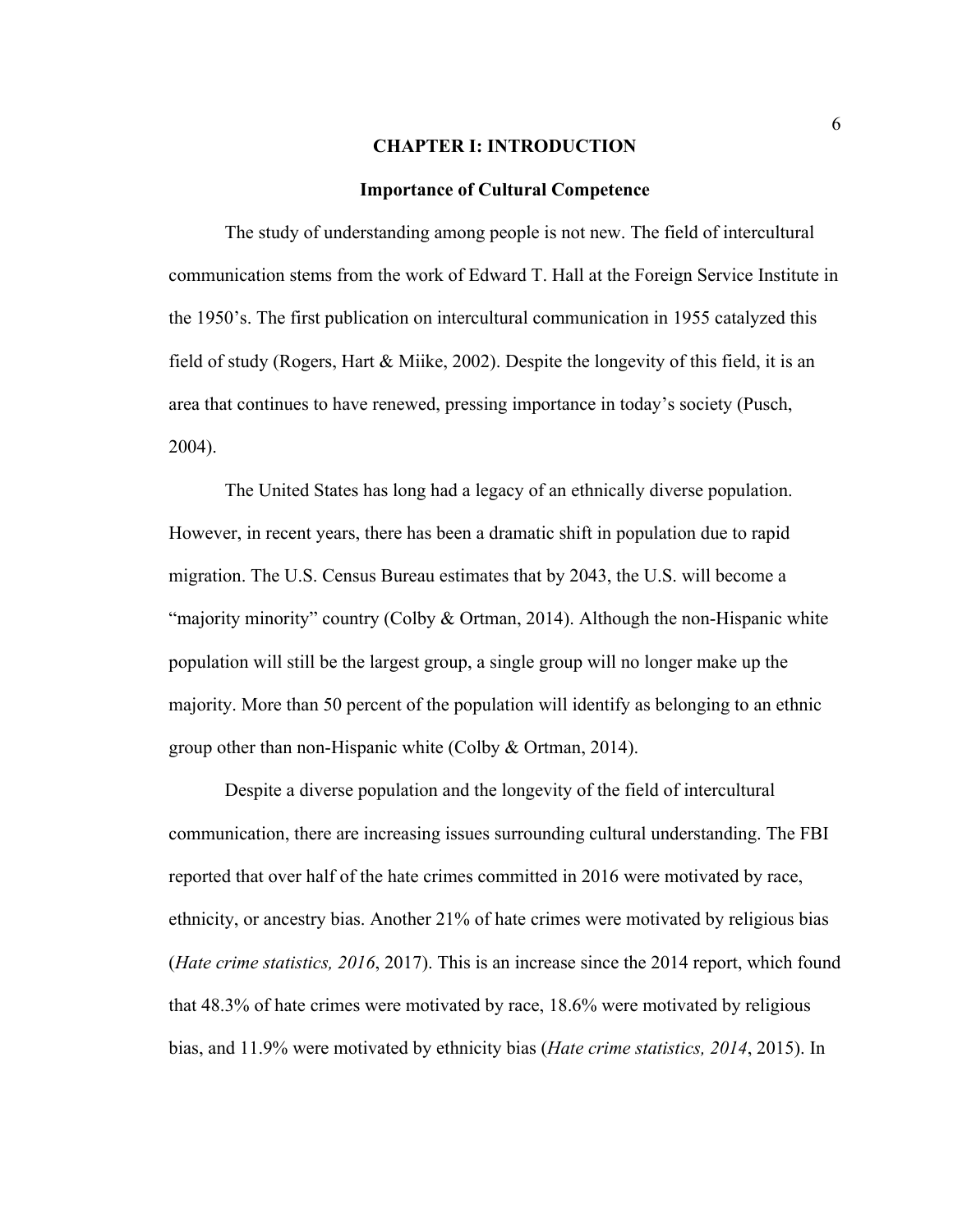both reports, hate crimes related to cultural diversity, race, religion, and ethnicity, accounted for the vast majority of all crimes committed.

At the same time, society has an increased awareness of the value of cultural competence. In today's globalized economy, there is more communication, and commerce among countries than ever before. Inevitably, cultural diversity has manifested within the global marketplace, making intercultural competence an extremely important skill to remain competitive and effective (Spitzberg & Changnon, 2009). The Partnership for  $21<sup>st</sup>$  Century Learning recognizes social and cross-cultural skills, as well as global awareness as elements that are necessary for  $21<sup>st</sup>$  century readiness (2015). Major companies such as the Walt Disney Company, Ford Motor Company, and Intel have identified these areas as highly valuable in employees (P21 framework definitions, 2015).

#### **Definition of Terms**

There are numerous terms used in the exploration of understanding among cultures. For the sake of this literature review, specific elements of cultural competence will be defined in the following chapter. However, there are also certain terms that will be used throughout the paper.

The ability to comprehend cultural diversity depends on understanding the idea of culture itself. UNESCO (2013) defines culture as " a set of distinctive spiritual, material, intellectual and emotional features of a society or social group, encompassing all the ways of being in that society" (p.10). Culture is commonly likened to an iceberg with elements visible to the observer, while the majority of the iceberg is unseen beneath the surface of the water (Condon & LaBrack, 2015). This refers to the differentiation between objective culture and subjective culture. Objective culture refers to institutions,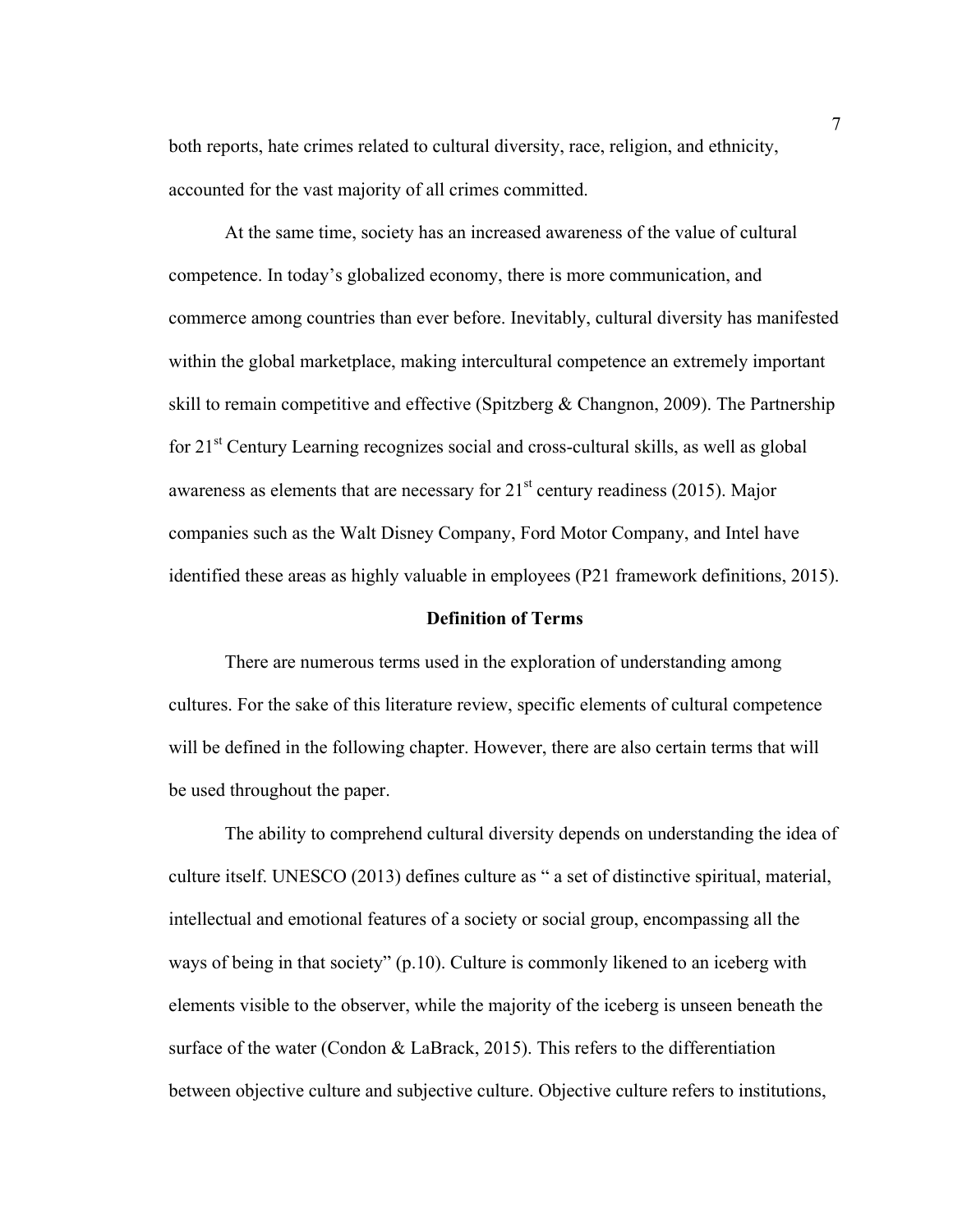such as political or economic systems, and to products, such as music, art, cuisine, and so on (Bennett & Bennett, 2004). Subjective culture can be described as the worldview of a society's people, which includes behaviors, attitudes, beliefs, and values (Bennett & Bennett, 2004; Condon & LaBrack, 2015). This is the element of culture that one must demonstrate appreciation and respect for to improve understanding between people. Using the subjective culture definition, diversity is the cultural differences in values, beliefs, and behaviors learned and shared by a group of interacting people (Bennett  $\&$ Bennett, 2004; UNESCO, 2013).

#### **Benefits of Story**

Story has long been considered a part of human nature. Humans have told, used, and relied on stories for over 100,000 years (Haven, 2007). It has been present as long as human history recalls. Storytelling is considered to be universally and intrinsically human; and while it is affected by culture, it is also present in every culture in the history of the planet (Baldasaro, Maldonado, & Baltes, 2014; Haven, 2007). Cultures teach which stories their members are to live by (Smith, 1990). Stories are able to convey culture beyond the surface level as they are suffused with the subjective elements of culture. They are the storehouse of knowledge, beliefs, values, attitudes, passions, dreams, imagination, and vision (Baldasaro et al., 2014; Haven, 2007). This makes them a primary candidate for building cultural awareness as they have the ability to give students an experience outside of themselves and to broaden one's perception of reality.

Not only is story culturally permeating, it is also brain appropriate. Decades of theory and research indicate that story is the main form in which the brain organizes thought. "Thought flows in terms of stories – stories about events, stories about people,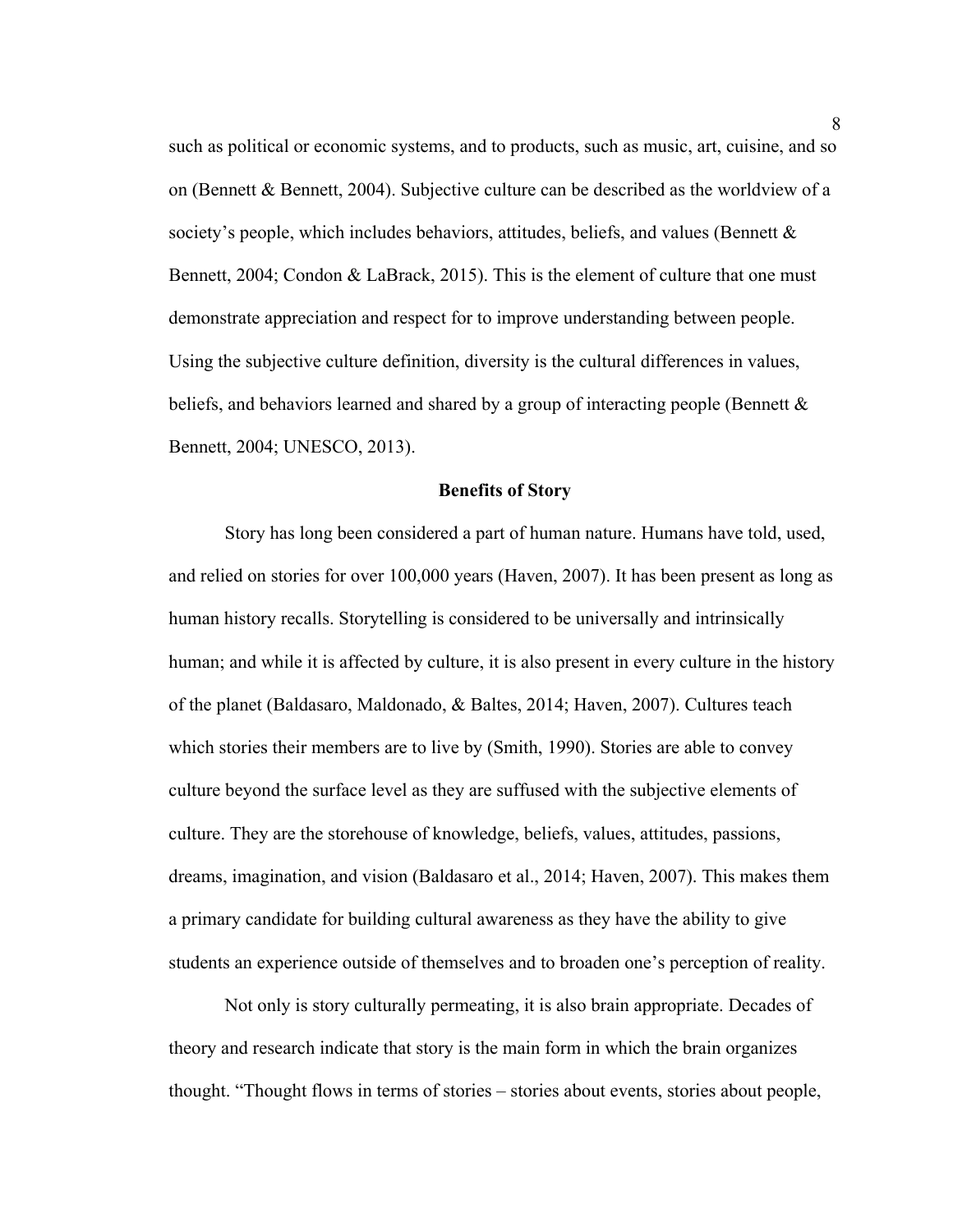and stories about intention and achievements" (Smith, 1990, p.62). Bruner (1990) theorized that humans are preprogrammed to search and create meaning from story elements. He also states that fiction creates realities so compelling that they shape our experiences, which then alter our perception of the real world (Bruner, 2002; Bruner, 1987). Brockman (2013) also observed how the stories one tells oneself determine the individual's perceived mental reality. Haven (2007) reviewed over 350 research studies that all demonstrate that stories are effective for teaching and motivating, as well as communicating concepts. Smith also agreed that people learn in the form of stories (1990).

#### **Story to Promote Understanding**

Current events demonstrate a clear need for understanding between many cultures. The media is filled with images of violence, conflict, and dissonance that result from a lack of understanding among people. In an increasingly global world, there is an increasingly pressing need for students to engage with people whose cultural backgrounds differ. There is a parallel need for society members with the ability to think critically and resolve conflict among differing cultures.

Cultural awareness and cultural competence have their foundation in understanding. For thousands of years, humans have used stories to communicate mutual understanding. Stories often represent hidden aspects of culture, as well as demonstrating the values of the storyteller. Stories can also be personal and unique to an individual. They can be used in interpersonal relationships to gain insight when solving conflict. Stories have the ability to connect people. Our brains are designed to learn from stories. We organize our realities through story.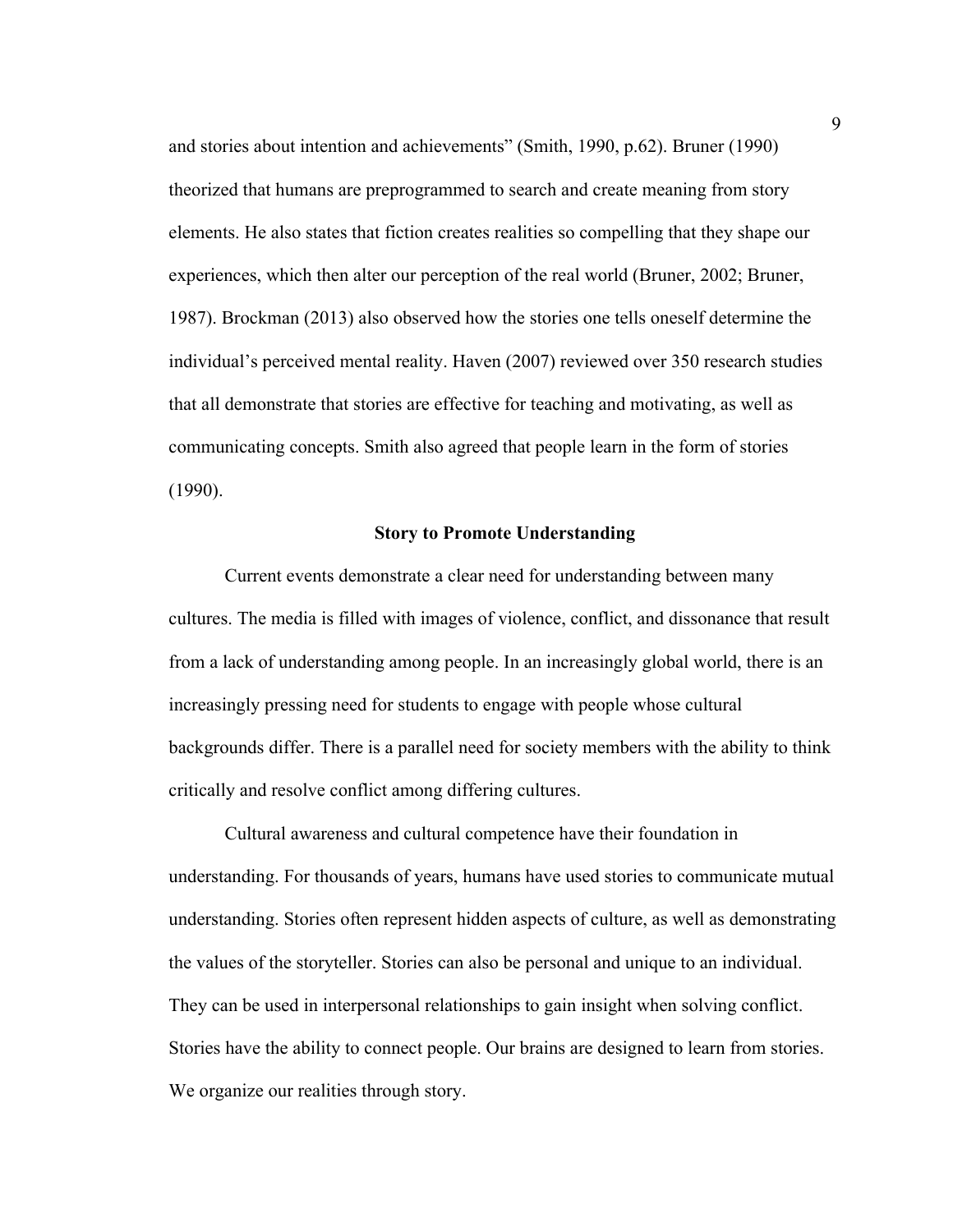#### **Research Question**

So, how does the practice of storytelling and the need for cultural competence transfer to a school setting? School is a place for students to be equipped to engage as competent members of a global society. This thesis will explore the three areas of cultural competence and how storytelling can facilitate these in students. Research will be analyzed to answer the question: How can stories facilitate understanding between students of many cultures?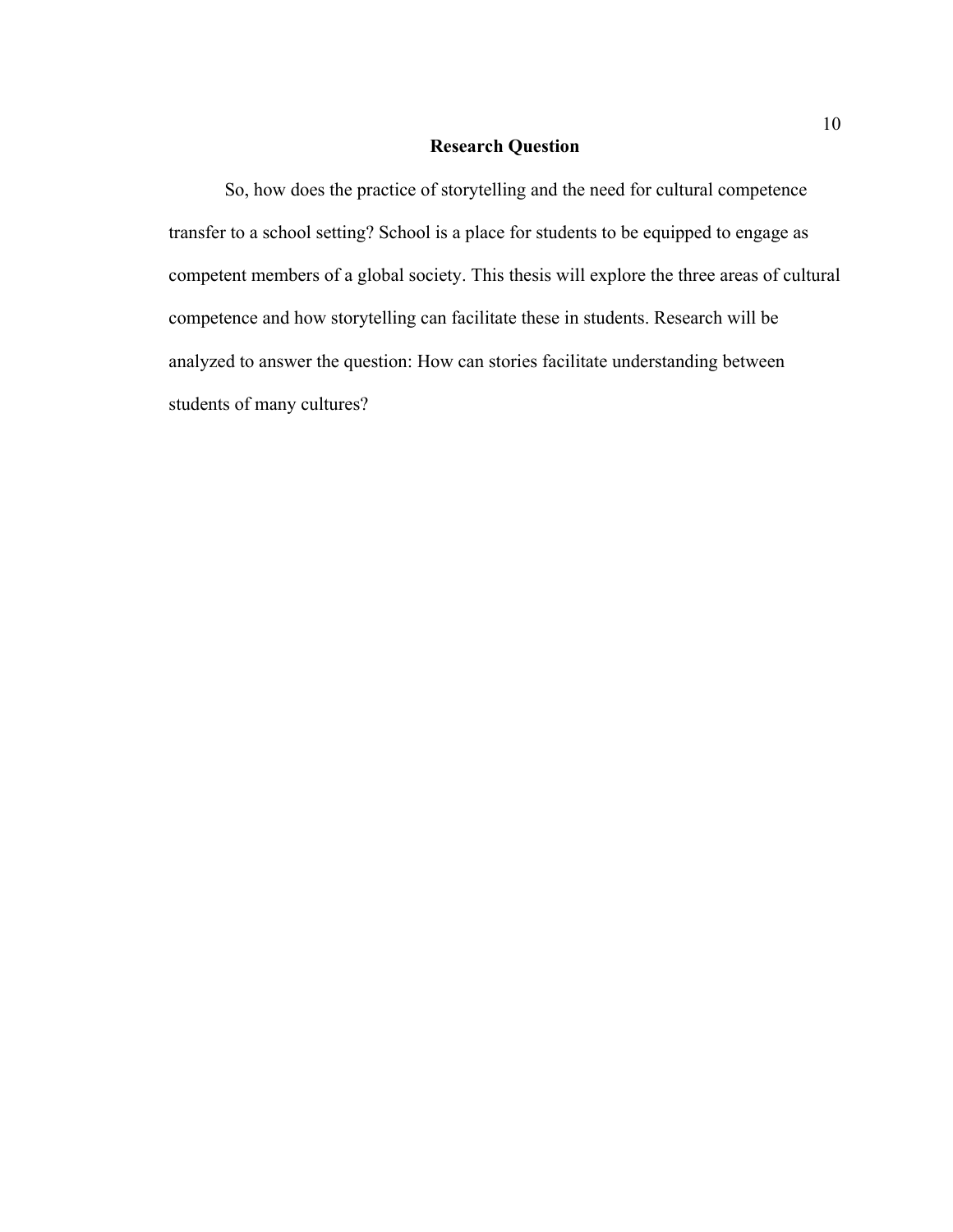#### **CHAPTER II: LITERATURE REVIEW**

#### **Literature Research Procedures**

To locate the literature for this thesis, searches of Educator's Reference Complete, Education Journals, ERIC, Academic Search Premier, and EBSCO MegaFILE were conducted for publications from 1996-2018. This list was narrowed by only reviewing published empirical studies from peer-reviewed journals that focused on storytelling and its effects on understanding among students. The key words that were used in the searchers included "personal narrative", "story", "storytelling", "narrative theory", and "multicultural literature" along with "cultural awareness", "empathy", "peace", "culturally relevant", and "cultural competency". The structure of this chapter is to review the literature on cultural understanding and story in three sections in this order: Cultural Awareness; Cultural Sensitivity and Cultural Knowledge; and Cultural Competence.

#### **Cultural Awareness**

There is no dispute that intercultural competence is necessary for students to be successful in today's global society. It is a term that requires concrete definition. There is no single universal definition of cultural competence, but there is agreement that there must first be an awareness of culture (Hammer, 2015; Madden, 2015; UNESCO, 2013). An individual will be unable to identify similarities and differences between cultures and act according to these manifestations within intercultural contexts without awareness of the existence of culture. Self-awareness and cultural awareness are deeply related and often interrelated in the process of gaining awareness of culture. Often individuals gain awareness of these areas simultaneously as "there is no better way to discover the socially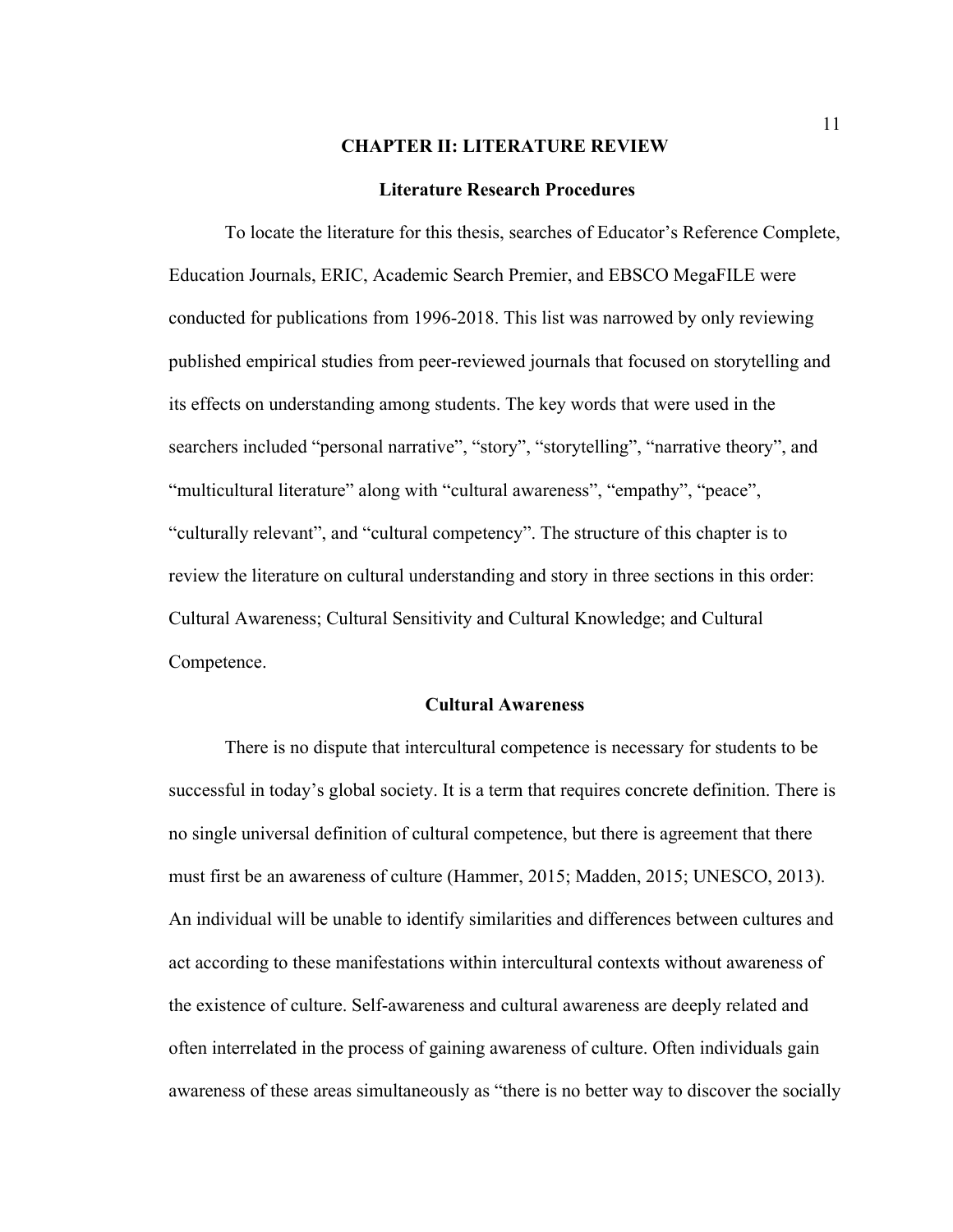constructed nature of one's own culture than to be faced with another culture having quite different assumptions" (UNESCO, 2013, p. 26). For the purpose of this review, the terms will be combined to the term *cultural awareness*. Cultural awareness is a person's conscious ability to critically view and understand the objective and subjective cultures to which the individual belongs, including awareness of one's own culture (Deardorff, 2006; Madden, 2015). There is a spectrum within cultural awareness as individuals gain awareness of objective culture, symbols, and artifacts, or outward ways of cultural expression; then awareness of cultural values, and assumptions. As stories often convey both outward and internal expressions of culture, this investigation will first determine if story helps students build cultural awareness.

#### **Building Cultural Awareness**

Utilizing story to build cultural awareness is the foundational step in facilitating understanding among students of many cultures. There are numerous types of stories that have been applied to the study of cultural awareness. In this section, studies will be organized by the type of story used to increase students' cultural awareness.

**Multicultural literature.** Literature has been used in classrooms to build student understanding for decades. With the rise of multicultural education, there is a growing awareness of the importance of multicultural literature and its potential to build bridges for students.

Wham, Barnhart, and Cook (1996) researched how students' attitudes towards multicultural diversity are enhanced by exposure to multicultural literature. They examined the effects of combining home and classroom reading experiences of multicultural storybooks on the awareness and attitudes of kindergarten, second-grade,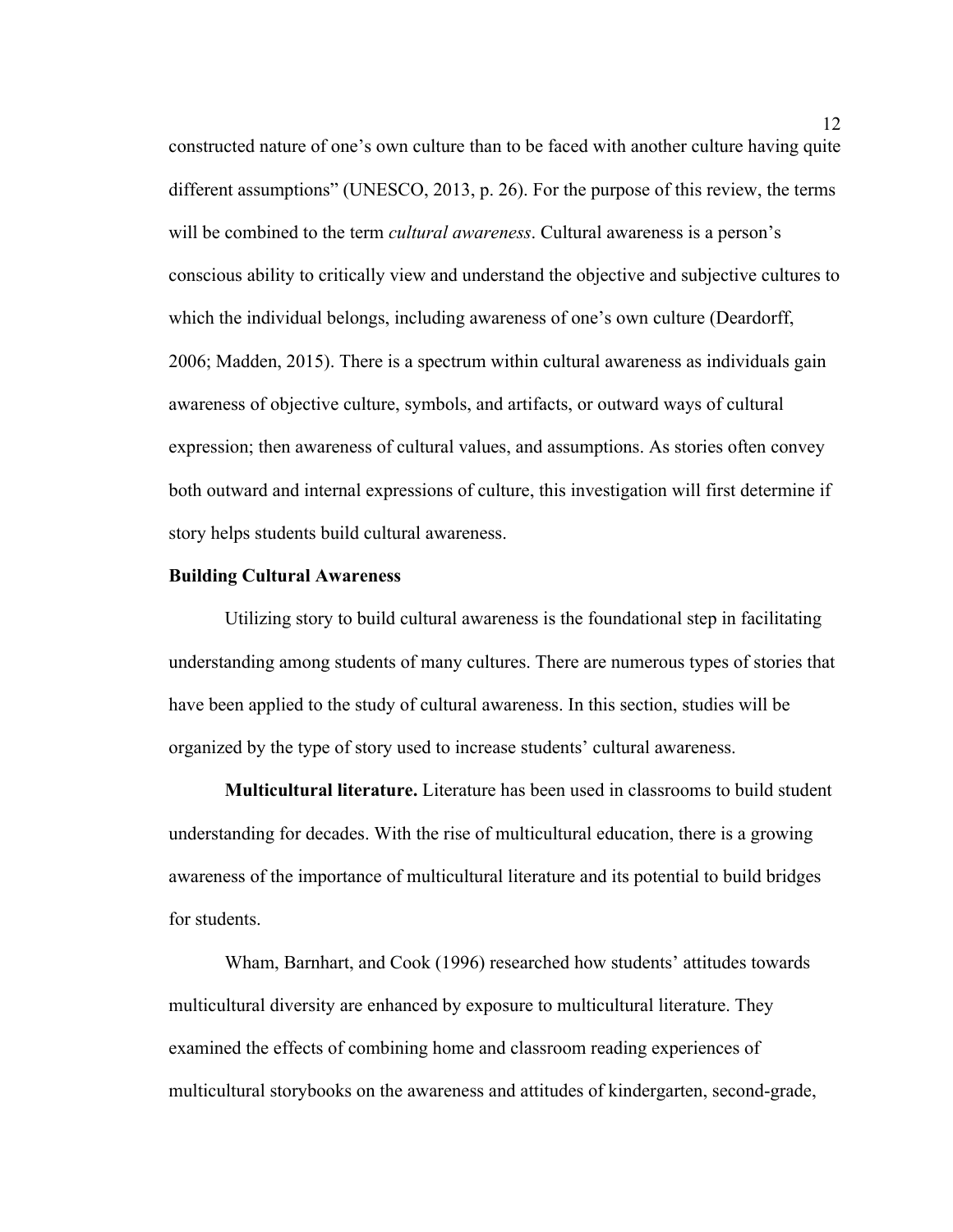and fourth-grade students towards individuals representing other cultures, circumstances, or lifestyles. The study was conducted at a public elementary school in a small, Caucasian, middle-class Midwestern community. There were two classrooms at each grade level, one control group, and one Storybook Reading Group, or SRG. There were 35 kindergarten students, 45 second-grade students, and 48 fourth-grade students (Wham et al., 1996).

In September, all students were given a nine question survey to measure their attitudes towards multiple areas of diversity including hearing impaired, visually impaired, elderly, impoverished, divorced, physically disabled, race, and nationality. Daily multicultural storybooks were read to students in the SRG group at home and at school. Students in the control group were not read any specific multicultural storybooks. After seven months, the same survey was given to students again (Wham et al., 1996).

Results showed an overall increase in the frequency of positive responses to diversity from students in the SRG group. There was no change in positive responses for the kindergarten SRG. However, the control kindergarten group demonstrated a decrease of -5% in positive responses. There was an increase in positive responses for both second-grade and fourth-grade in the SRG of 14% and 3% respectively. The control groups at the same grades decreased their positive responses by -7% and -1%. Across the school year, students' attitudes towards diversity became more positive or remained steady in the Storybook Reading Group, and became more negative in the control groups (Wham et al., 1996).

Sarraj, Bene, and Burley (2015) examined multicultural education, a theoretical framework for multicultural education, and its effect on students' cultural awareness.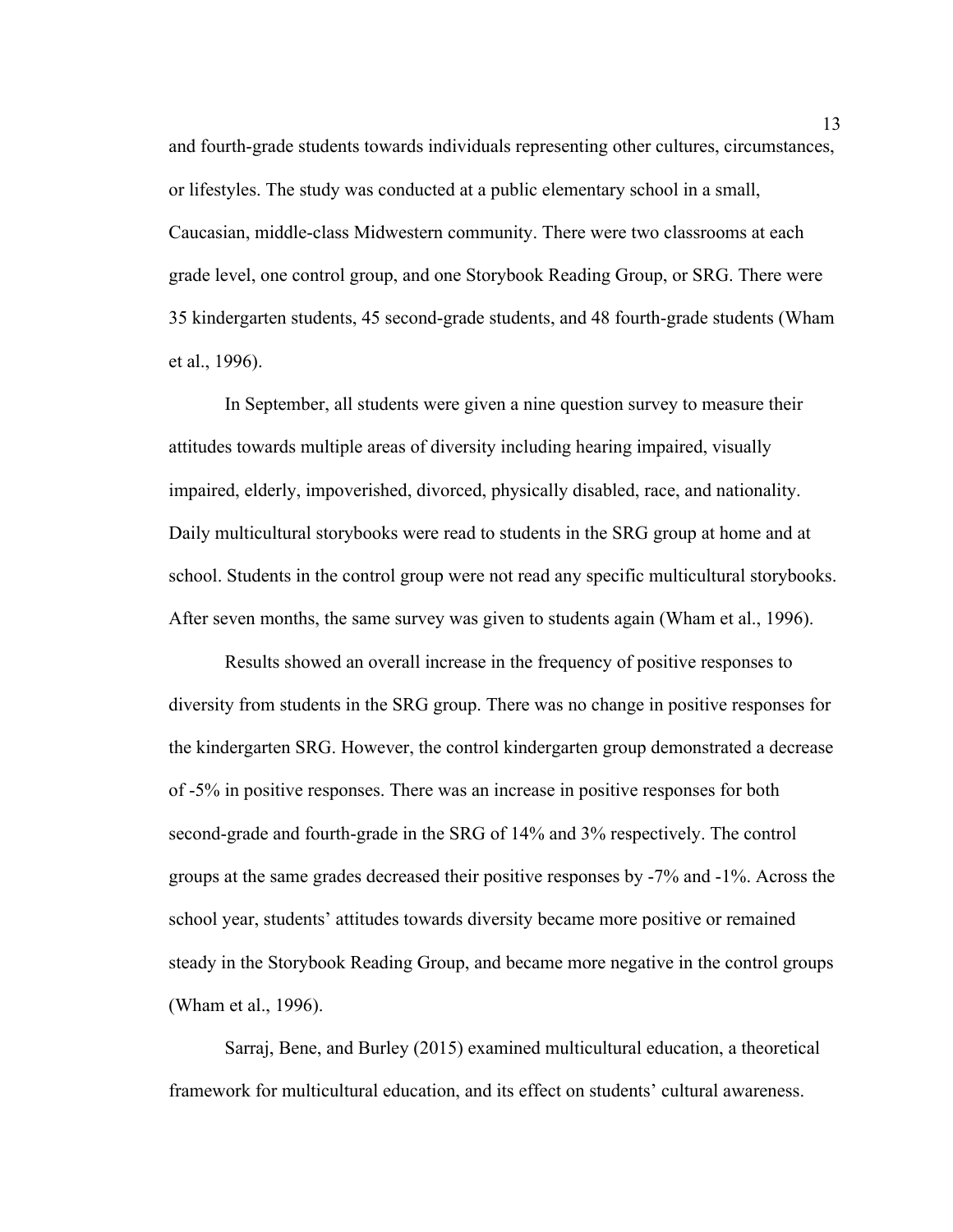They wanted to specifically determine the effect of multicultural education on students' awareness of cultural attitudes and beliefs and students' knowledge of other cultures. The study was completed in a fifth grade enrichment classroom at an elementary school in West Texas. Seventeen 10-11 year old students participated in the study. Of the students, six girls and 11 boys participated. The students' ethnicities were white (76%), Hispanic (11%), and African American (11%). For two weeks in the fall semester, the students were exposed to multicultural stories (Sarraj et al., 2015).

The classroom teacher started each lesson with definitions of the main vocabulary. Then she introduced each culture through a multimedia clip and read a story out loud. Lastly, she asked comprehension questions about the story and students answered these questions as a group. Students wrote their responses to two open-ended questions, which evaluated students' higher order thinking skills and ability to apply main ideas from the stories to their lives. This process was repeated for three stories that promoted understanding towards three sub-cultural groups: Arab Americans, African Americans, and Latin Americans. Researchers analyzed students' open-ended responses to the stories, teachers' observations, and researcher's field notes of students' verbal and nonverbal reactions to the intervention (Sarraj et al., 2015).

Results showed four themes in students' thoughts and attitudes: curiosity, empathy, preconceptions, and bullying. Students demonstrated curiosity towards learning about various cultures and the traditions that are associated with those cultures. Specifically, they expressed interest in cultural music, dances, and traditional clothing. The researchers concluded that students found other cultures interesting because these cultures were different from their own. Students responded positively to the multimedia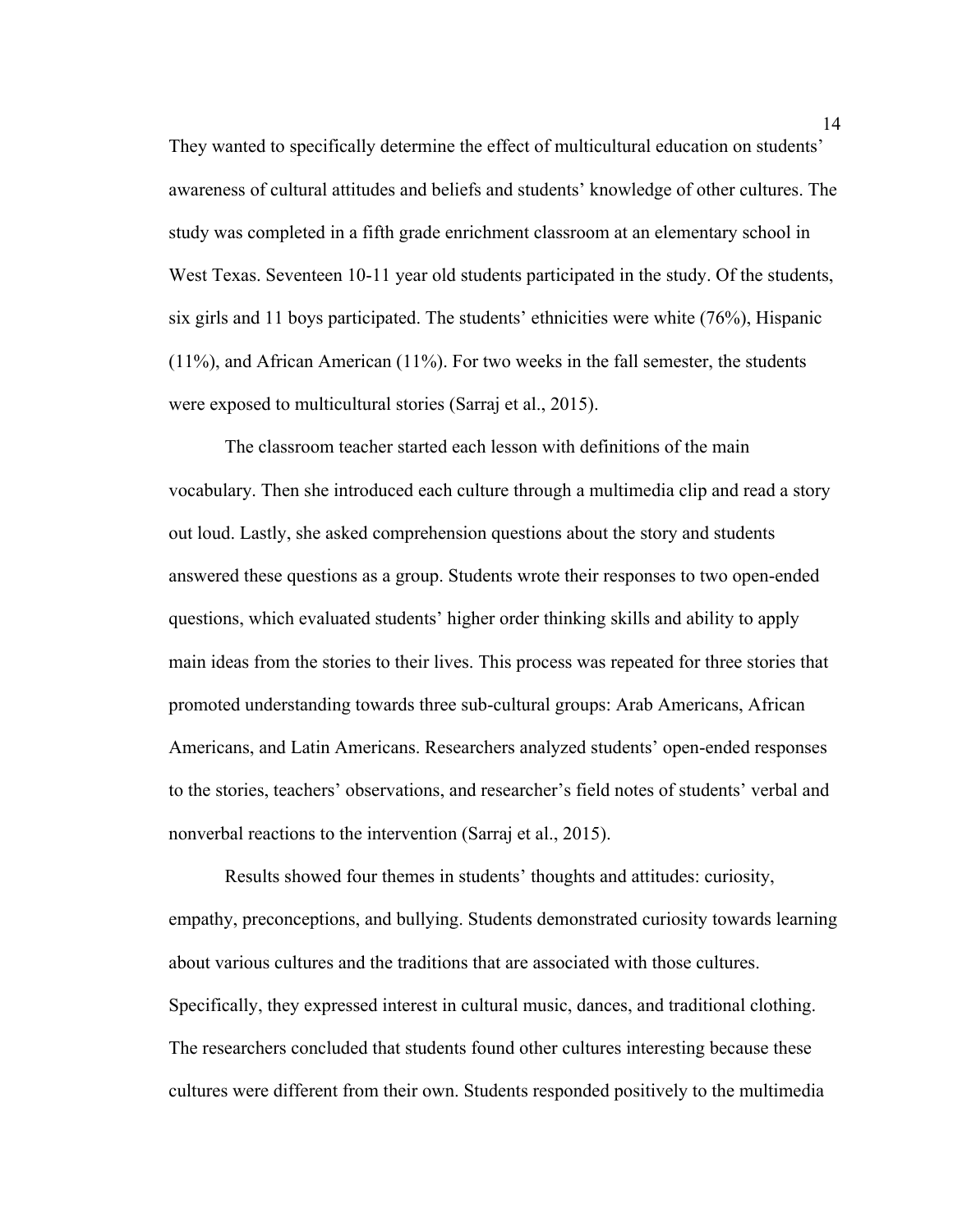clips and the multicultural stories. Multicultural stories can be successful in increasing awareness of other cultures. However, it must be implemented intentionally with other elements of teaching such as multimedia, classroom discussion, and opportunity for individual students' responses (Saraj et al., 2015)

Murray and Puchner (2012) implemented think-alouds to deepen students' understanding of district-prescribed literature and of sociocultural issues such as discrimination and prejudice. Their study was conducted at a Midwestern United States junior high school. Twenty-one  $7<sup>th</sup>$  grade students were selected as members of the researcher's language arts class. Of the students, seven girls and 14 boys participated. The students' ethnicities were white (62%), African American (28%), Asian/Pacific Islander (5%), and Multiracial (5%). All but two students were academically performing on or above grade level. For three months, students were exposed to think-aloud interventions (Murray & Puchner, 2012).

The classroom teacher modeled think-alouds to identify the socio-cultural context of the literature, how she reacted to it, and connected to it. Appropriate dialogue for discussing culture and 'others' was introduced. Students then used graphic organizers to perform think-alouds in small groups, and then individually. The teacher's observation notes, reflective journal, and student work were collected as data (Murray & Puchner, 2012).

As the study was conducted as action research, adjustments were made throughout the intervention process. Teacher observations demonstrated a need to define 'culture' with students to support development of analysis of the literature. The class collaboratively created a concept web of culture that included abstract and concrete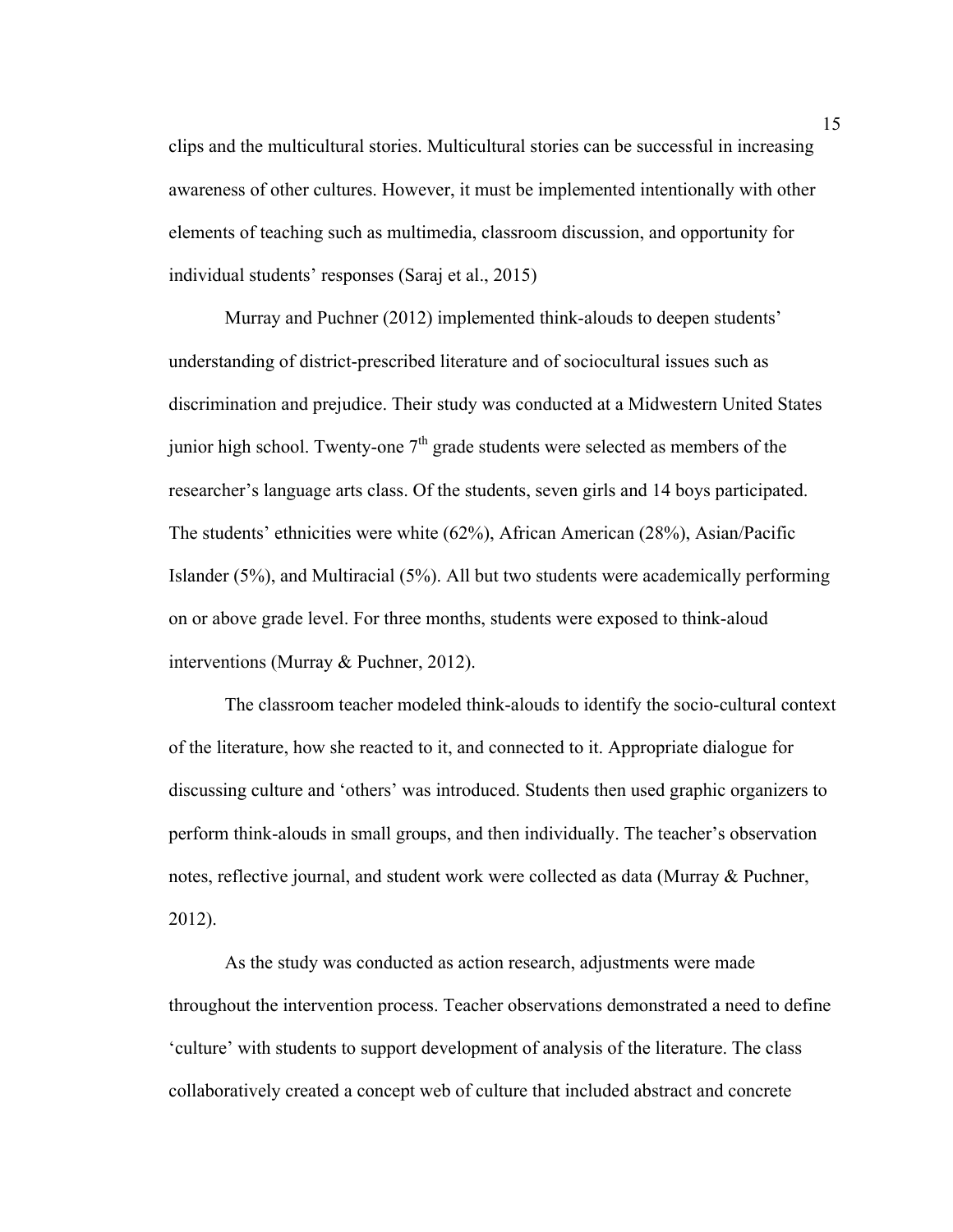elements of culture. Students then were assigned one concept to create a visual aid to represent. The teacher then posed two questions for students to respond to anonymously. The results showed that many students had little to no knowledge of culture or its importance. One thirds of students reported that they had never considered culture before and believed it would not affect them to learn about. Another third chose not to respond. One sixth of the class reported that culture was interesting to learn about. The last sixth felt that learning about culture would divide the class (Murray & Puchner, 2012).

After the three month intervention, Murray and Puchner found that students that student made gains in their ability to identify and articulate socio-cultural issues, specifically within the school. Discussions demonstrated that students were able to identify instances of discrimination, prejudice, and stereotyping in the literature and then in the school context (Murray & Puchner, 2012).

While there is evidence on the importance of multicultural literature, Murray and Puchner found that the teacher's ability to provide a form for discussion and learning of socio-cultural issues led to increased student cultural awareness (2012). This suggests that story must be skillfully utilized by a knowledgeable educator for it to reach optimal effectiveness in increasing students' awareness.

Multicultural literature also has the potential to provide a setting for all students to understand their identities. Osorio (2018) explored how second grade emergent bilinguals discussed their own identity in relation to multicultural children's literature. The class was part of a bilingual program at a Midwestern elementary school with 62% of students eligible for subsidized lunch and 37% Latinos. Of the class, all 20 Spanish-speaking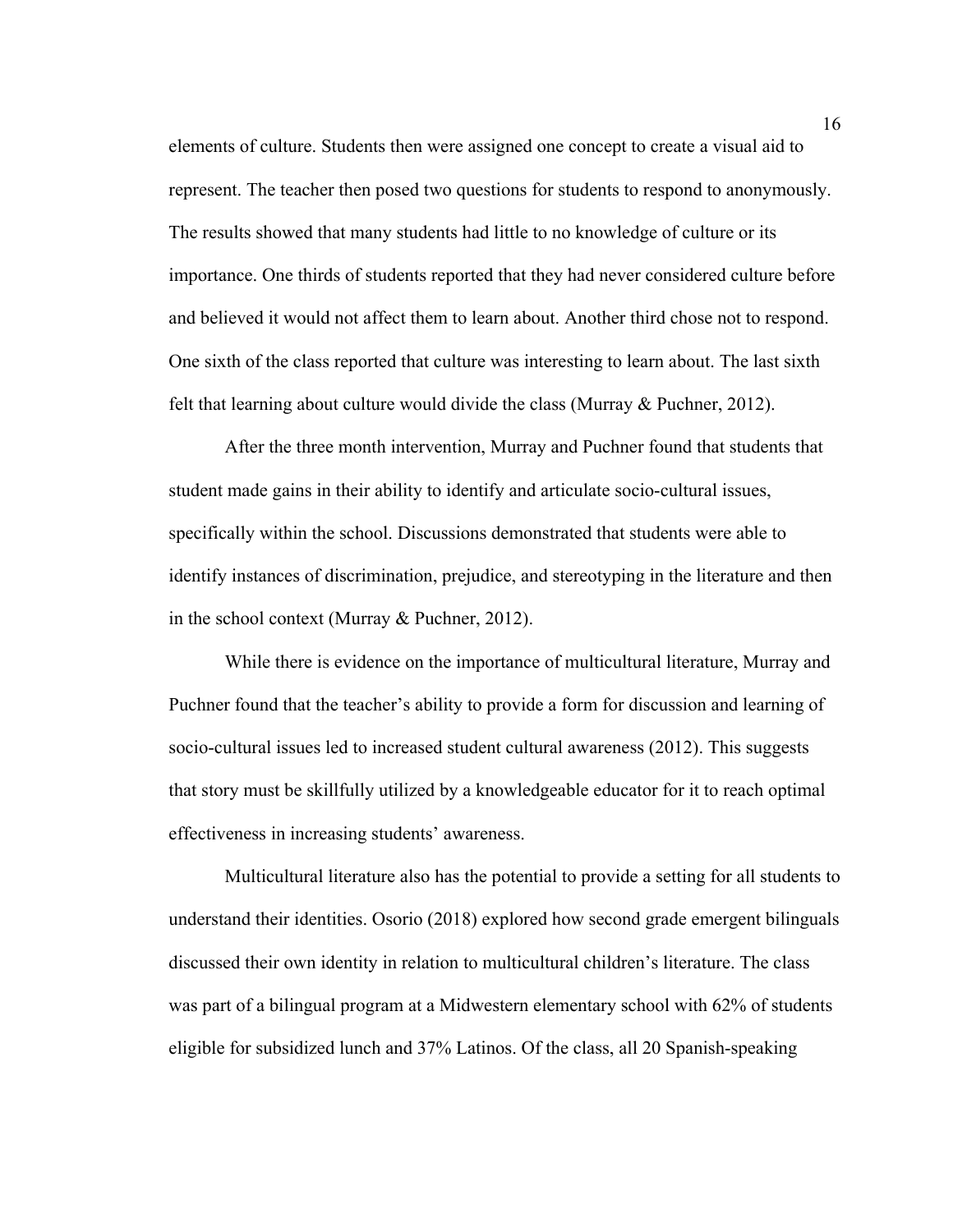students were second generation, born in the United States. There were 11 boys and nine girls in the class between seven and eight years old (Osorio, 2018).

The students read multicultural literature with themes of border crossing that applied to their cultural context. The students then discussed their thoughts in reading groups with the teacher. The teacher recorded all of the literature discussion conversations and took field notes about the students' engagement with the stories (Osorio, 2018).

Resulted showed an increase in students' self-awareness and affirmation of their cultural identities. As the students read about others who had similar experiences, they shared their own family stories with new openness. Students had increased engagement and emotional connection through sharing their lives with each other. By valuing all students' stories and reflecting those in the classroom, students gained greater selfawareness as a key component to building cultural awareness (Osorio, 2018).

Glenn (2012) explored the effects of reading and reflecting on counter-narrative novels on preservice teachers' understandings of race. Fourteen preservice English teachers were enrolled in a teacher preparation program in the northeastern United States. All students were born and raised in the United States and were monolingual English speakers. Of the students, 13 were female, and one male. One student identified as black, while the rest were white (Glenn, 2012).

During the course, student read and discussed two young adult novels that represented counter-narratives to dominant American culture. Students then created and presented three days of lesson plans to teach one of the titles. At the end of the project,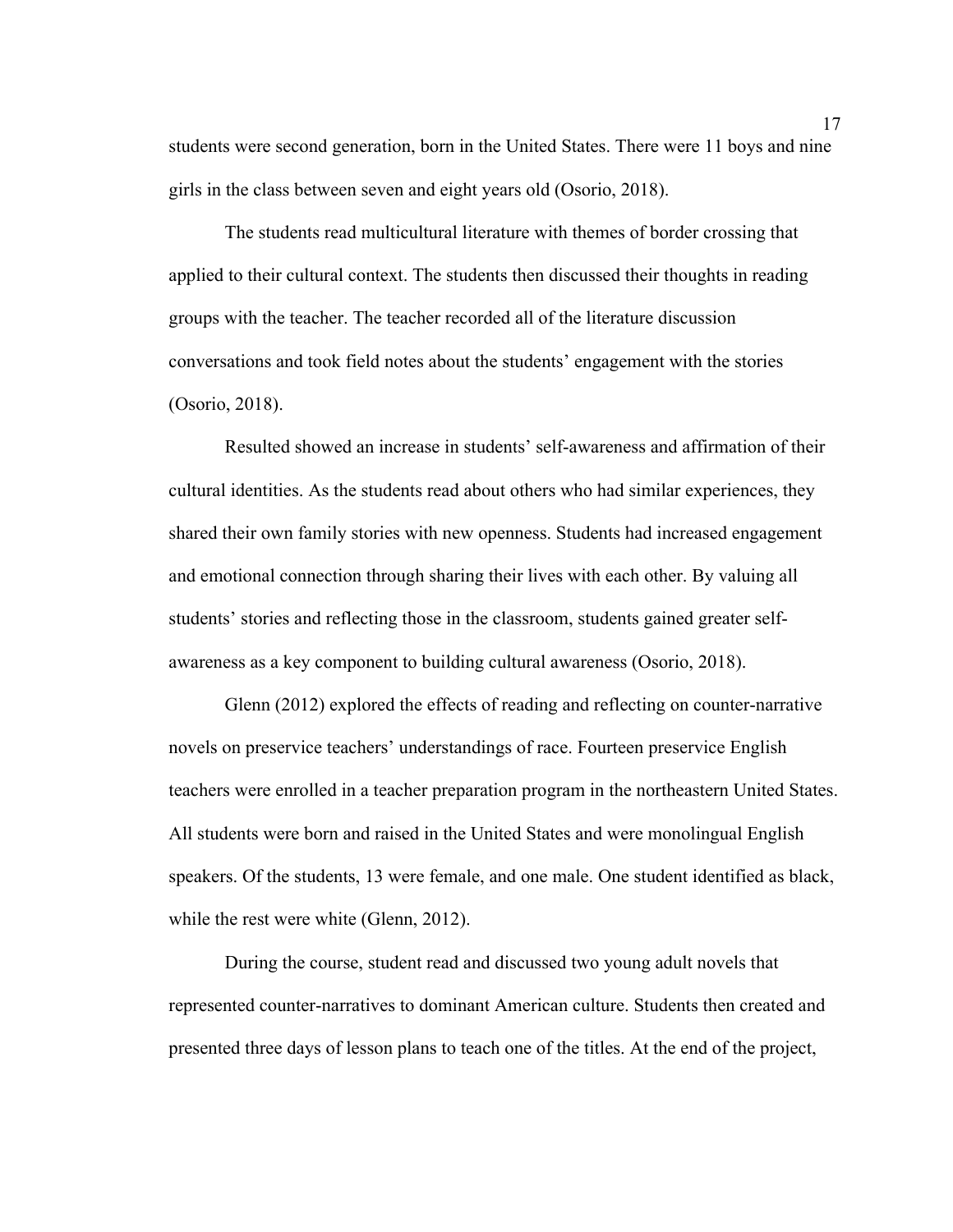students completed a questionnaire of three open-ended questions to summarize their experience (Glenn, 2012).

Results showed an increase of cultural awareness among all of the students in three major themes. There was an overall increase in feeling connections across cultures. Students specifically cited the universality of the human condition and the empathetic power of literature as agents for changing feelings. The course also encouraged reconsideration of unfamiliar cultures. Students questioned societal and personal stereotypes after reading the counter-narrative novels. Lastly, the course encouraged students' consideration of their own whiteness. They reflected on their own racial and cultural identities and how this impacted their understanding of others (Glenn, 2012).

Porto (2014) explored how students access and understand the culture-specific dimensions of literary narrative texts. The processes, techniques, and behaviors that advanced English as a Foreign Language students used to comprehend cultural content in literary narrative was studied. Students were invited to participate in the study based on previous performance in language and literature courses at a university in Argentina. The 10 students were aged 18-22, and studied to become future teachers and/or translators of English. All students spoke Spanish as their first language and were in their third year of undergraduate studies. Of the 10 students, nine were female, and one was male (Porto, 2014).

Students read three literary texts about Christmas celebrations. One was in Spanish, and two were in English. Students engaged in various forms of individual reflection on the texts. They also completed an after reading response task and a visual representation task to be shared in class. Researchers collected a pre-questionnaire about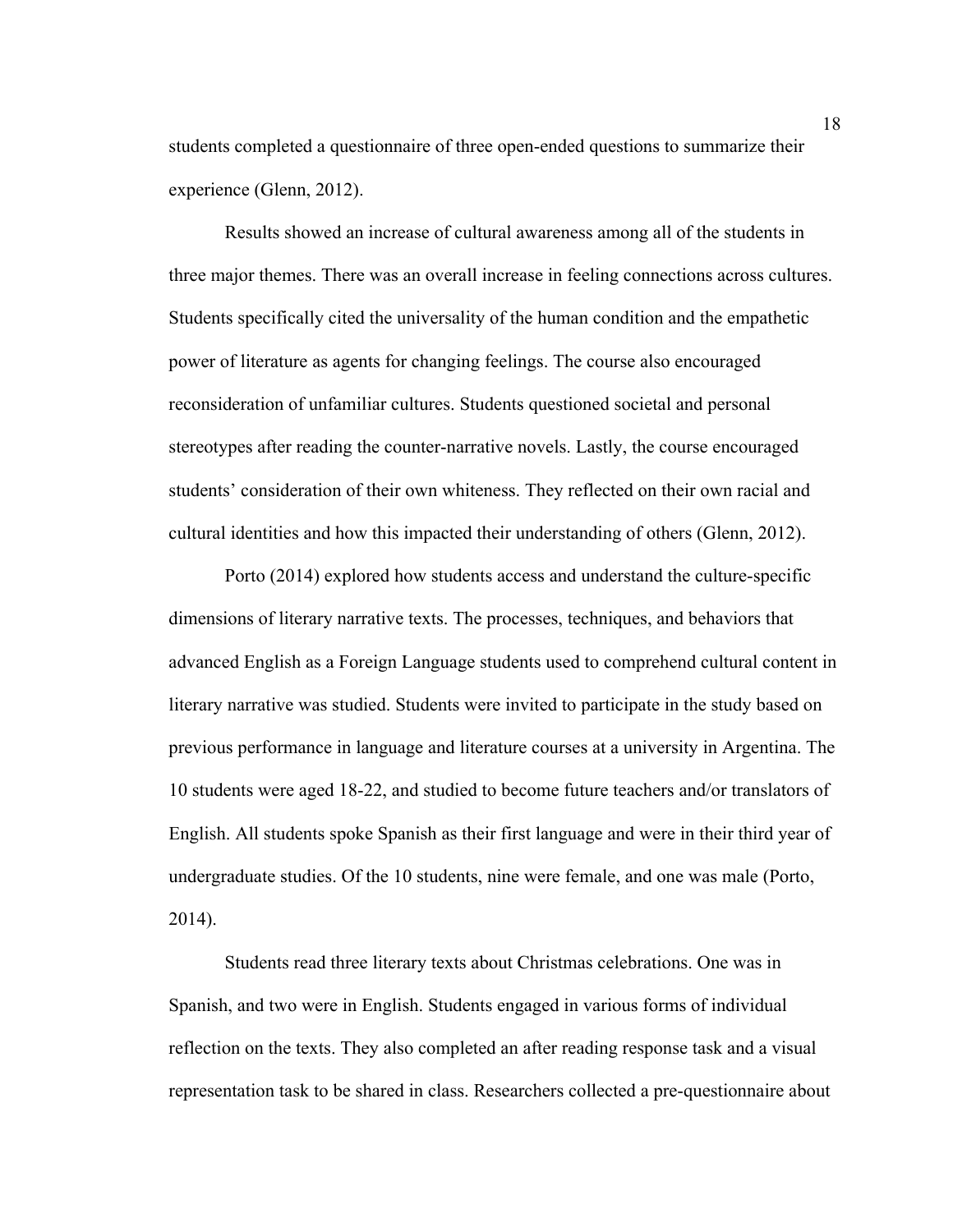cultural content, students' literary texts with underlining, students' immediate written reflections, students' reading responses tasks, students' visual representation tasks, and a delayed interview after researcher analysis (Porto, 2014).

Results were inconclusive. In each task, students moved backwards and forwards on the continuum of cultural understanding. For example, in the first text, a student demonstrated high levels of cultural understanding. In the second text, the same student showed little cultural understanding. This indicates that cultural understanding is a fluid process on a continuum; it is not static or stagnant. Generally, students were interested in reading about other cultures, regardless of their familiarity or unfamiliarity with it. While cultural understanding is a non-linear process, story can assist in creating interest and openness to other cultural perspectives (Porto, 2014).

Fard, Nasarabadi, and Heidari (2016) analyzed the *Masnavi*, a collection of poems by the celebrated Persian Sufi poet, Rumi. In a study conducted by the University of Isafahan, they explored how these ancient stories reinforced philosophical thought in children. Three poems were analyzed using Lipman's "philosophical thinking components" three components of thinking: critical, creative, and caring. Within each major category, further subcategories were identified.

Results showed that critical thinking and caring thinking were present in all of the stories, while creative thinking was identified in two of the stories (Fard et al., 2016). The critical thinking component was consistently aligned to good judgment, as well as single instances of meta-cognition and sensitivity to context. The creative thinking component fostered imagination, holism, and expression. In each story, there was caring thinking of the normative nature. The stories promoted an understanding of cultural norms and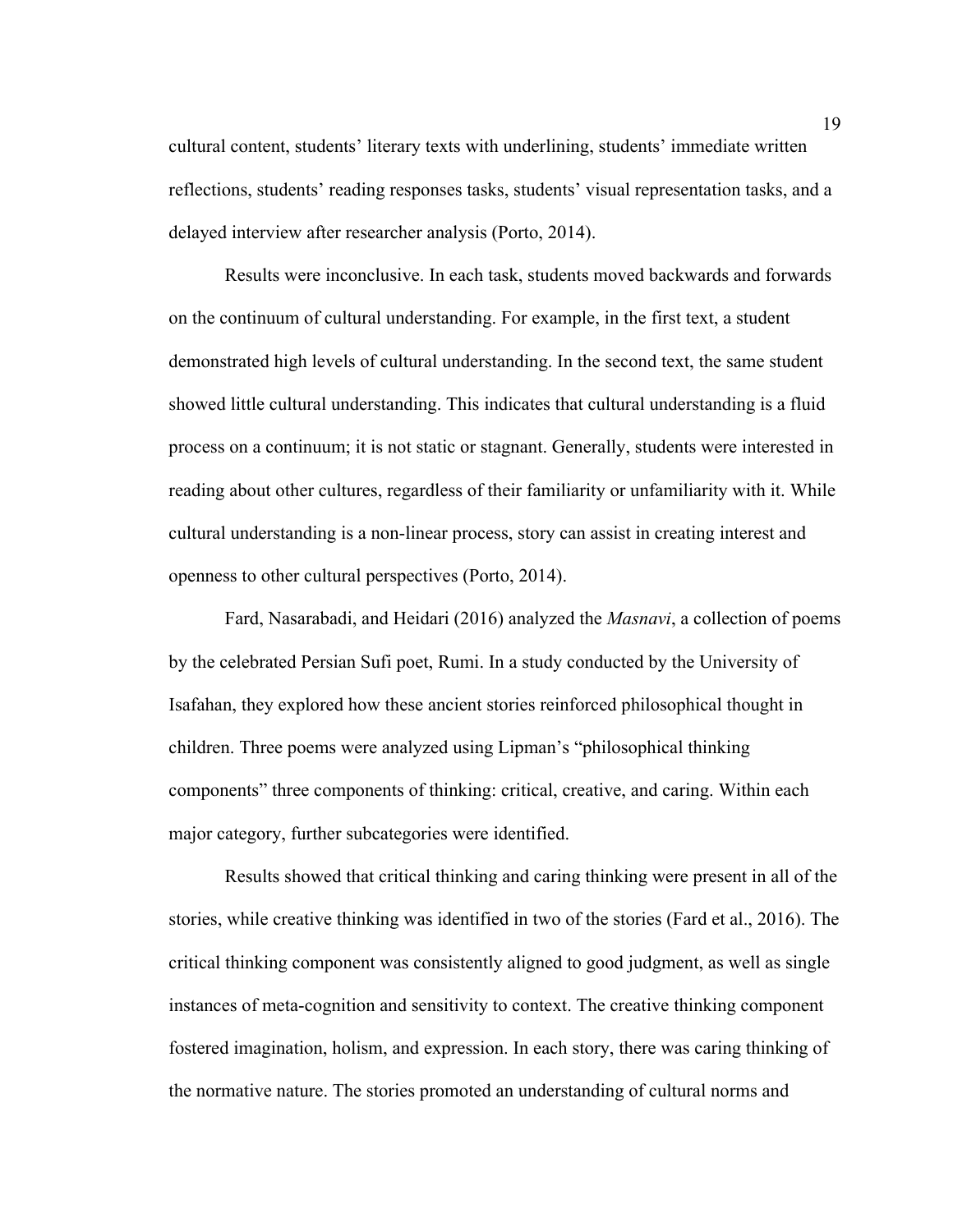values such as avoiding arrogance, or avoiding superficial judgments. This suggests the cultured nature of traditional stories as well as their potential to transmit understanding of culture (Fard et al., 2016).

Tuncel (2017) explored how to ensure prospective teachers become culturally responsive individuals. Forty prospective social studies teachers enrolled in a communication and human relations course in their third year of undergraduate study. Of the 40 students, 21 were male, and 19 were female.

Course material prepared students to plan culturally responsive lessons using multicultural literature, film, and class discussions. Researchers collected a survey, in addition to class discussion recordings, and student assignments: story reviews, film analysis papers, and activity planning papers (Tuncel, 2017).

Results showed an increase in students' cultural awareness to cultural issues. After reading a story and responding to it, 87% of students clearly identified the importance of creating opportunities for students to share their cultures with each other. They were also gained awareness of the conditions that are necessary for different cultures to coexist. Further results also demonstrated students' increase in cultural sensitivity. This indicates that various types of stories can engage students in moving from cultural awareness to cultural sensitivity and competence (Tuncel, 2017).

**Personal stories.** Wood (2017) utilized personal narrative to improve effectiveness as a teacher in the area of First People's education. This critical selfreflective research was implemented using autoethnographic writing, as a representation of how a specific First Peoples student would have experienced interactions with the white, Australian teacher. The narrative was analyzed using Einser's four qualities: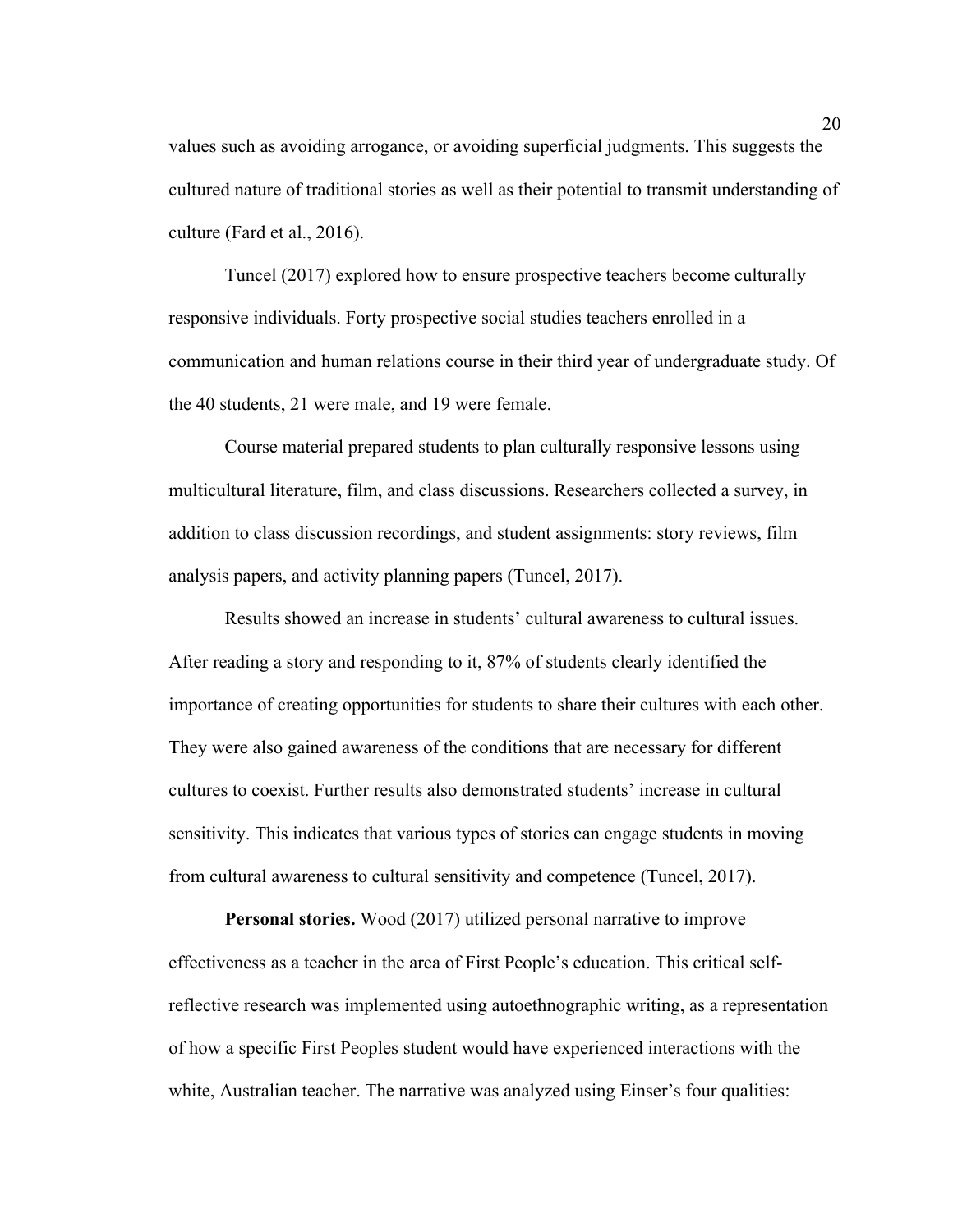perceptibility, noticeability, discerning featuring, and uniqueness. The researcher then applied a critical lens of whiteness to the narrative to reveal how the teacher's whiteness manifested in the classroom (Wood, 2017).

Results resulted in recognition of how events would have been perceived from the student's perspective, which meant understanding the First People's cultural lens and seeing one's own culture from the outside. It also increased the teacher's desire to challenge dominant thinking in education, referring to the whiteness of education in Australia. The teacher reported a greater understanding of the impacts of his white culture on his teaching and interactions with students. This awareness also led to a desire to increase personal cultural knowledge (Wood, 2017).

Self-reflection through narrative has the potential to extract oneself from a limited cultural understanding and increase awareness of other cultural perspectives. Further investigation would be needed to determine the effectiveness of this method with students (Wood, 2017).

Loebick (2016) examined pedagogical practices that foster cross-cultural, multileveled interaction. They investigated how students interacting in a community engagement experience identified and perceived the role and influence of culture, and tools to reflect on and build awareness of culture. Two distinct groups of undergraduate students participated in the study. Eleven students were traditional residential college (RC) and were all Caucasian, middle to upper class, and from suburban backgrounds. 27 students were part of the College Assistance Migrant Program, or CAMP, which is a federally funded program that provides first-year migrant and seasonal farmworker students access to higher education. Of the CAMP students, there were 25 bilingual in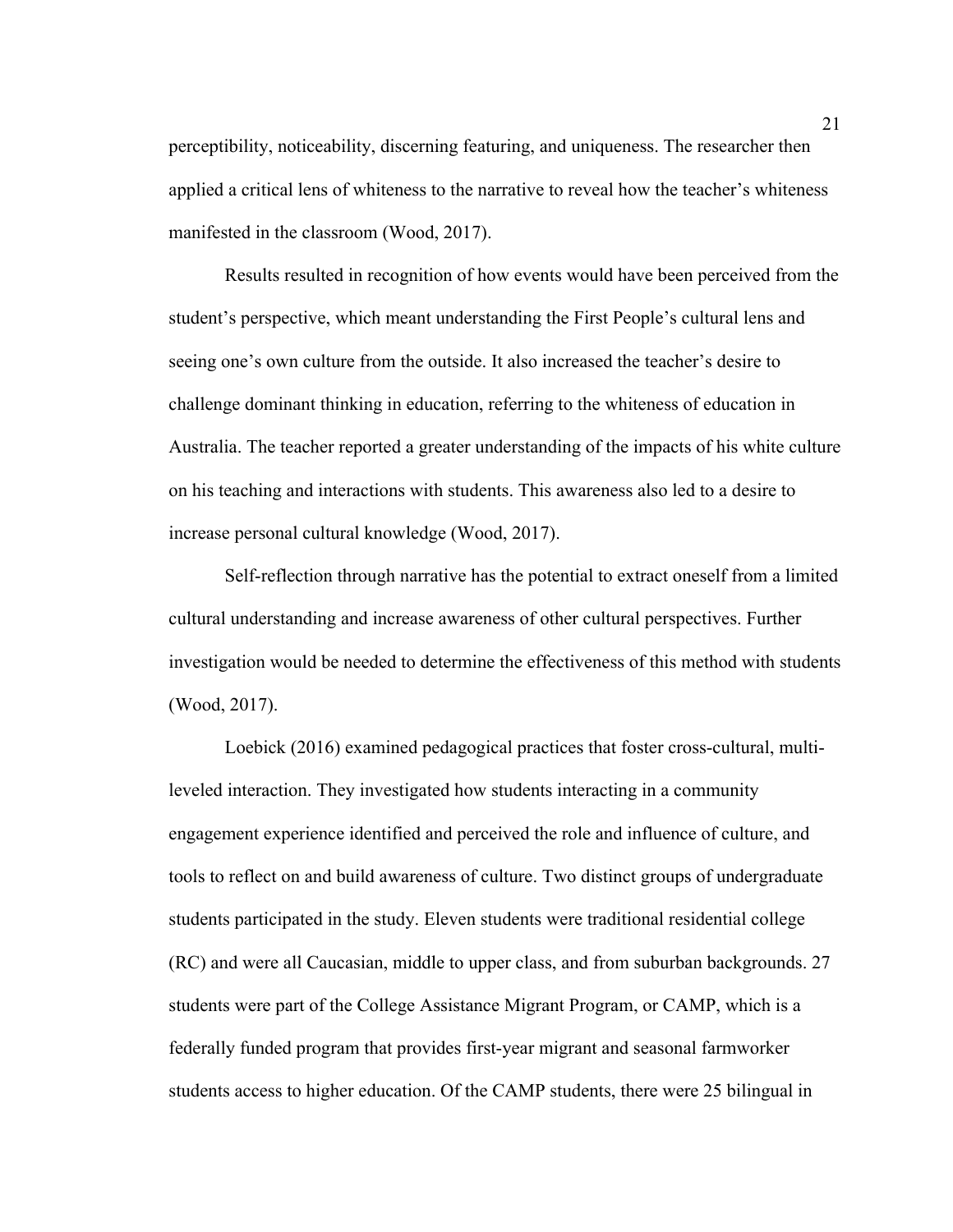Spanish and English, one monolingual English speaker, and one trilingual in English, Haitian Creole, and French (Loebick, 2016).

Students participated in class experiences and community engagement experiences. Class experiences were centered on introducing different storytelling practices and building classroom community through intercultural dialogue. The curriculum covered narrative theories, social themes, as well as activities that focused on culture and community engagement based storytelling. Students integrated theses concepts into activities for meeting with their elementary partners. Undergraduate students were placed into groups with six to eight  $4<sup>th</sup>$ -6<sup>th</sup> grade students from a local elementary school for their community engagement experiences. Researchers collected baseline surveys, observations and field notes over two 14-week periods, student interviews, and group blog posts as data (Loebick, 2016).

Results showed that intentional pedagogical methods helped students establish connections and recognize border crossing. They showed greater awareness of crossing of social, personal, and cultural identity boundaries within their lives and within their communities. All students demonstrated and reported a deeper awareness and understanding of culture as fluid and relational. They also used intercultural dialogue to intentionally navigate cross-cultural border crossing (Loebick, 2016).

Hibbin (2016) examined the socio-emotional benefits of oral storytelling in English primary schools. A team of two oral storytellers, two creative agents, and three classroom teachers across two schools collaborated to create oral storytelling interventions. Both schools had some experience with oral storytelling pedagogies. Preexisting traditional tales were modeled by the adult and retold by the children in various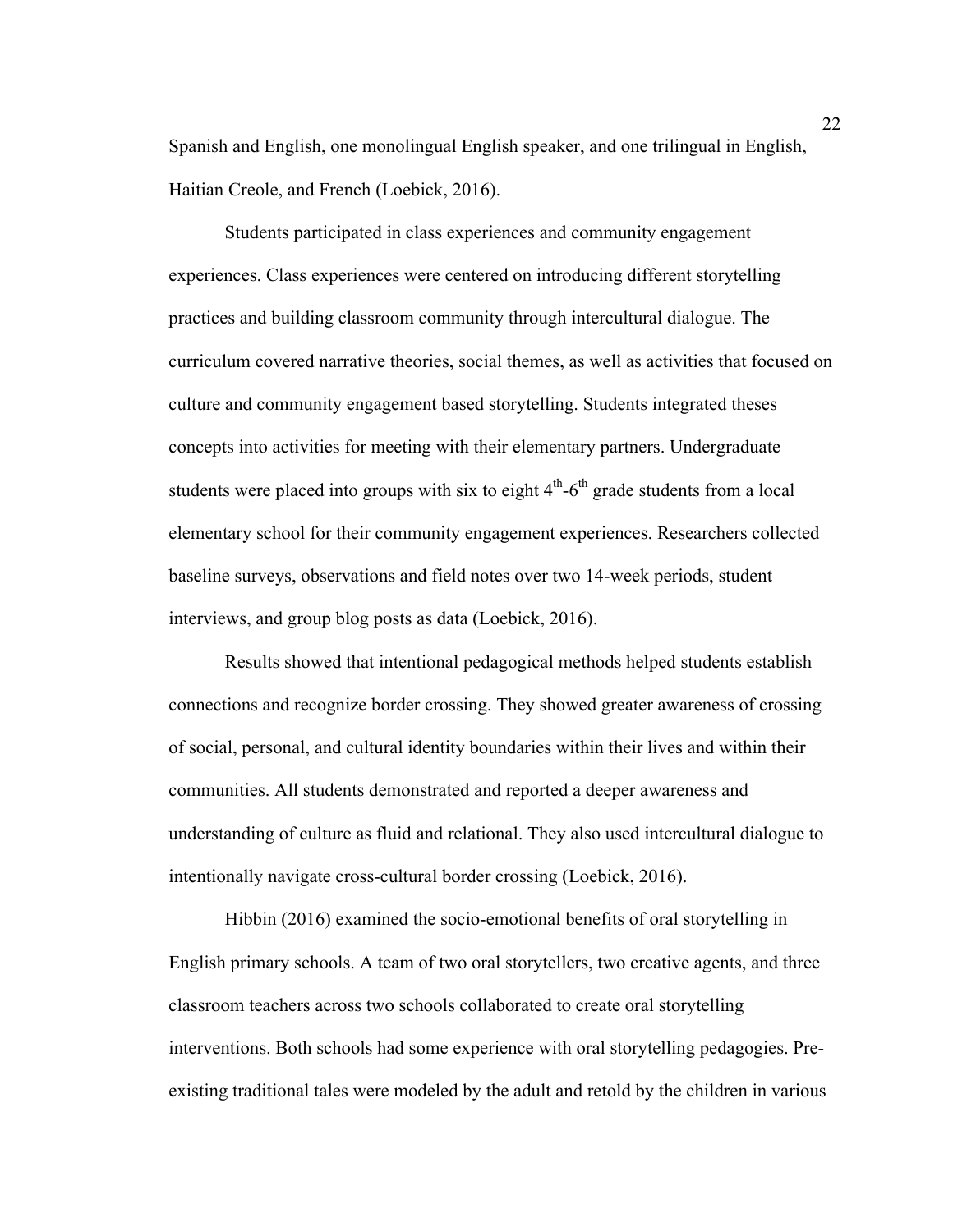ways to construct familiarity with 'the world of story.' Researchers conducted semistructured interviews with the adults involved to measure the intervention's effectiveness (Hibbin, 2016).

Results showed five findings that oral storytelling engaged children to: become more self-confident, represent and understand themselves, understand others through intra-psychological processes, understand others through inter-psychological process, and to work collaboratively with others. To represent and understanding oneself, there must be recognition of what is unique to the individual and an awareness of one's own culture. This requires recognition of culture and that it is not uniform for all individuals. This demonstrates oral storytelling as a means of increasing awareness of one's own culture and simultaneous understanding of the existence other cultures (Hibbin, 2016).

Woodrow (2017) explored the peace building potential of facilitated storytelling. The study specifically investigated ways to increase urban citizenry's capacity to be good hosts to newcomers from refugee backgrounds through sharing and co-performing stories. Twenty young people participated in the Brave New Welcome project over several months co-creating and co-performing stories about home, belonging, and friendship. About half of the participants were born in Australia. Several participants had come to Australia with their families as infants or children seeking refuge years earlier. Six participants had recently arrived in Australia as unaccompanied minors seeking political asylum (Woodrow, 2017).

Researcher observation showed that storytelling created a space for cultural understanding. Participants demonstrated a new appreciation for the practice of cultural translation as they worked to capture each other's stories authentically. Results also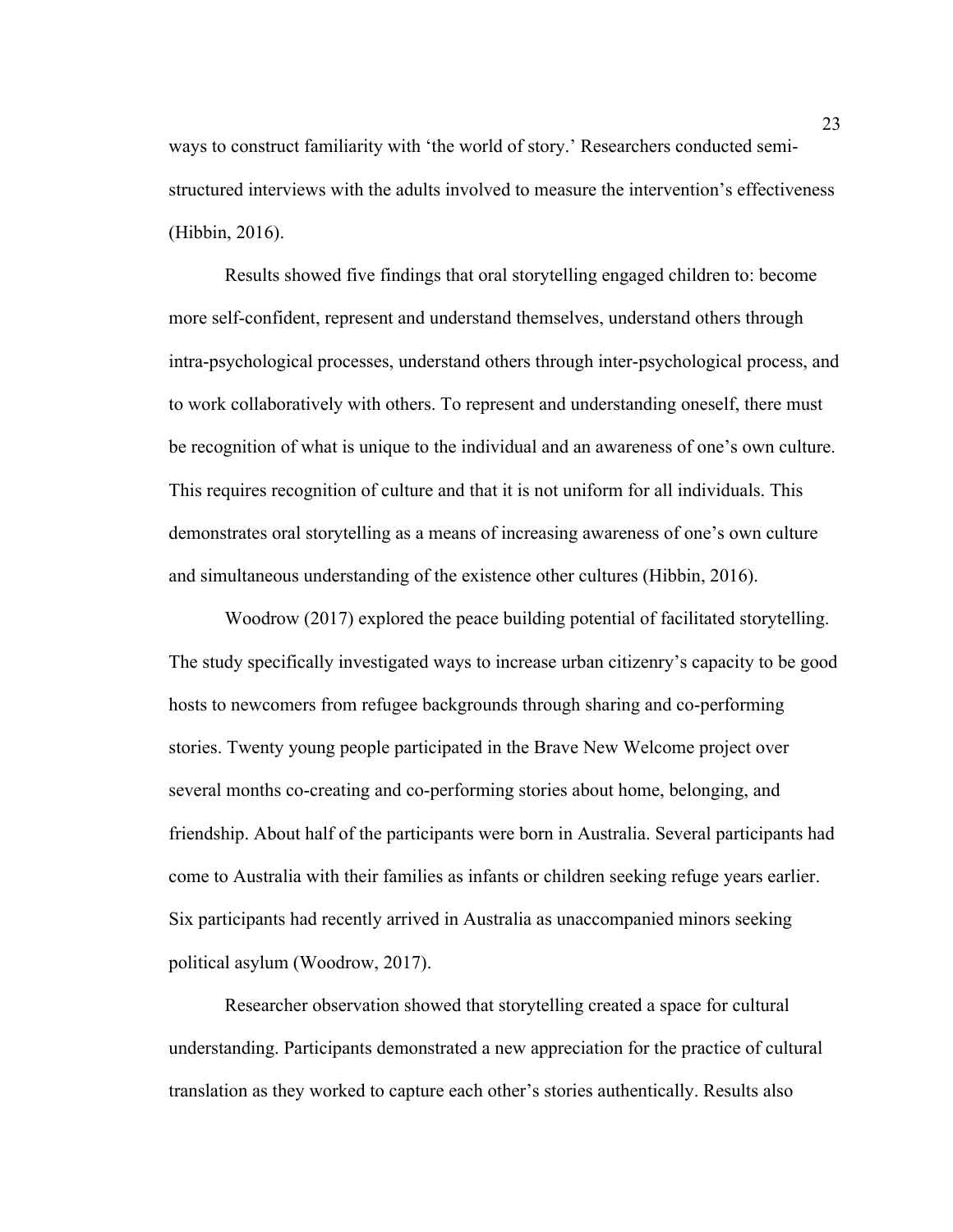showed that the interactions, stories, and reflections among the participants reflected the theme of the performances. This suggests that stories have the potential to deepen understanding among people of different cultures. Lastly, results showed that the creation of spaces and relationships that support storytelling are often just as, or more important than, the actual narratives. The relational space that facilitates storytelling is more important than the physical one, and may be what causes the greatest impact on participants' awareness and attitudes (Woodrow, 2017).

Balto and Ostmo (2012) examined the Advanced Multicultural Studies, or AMS program at Sami University College for its effectiveness and lasting student experiences from 1994 to 2002. The purpose of the program was "to rid oneself of narrow outlooks and become accustomed to examining personal ties and biases more critically" (p. 2). The program emphasized the understanding of the concept of cultural and enhancing intercultural communication skills through storytelling. Students enrolled in the AMS program from a range of Sami communities, both Sami and Sami-Norwegian, and in majority or minority situations. Researchers analyzed students' assignments, postprogram stories and evaluations, and field notes (Balto & Ostmo, 2012).

Results showed that students gained broader outlooks and the ability to examine biases critically. Students demonstrated a deeper understanding of what it means to be Sami and how to explore their own cultural identity. Students reported that sharing stories and exchanging experiences and lessons was the most important part of the program and had lasting impact years after the program ended (Balto & Ostmo, 2012).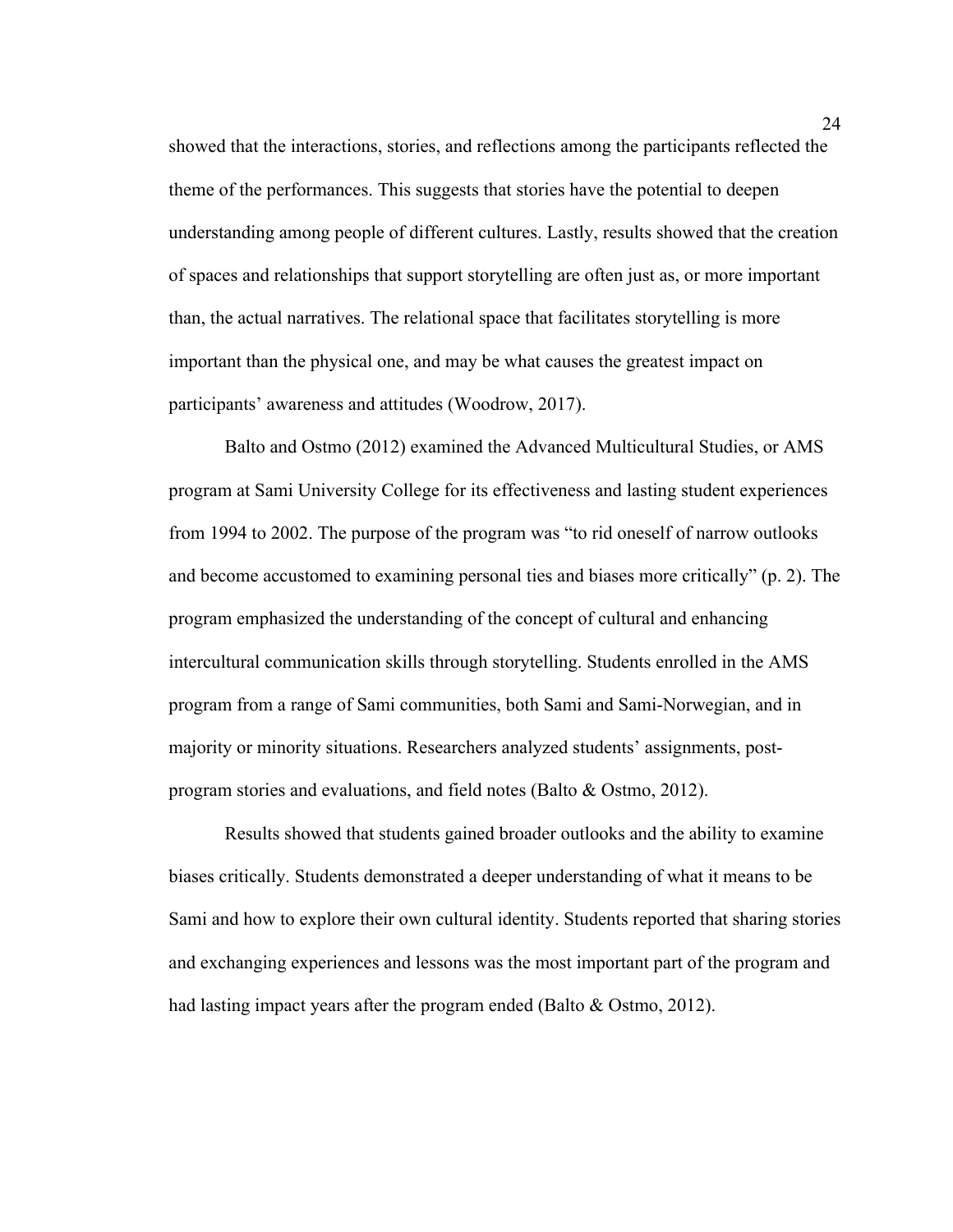**Digital storytelling.** With a growing need for  $21<sup>st</sup>$  century learning in the classroom, digital storytelling is gaining recognition as a way to integrate literacy and technology skills. It also has the potential to increase student cultural awareness.

Anderson and Macleroy (2017) explored digital storytelling in multilingual settings. The Critical Connections project facilitated multilingual digital storytelling pedagogy involving 500 students and 50 teachers. They chose four vignettes from a range of schools to exemplify the effects of the program.

Researchers gathered video recording and photographs of many instances such as the making of digital stories in the schools, interviews with students, teachers, parents, and community members, and recordings of team meetings with researchers and teachers. They also collected documentary materials that were used in the process of filmmaking. Four vignettes were chosen from a range of schools that exemplified the potential of the program. The vignettes included: a mainstream secondary school in London taught in Greek and English, a group of middle school students at an Arabic complementary school in London, a class of 10 year olds at a mainstream French bilingual primary school in Oxfordshire, and a mainstream elementary school in Taiwan taught in Mandarin Chinese and English (Anderson & Macelroy, 2017).

Results showed an increase in students' self-awareness and cultural awareness. Digital storytelling allowed students to explore their sense of self, and gain a sense of shared social reality and intercultural identity. Students also demonstrated a resistance to monocultural view of citizenship and identity (Anderson & Macelroy, 2017).

Grant and Bolin (2016) studied the effectiveness of digital storytelling on student engagement and cultural competence. They specifically asked if digital storytelling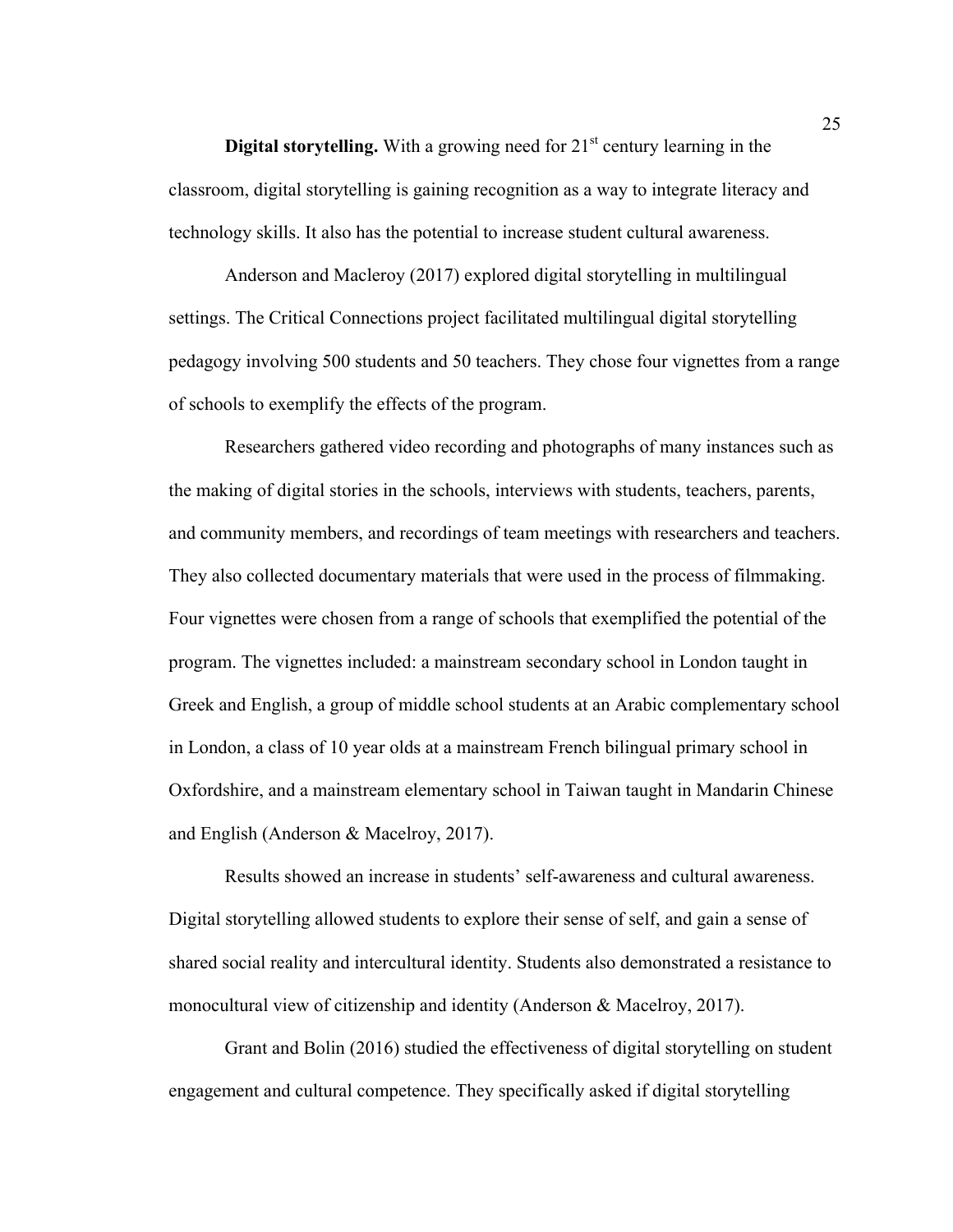would assist students in building knowledge of diversity and sensitivity to cultural issues. Ninety-six undergraduate students participated in a diversity course at Wichita State University. The average age of the student was 27.7 years old. Of the students, 87.5% were female, while 12.5% were male. The majority of the students' ethnicities were Caucasian (77.2%), with African American (10.9%), Hispanic (8.9%), and Asian (1.1%) groups as well. At the beginning of the course, 68.4% of students reported that they had received no previous diversity or social justice training. The course included a semester long assignment, in which groups told a story of diversity that was supported by course content and textbooks (Grant & Bolin, 2016).

Researchers analyzed surveys to measure students' cultural competence as well as an open-ended response of their experience. The surveys included standard demographic questions, along with twelve original items to measure student's experiences in developing digital stories and cultural competence. Two items were included to test the reliability of participant answers (Grant & Bolin, 2016).

Results showed an overall increase in students' cultural competence due to the digital storytelling project. While the majority of students reported no previous diversity or social justice training, 92.7% of students felt the project broadened their understanding of diversity. This aligns with a reliability check item, in which 86.5% of students disagreed that "the digital storytelling project did not provide further understanding of diversity" (Grant & Bolin, 2016, p. 51). Both students who had previous training, as well as those who did not, equally felt they gained new knowledge from the project. Affectively students responded positively to the digital storytelling process. Eighty-four and two tenths percent felt that the project was important in changing views on diversity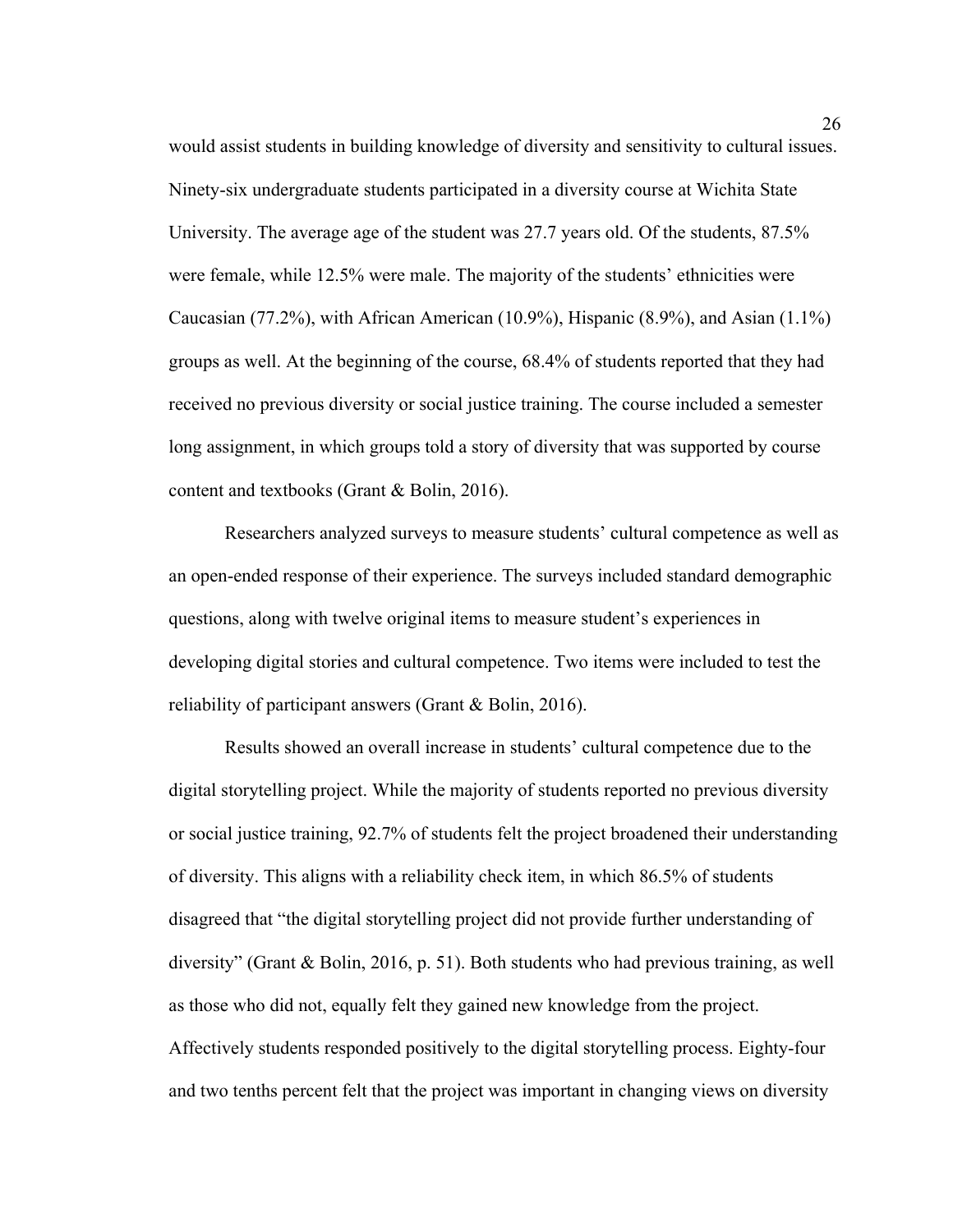in the community in which they live. All students reported that viewing the projects of their classmates sparked emotions or a call to action. This implies students not only gaining cultural awareness, but also moving towards cultural sensitivity and cultural competence (Grant & Bolin, 2016).

Ribiero (2016) explored digital storytelling as a means to foster intercultural awareness. The potential of digital storytelling as a means of increasing cultural awareness and preparing students for today's challenges was researched. One hundred and forty student questionnaires were randomly selected from the 240 in undergraduate business communications course at a Polytechnic School in Portugal. The questionnaires contained 12 open-ended questions regarding phases of a digital storytelling activity (Ribiero, 2016).

Students were divided into groups of two or three. They completed a worksheet on issues in intercultural communication. Then the groups created a two-minute digital story of the group's final reflection on issues in intercultural communication. The digital stories integrated the group's thoughts in a narrative form to present their findings (Ribiero, 2016).

Results showed a variety in students' affective reactions to the project. The method of digital storytelling was overall positive and an interesting activity for most students. A small percentage felt some reluctance as those students were unfamiliar with the technology or stressed about the limited amount of work time. More than half of the students already had experience working with video editing software, and the majority students felt that the activity had relevance for their future professional lives (Ribiero, 2016).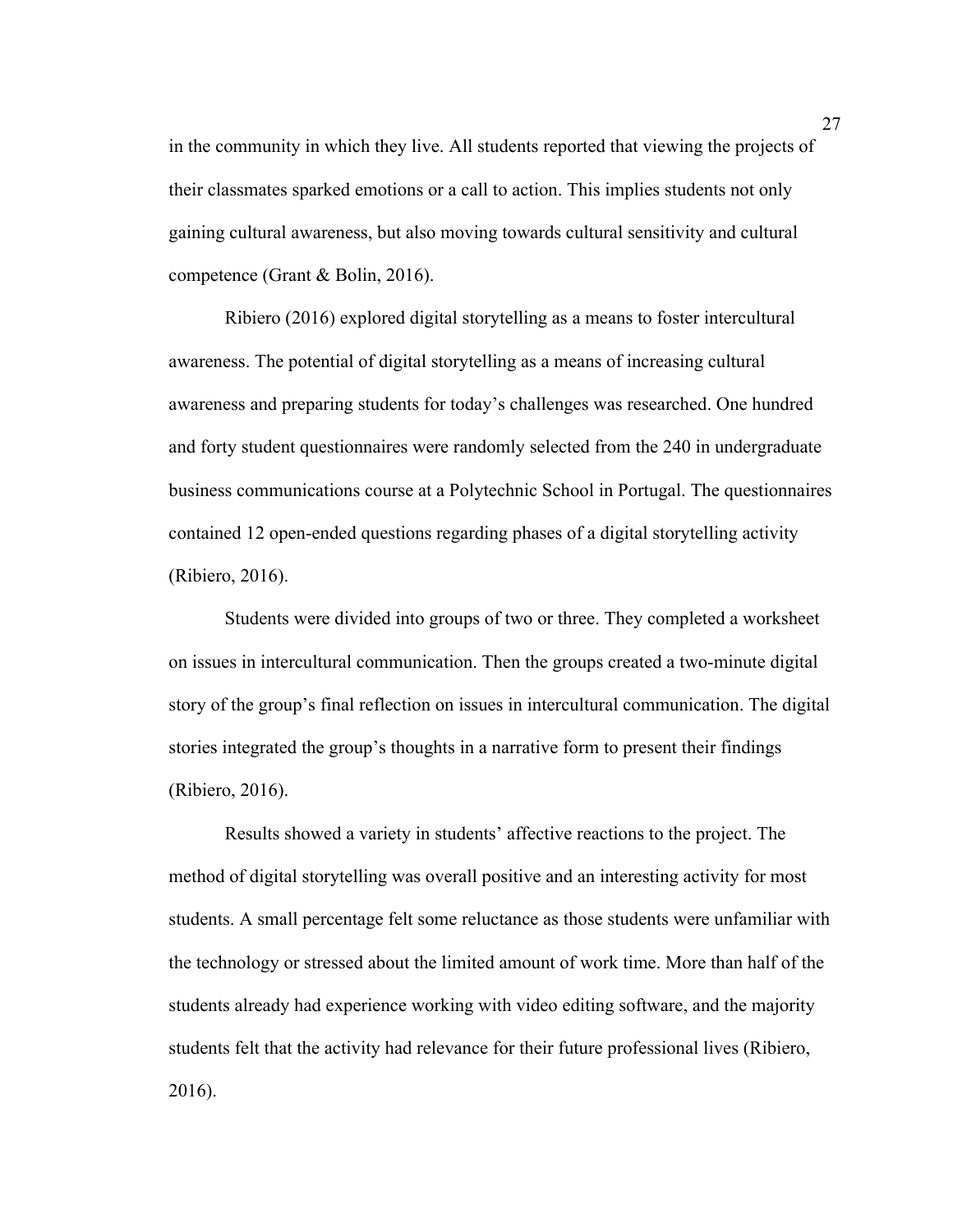Results also showed that the assignment increased students' cultural awareness. All questioned students reported the digital stories prompted cultural self-reflection, and reinforced the need to respect other cultures. As one student said, "We are always building bridges of knowledge, using what we already know to construct our identity." (Ribero, 2016, p. 10). These results demonstrate the importance of pairing stories with transferrable skills, however these skills must be taught effectively for students to affectively engage with the cultural elements.

Theodore and Afọláyan (2010) explored the use of digital storytelling to help preservice teachers become more culturally sensitive in urban classroom settings. Seventyseven students enrolled in an undergraduate class on educational foundations and multicultural education. Of the students, most were members of 'mainstream American culture': white, mostly Christian, and working or middle class. Most students also grew up in areas close to the university with little cultural diversity (Theodore & Afọláyan, 2010).

The study was conducted over two semesters. In both semesters, each student created a digital story about their own culture and presented it to the class. At the end of the semester, students responded in writing about what they learned about culture by creating, viewing, and discussing the digital stories. Researchers collected the students' responses to two open-ended questions, and students' contributions to a discussion board (Theodore & Afọláyan, 2010).

Results showed that students reported growth in three themes. Many students reported an increased awareness of culture. In some cases, students realized for the first time that they had a culture and that their particular culture was distinct from others.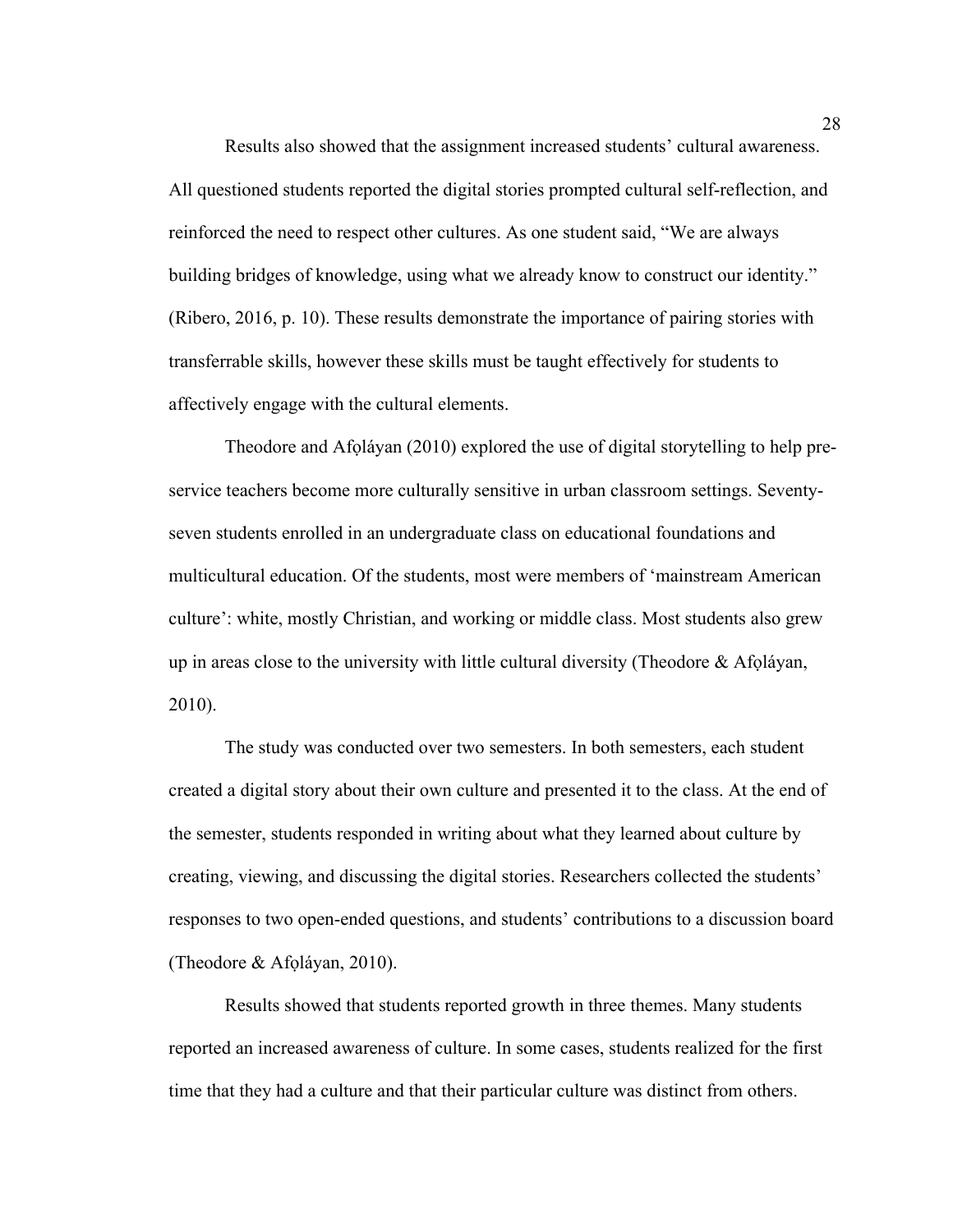Students also became more aware of their cultural differences from others, even though they thought they were culturally the same. At the same time, students also gained awareness of the commonalities that connect all human beings (Theodore  $\&$  Afoláyan, 2010).

McKnight, Hoban, and Nielsen (2011) explored methods to bridge awareness of Western ways of knowing and Aboriginal ways of knowing. They used animated storytelling as a way to develop preservice non-Aboriginal teacher's understanding of the Aboriginal "relatedness to country" and to apply this way of thinking in a personal slowmation representation. Students chose an elective course in the final year of a Bachelor of Education program for primary teachers at the University of Wollongon, Australia. Of the 15 enrolled, seven chose to participate in the data collection process.

The course material centered on engaging in and teaching Aboriginal perspectives from an understanding of and relationship with country and Aboriginal people. This included a field trip to a significant Aboriginal place, and learning about 'country' with an Elder. At the end of the course, students created a slowmation assignment that told a story of a 'special place' in their personal lives. Researchers conducted interviews at the beginning and the end of the course, as well as analyzing the slowmation assignments as data (McKnight et al., 2011).

Results showed an increase in students' understanding of 'relatedness of country.' Students developed a deeper understanding of Aboriginal ways of knowing and demonstrated a more holistic sense of connections between people. All students commented on the cultural excursion with the Aboriginal Elder. They reported that listening to his stories had the greatest influential impact on their understanding of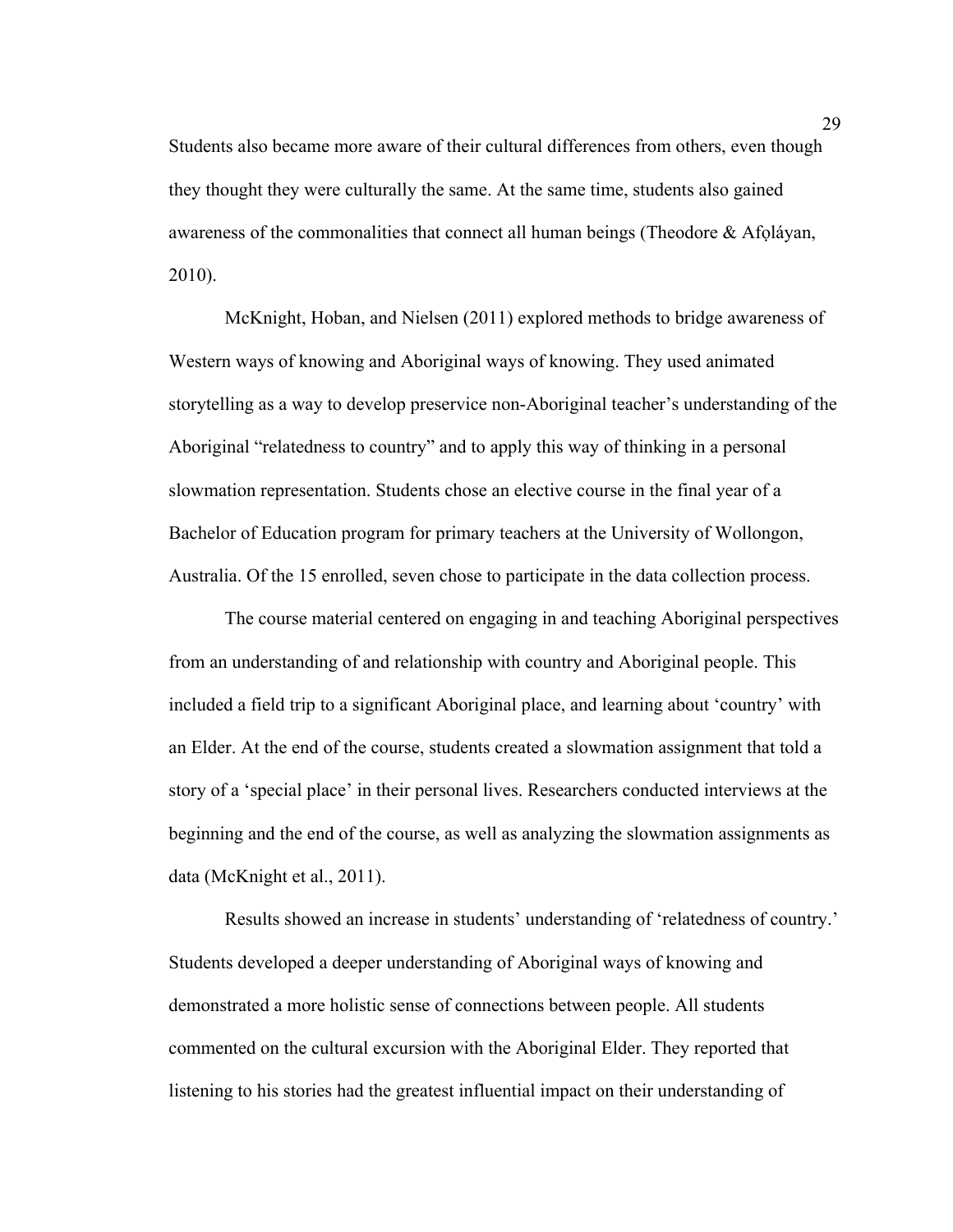Aboriginal ways of knowing. Students also reported that the slowmation assignments helped them to think about and reflect upon their new knowledge in a meaningful way. This suggests that both listening to and telling stories are important (McKnight et al., 2011).

#### **Cultural Sensitivity and Cultural Knowledge**

On the continuum of cultural competence, a person must first develop cultural awareness, the conscious ability to critically view and understand the objective and subjective cultures to which others and the individual belongs (Deardorff, 2006; Madden, 2015). A greater consciousness of culture does not equate with cultural competence. Before an individual can engage effectively with people of other cultures, they must acquire the intellectual, and psychological capacity to do so. Bennett (1993) defines intercultural sensitivity as "the construction of reality as increasingly capable of accommodating cultural difference" (p. 24). Beyond merely being aware of the existence of culture, an individual's perspectives must become increasingly complex surrounding how culture is experienced (Bennett & Paige, 2015). Cultural sensitivity is often built by recognizing similarities and differences between cultures beyond the visually identifiable. Perspective shifts are facilitated through purposeful engagement with cultural differences such as experiences, values, interpretations, judgments, and behaviors that differ between people and are learned and internalized from the groups to which one belongs (Hammer, 2015).

Cultural sensitivity often develops concurrently with cultural knowledge. As one psychologically develops capacity to think about culture, the individual gains deeper, culture-specific knowledge about other cultures. This includes underlying cultural values,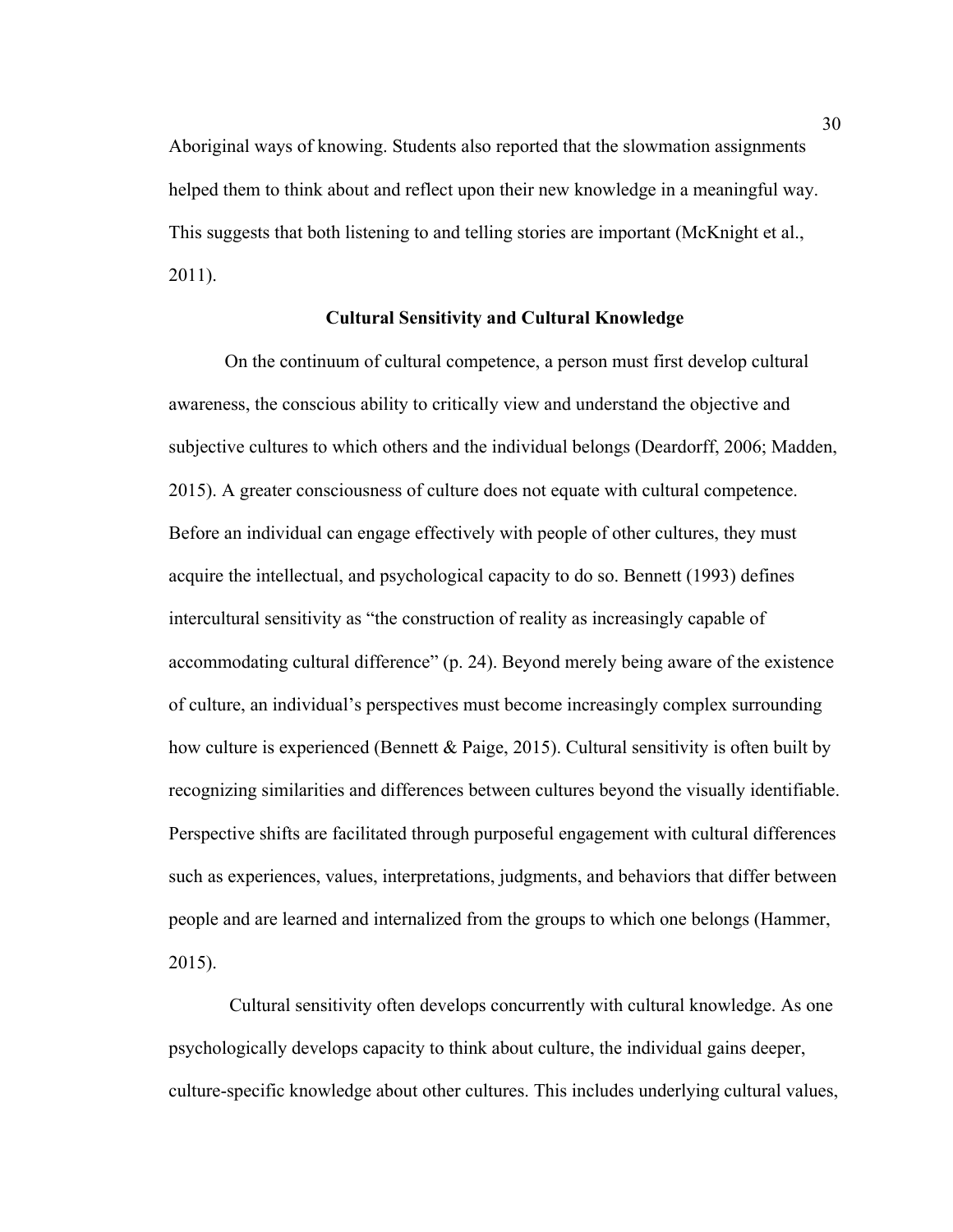attitudes, and the ways in which members of other cultural groups have been culturally conditioned. Language and historical context play an integral part in culture, which is why knowledge of other languages and history are also often included in developing cultural knowledge (Deardorff, 2015). Without appropriate cultural knowledge, an individual will not move forward on their journey towards cultural competence. Therefore, the next section of this investigation will examine ways in which story assists students in gaining cultural sensitivity and cultural knowledge.

#### **Understanding the 'Other'**

Cultural sensitivity is founded on the individual's ability to fluidly adjust their perception to understand the 'other.' The 'other' merely refers to the ideas, values, or attitudes that are outside one's cultural group and oneself. The ability to shift perspective so that this 'other' can be understood is necessary for students to become culturally competent individuals. Story, with its unique ability to convey 'otherness' in permeating ways, can facilitate cultural sensitivity in students.

Siddall (1999) explored multiple ways of interacting with literature verbally and nonverbally to improve understanding. The study specifically investigated the effects of dramatizations on students' understanding of a piece of literature. The research partnered with a class of 25 fifth grade students from a Midwestern public elementary school. The class mirrored the racial identity of the school with 85% White, and 15% Hispanic, Asian, Native American, or African American. Students represented all socioeconomic levels and a mixture of academic abilities.

Class reading activities were planned by the teacher and the researcher. All the stories contained themes of multiculturalism, immigration, prejudice, and social injustice.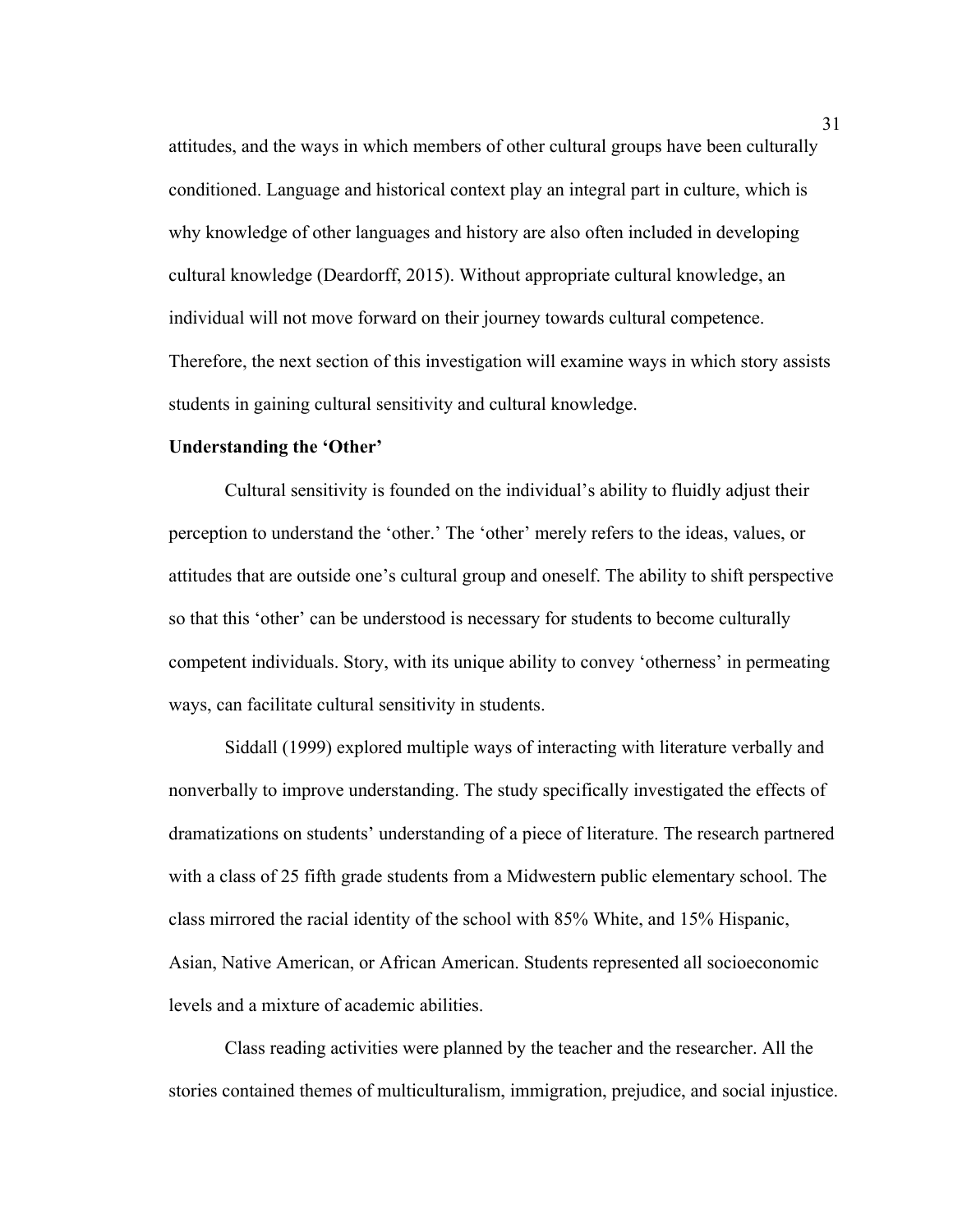The students chose how their group of five would read and respond to the book over 15- 20 school days. One group was chosen as a typical representation of fifth grade students. In the group, the five students read a fictional novel about the Atlantic slave trade. Collaboratively, they created and performed a dramatized news program of the novel. The researcher analyzed videotapes of the performances, student work samples, field notes, journal entries, and student interviews (Siddall, 1999).

Results showed that students had enhanced understanding of the story. The dramatization demonstrated students' rich thinking and interpretation of the book beyond the literal story elements. Students made interferences about the text in multiple perspectives that showed their emotional connections to the characters. The process of dramatization aided them to "see life through the eyes and emotions of the characters," which offer a different cultural perspective with which students were familiar (Siddall, 1999, p. 28).

Idrus (2014) explored culturally responsive teaching and teachers' and students' reactions to analyzing a culturally sensitive text in the literature classroom. The study examined the effectiveness of these activities in initiating the construction of shared identity among the students. The researcher, funded by the International Islamic University Malaysia, was interested in how culturally responsive teaching would effect the dynamic between the diverse cultures of the participants. The study was conducted in partnership with nine English language teachers in six different secondary schools around Kuala Lumpur, Malaysia. Of the teachers' ethnic backgrounds, four were Malay, three were Indian, and two were Chinese. In six of the schools, one group of six students was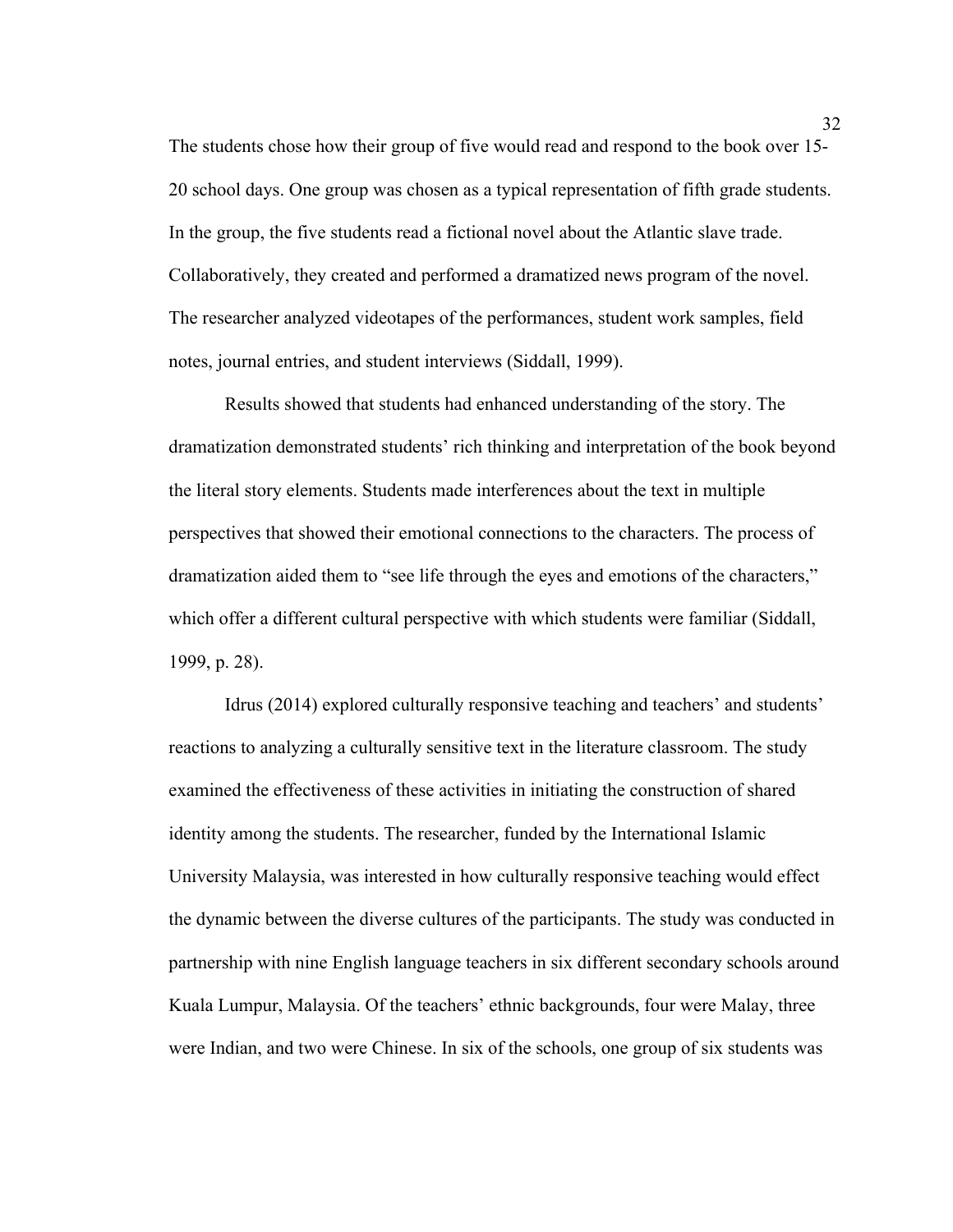chosen for data collection. The students were between 15-16 years old. In each group of students, Malay, Indian, and Chinese cultures were equally represented (Idrus, 2014).

Prior to collecting data, the teachers attended a one-day workshop to build awareness and reflection around practices that promote cultural awareness among students, develop the notion of shared Malaysian identity, and reduce ethnic bias among students. Over three months, data was collected while the teachers taught English short stories with their students to meet these goals. The researcher collected interviews with teachers, group interviews with students, and conducted classroom observations (Idrus, 2014).

Results showed that the culturally responsive teaching methods, specifically narratives, promoted construction of a shared Malaysian identify among students. Students reported that Malaysians should take care to be "open-minded and not judgmental, and not start something that could provoke a sense of distrust" among fellow Malays from different ethnic backgrounds (Idrus, 2014, p. 60). Students also reported an increased awareness of stereotypes and how they impacted relationships. They engaged in discussions on bias and prejudice. They articulated the importance of critically examining one's own basic assumptions, which can often be grounded in taken-forgranted stereotypes. This demonstrates the students' increasing ability to separate from their own cultural perspective and to understand other attitudes and values (Idrus, 2014).

Al-Jafar and Buzzelli (2004) explored the use of fairytales and storytelling to promote cultural understanding and peace education among young children. They specifically investigated how students at a rural school in America would understand a Kuwaiti fairytale with the goal of increasing understanding and appreciation of other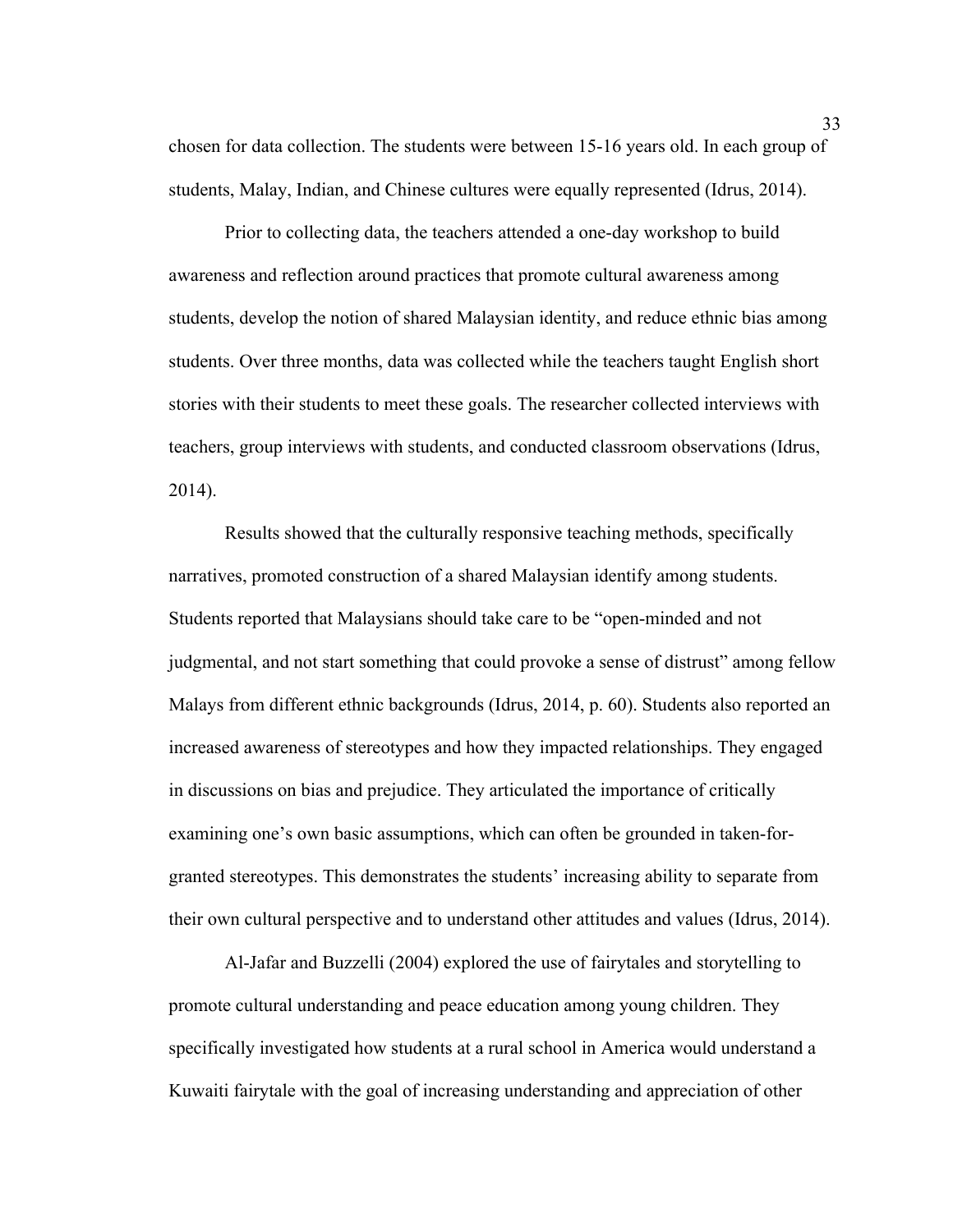cultures. The study was conducted in Midwestern United States with seven to eight year old students (Al-Jafar & Buzzelli, 2004).

The researchers presented students pictures of various versions of the Cinderella story and discussed them with the students. The students were told the Kuwaiti version of Cinderella. Students discussed similarities and differences to the Kuwaiti version and the story that they knew. Students then worked in groups to write their own versions of Cinderella to fit their cultural context. The researchers collected interviews, documents (student stories), and observed the students during discussion and worktime (Al-Jafar & Buzzelli, 2004).

Results showed that fairytales enabled students to explore other cultures through direct engagement with underlying values, images, and stories of other cultures. The students were able to realize the similarities and differences from familiar and unfamiliar stories. This discussion space allowed for the stories to become a starting point for a dialogue across cultural differences. The stories altered the students' perspectives to allow broader cultural consciousness (Al-Jafar & Buzzelli, 2004).

Enciso (2011) explored immigrant and non-immigrant students' storytelling practices and cultural knowledge. The study focused on how to adapt these practices for academic literary study in ethnically and linguistically heterogeneous middle-grade classrooms. The study was conducted in two  $6<sup>th</sup>$  grade language arts classrooms that were taught by the same teacher. One class was specifically for English learners. Of the 11 students in the ESL class, eight were males, and three were females from Cambodia, Somalia, Jordan, Kenya, Mexico, and the Dominican Republic. The other class contained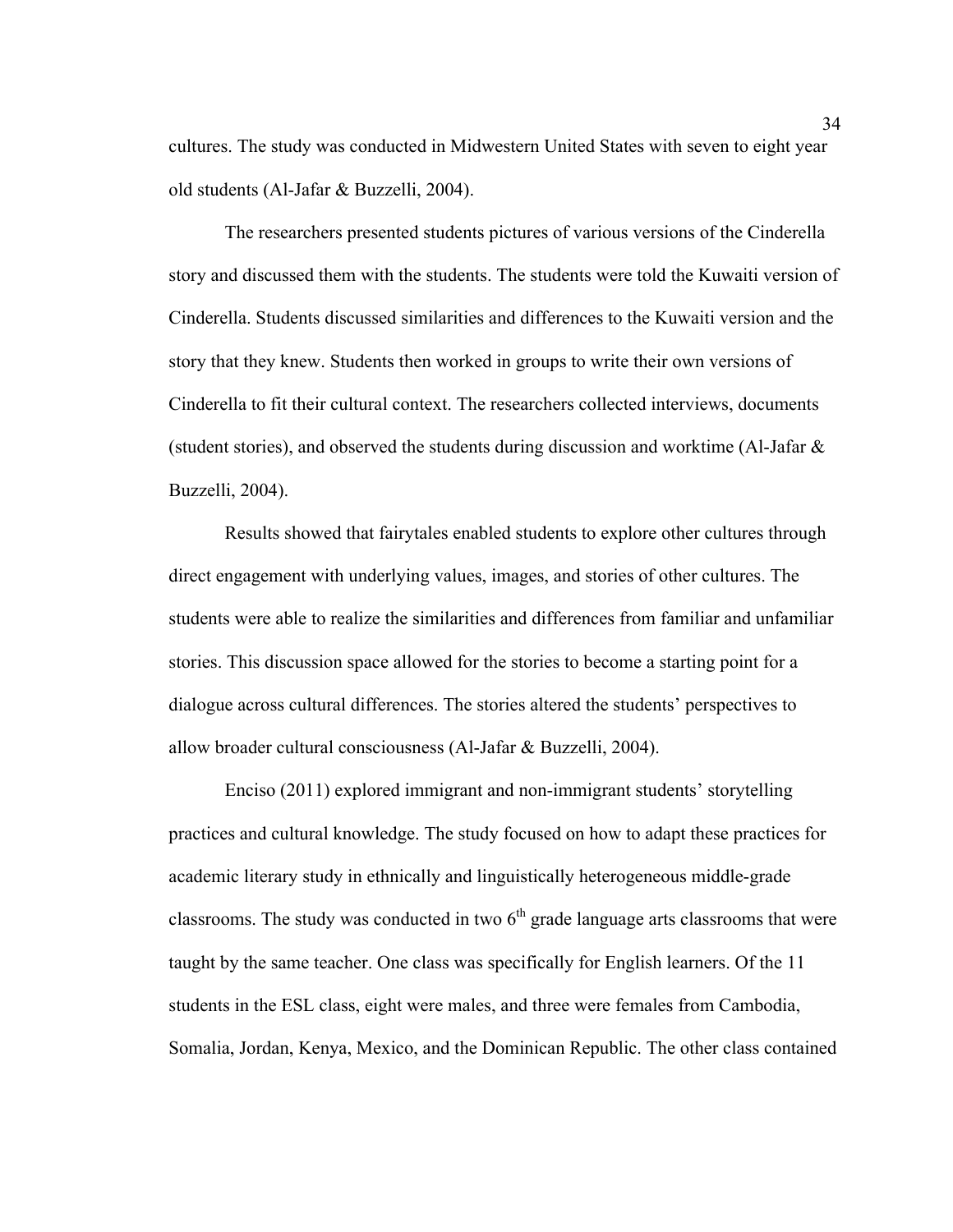five males, two African American and three white Appalachian. Both classes were small in size due to specific needs identified in each group (Enciso, 2011).

Over the course of three months, both classrooms read three novels about immigration with themes of bigotry and advocacy. Classroom activities were targeted to help students analyze deeper themes within the texts such as contradictions, and assumptions. Visual art, drama, storytelling, and discussion were used to support the literary reading. Six to eight students from both classrooms voluntarily participated in an informal, weekly story club. The club's purpose was to explore new forms of relationship and meaning through individual and join storytelling. The researcher collected field notes from primary observation, audio and video recordings, story club discussion, and student's oral stories (Enciso, 2011).

Results demonstrated high levels of student engagement in classroom discussions surrounding bigotry and hatred. After reading the immigration stories, students were able realize their mutual humanity. Students in the story club also exhibited engagement and respect when listening to their peer's stories. They gained greater understanding of their similarities and differences from one another as they were exposed to other personal and cultural realities. Students from both classrooms successfully collaborated to write a poem to stand against bigoted, anti-immigrant rhetoric that had been experienced personally or in literary form. Overall, the various forms of story developed students' sensitivity to their peers and the 'other' (Enciso, 2011).

Bar-On (2010) explored the use of storytelling and multiple narratives to promote peace in conflict situations. Descendants of Holocaust survivors and descendants of Nazi perpetrators were brought together to study if story could bridge the chasm and schism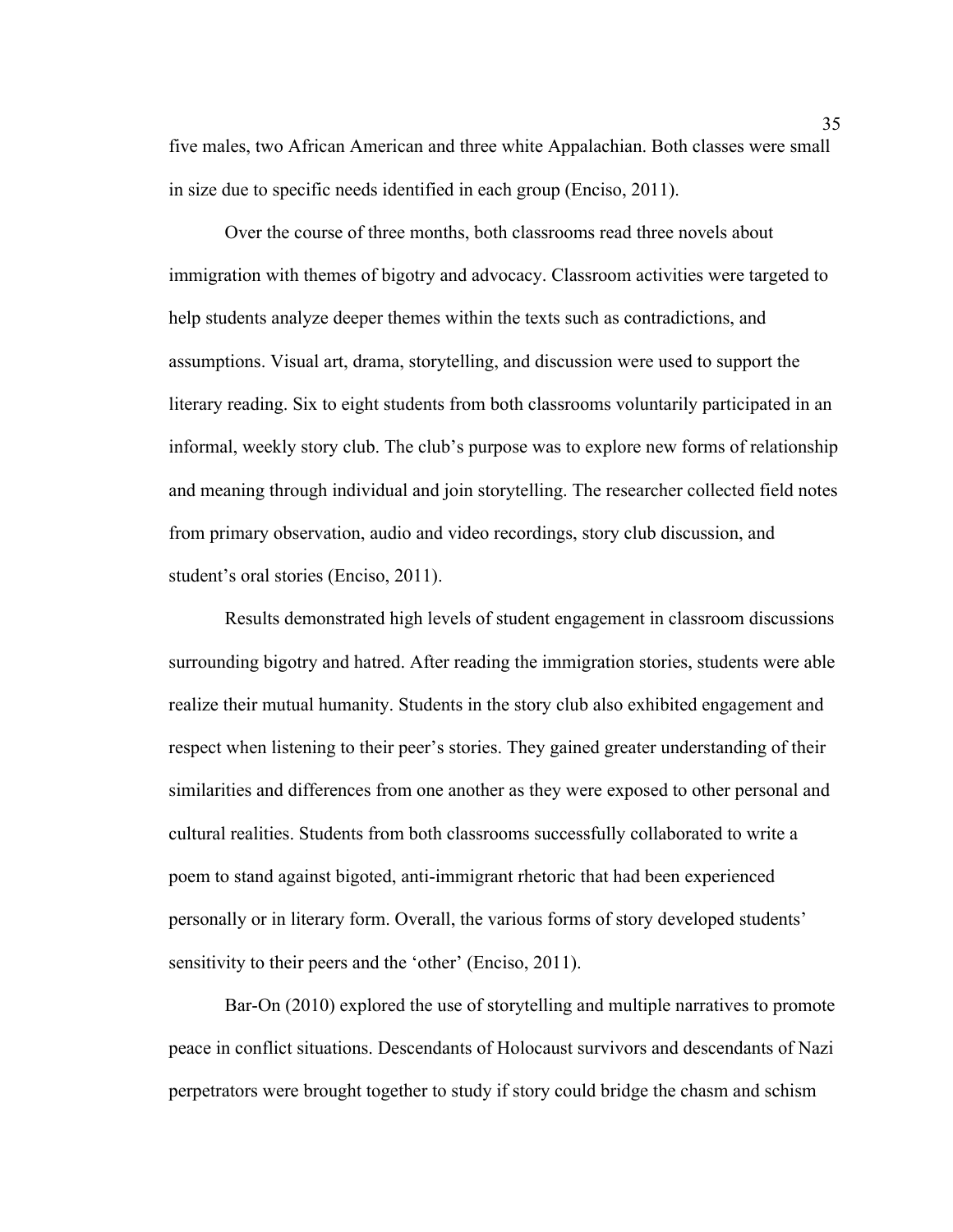still apparent between the Germans and Jews. The TRT or 'To Reflect and Trust' group was formed after multiple years of interviews of choose the members of the group. There were 17 members in the group, eight descendants of Holocaust perpetrators, and five American and four Israeli descendants of Holocaust survivors. Over six years, the researcher arranged six meetings for between four to five days each time. The meeting's location was alternated among Germany, Israel, and the United States.

The first meeting was dedicated sharing familial and individual stories, which continued into subsequent meetings. The group constructed a common and conceptual language to discuss these stories and their underlying themes that diverged from the separate languages from their communities of origin. This brought a complex problem, as the members felt forced to choose between their membership to their cultural communities and the TRT group. They struggled between isolation from their cultural communities, as these communities were not ready to cope with their new understandings, or removing themselves from the group (Bar-On, 2010).

Interestingly, the group chose neither and instead forged a new path. This resulted in a unique new "space" that was created by and within the group. As the group continued, deep feelings of mutual respect and trust for one another developed. In the end, the group relied primarily on each other for support as they continued to hope for reconciliation between their respective communities. Despite such a stark chasm, stories unified this diverse group across differences that seemed insurmountable. While this community developed over multiple years, it indicates that the power of story to unite across differences should not be underestimated (Bar-On, 2010).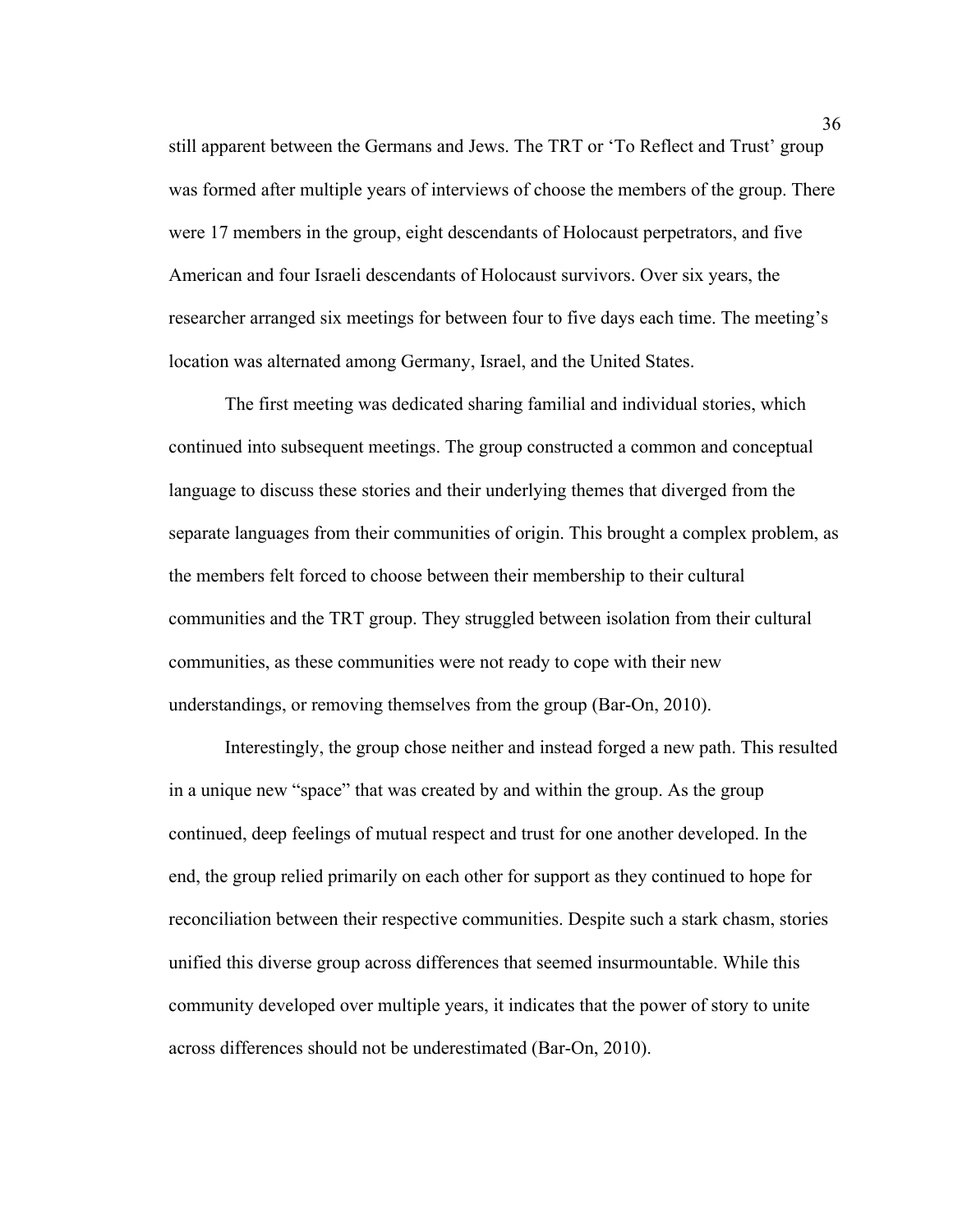Bal (2013) explored effects of the experience of fiction on empathy. Researchers have long questioned if fiction truly leads to higher empathy, or if highly empathetic people tend to read more fiction. The researcher predicted that fiction reading is positively related to empathy across time, but only when the reader is emotionally transported into the story. The researcher conducted two studies.

In the first study, 66 Dutch students participated in the study for university credits. Of the students, 52% were female, and 48% were male. The average age was 26 years old. Students spent an average of 3.32 hours reading fiction books weekly. The second study included 97 Dutch undergraduate students. Of the students, 74% were female, and 26% were male. The average age was 24 years old (Bal, 2013).

The students were randomly assigned to either the fiction, or the control group. Students completed questionnaires, and read the stories online from home. In the first study, the control group read Dutch newspaper articles on the riots in Libya and the nuclear disaster in Japan from March 2011. The fiction group read a chapter from *The Adventure of the Six Napoleons* by Arthur Conan Doyle. In the second study, the control group read newspaper articles on the riots in Greece and liberation day celebrations in the Netherlands. The fiction group read *Blindness* by Jose Saramago. In both studies, to ensure that the students had read the stories carefully, they were required to provide a summary of what they had read. A week after reading, all students filled out a digital questionnaire, which included the empathy scale and irrelevant scales to avoid demand characteristics (Bal, 2013).

Results showed that the interaction between emotional transportation and condition was related to empathy. In one study, the emotional transportation with 37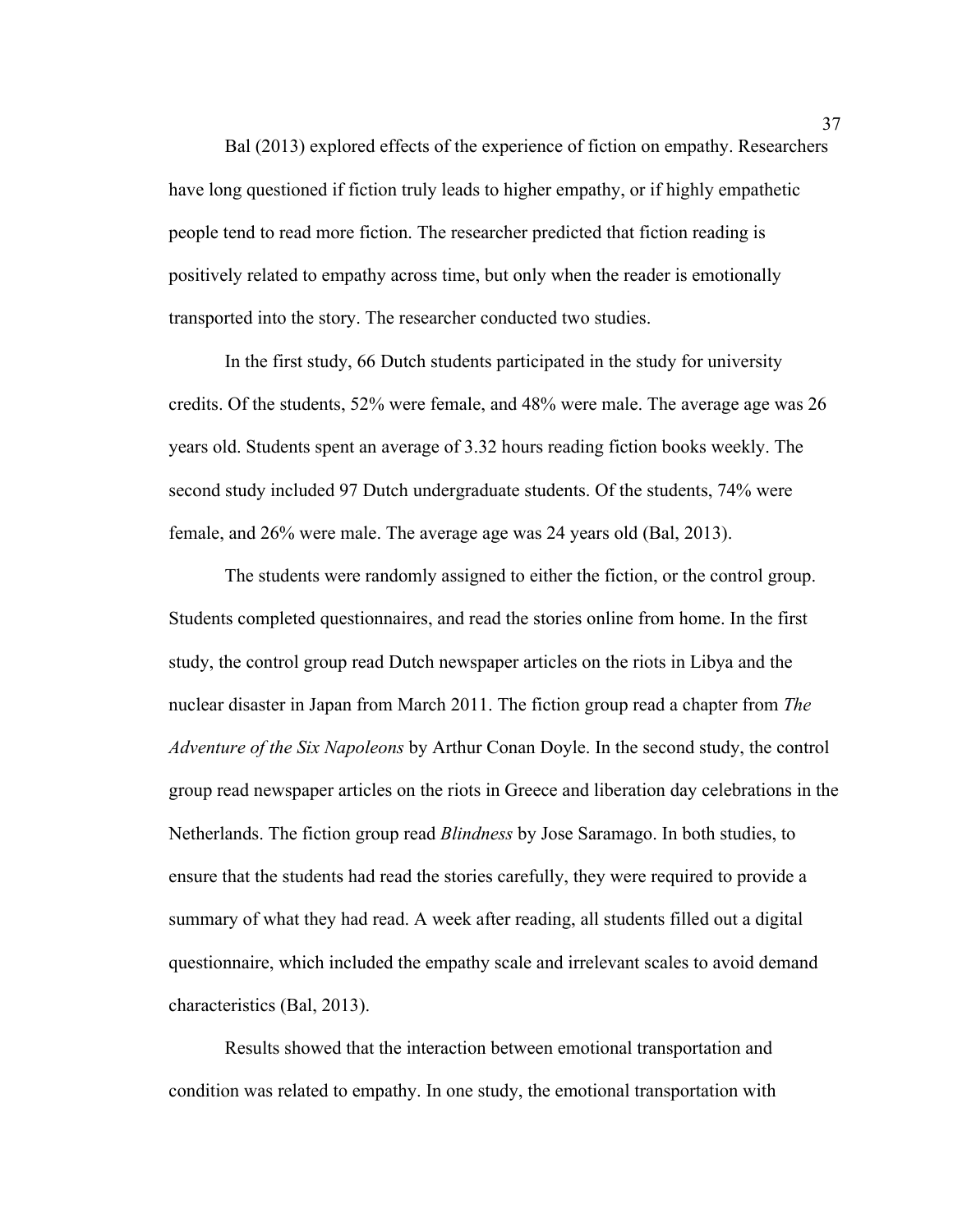empathy was not significant for the control conduction. In the other study, the effect was negative when students became more transported. In both studies, lowly transported fiction reader becomes less empathetic over time. The relationship between emotional transportation and empathy over time was significant and positive for fiction readers. In all cases, the fiction stories were not Dutch, meaning that they conveyed different cultural values, assumptions, and ideas. Despite cultural differences, fiction reading was still positively related to empathy across time, meaning that the stories altered the readers' emotional perspective (Bal, 2013).

DeNicolo and Franquiz (2006) explored how literature discussion groups help students access cultural and linguistic resources to build collective understandings of multicultural literature. They collaborated with a  $4<sup>th</sup>$  grade English language arts classroom in a bilingual elementary school located in a large Midwestern town with a growing Latina/o community. In the classroom, students were in the process of transitioning from Spanish to English reading and students were not easily forming relationships across languages.

The researchers implemented literature circles to support the concerns within the classroom. Specific discussion roles were taught and implemented to scaffold the literature circles. Quality multicultural literature and options for reading the text were provided, but selection and discussion were student-led. Data was collected over the course of the semester in the forms of field notes, interviews, audio and video recordings, and student produced artifacts (student role sheets, evaluation, and written responses) (DeNicolo & Franquiz, 2006).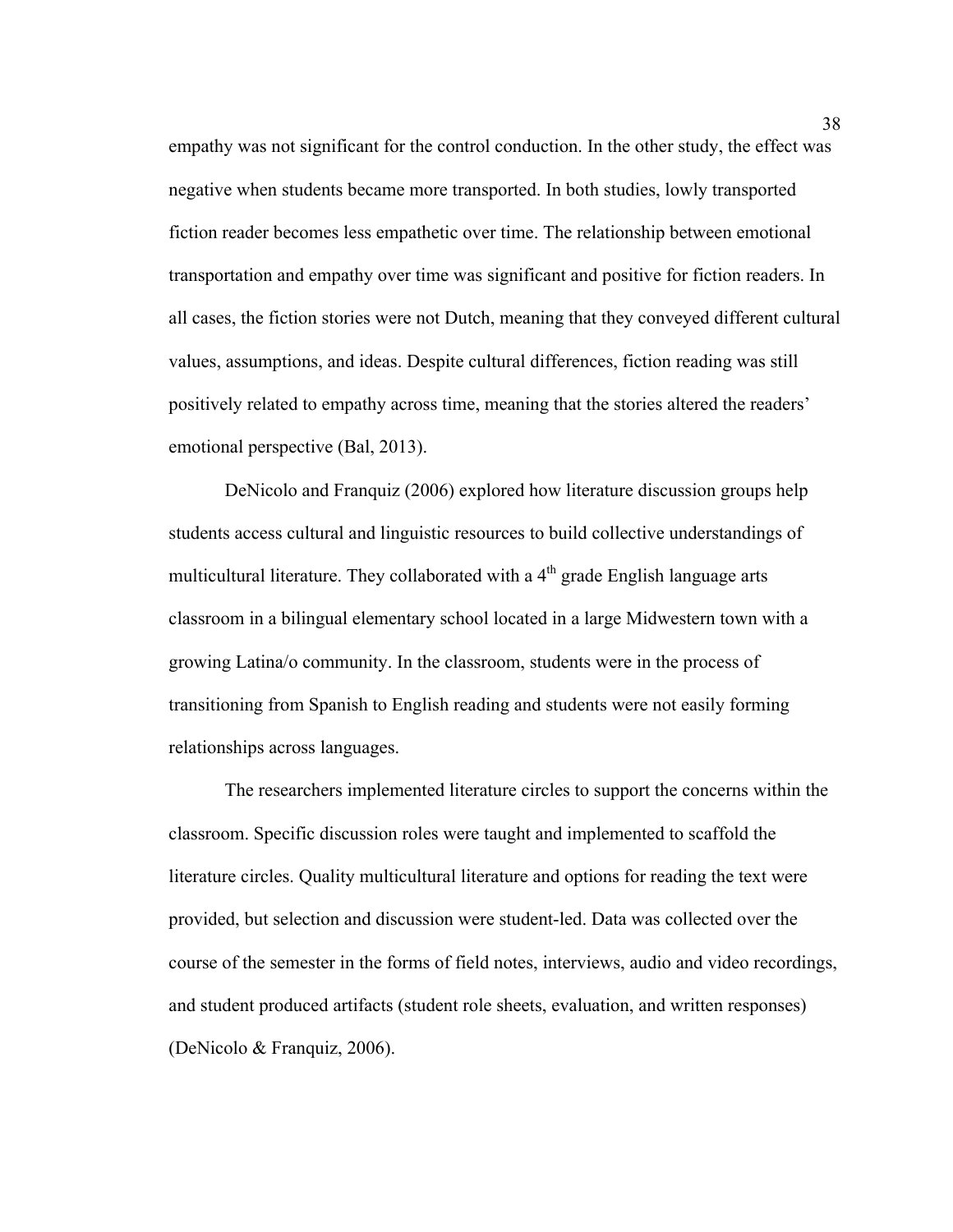Results showed that the multicultural literature discussion circles altered students' perspectives. Students reported, "they had changed" as a result of their participation in the literature circles (p. 167). While students' understandings of themselves as group members and individuals changed, they also gained greater appreciation for their classmates' knowledge and abilities across linguistic and cultural differences. The multicultural literature provided students with multiple opportunities to explore societal issues and to understand diverse perspectives. Students demonstrated increase sensitivity towards the 'other' in the literature and in their classmates. This suggests that authentic, respectful discussion surrounding story contributes to cultural sensitivity in students (DeNicolo & Franquiz, 2006).

Landa and Stephens (2017) examined ways to build cultural competence in preservice teachers. They specifically explore how content and pedagogy in a children's literature class impacted one student's development and how that student expressed her cultural competence. After completing a teacher preparation program, one elementary education preservice teacher was selected for this case study. The student had previously been registered in the researcher's class on children's literature. The student was female, white, and English speaking. She grew up in a pre-dominantly white area, but had an interest in teaching low-income children from marginalized communities (Landa & Stephens, 2017).

The case study was founded on data from the student's experience in a children's literature course. The children's literature course focused on building student's cultural and historical knowledge of six non-dominant culture groups in the United States. Literature, class discussions, and assignments all aligned with this focus. The student's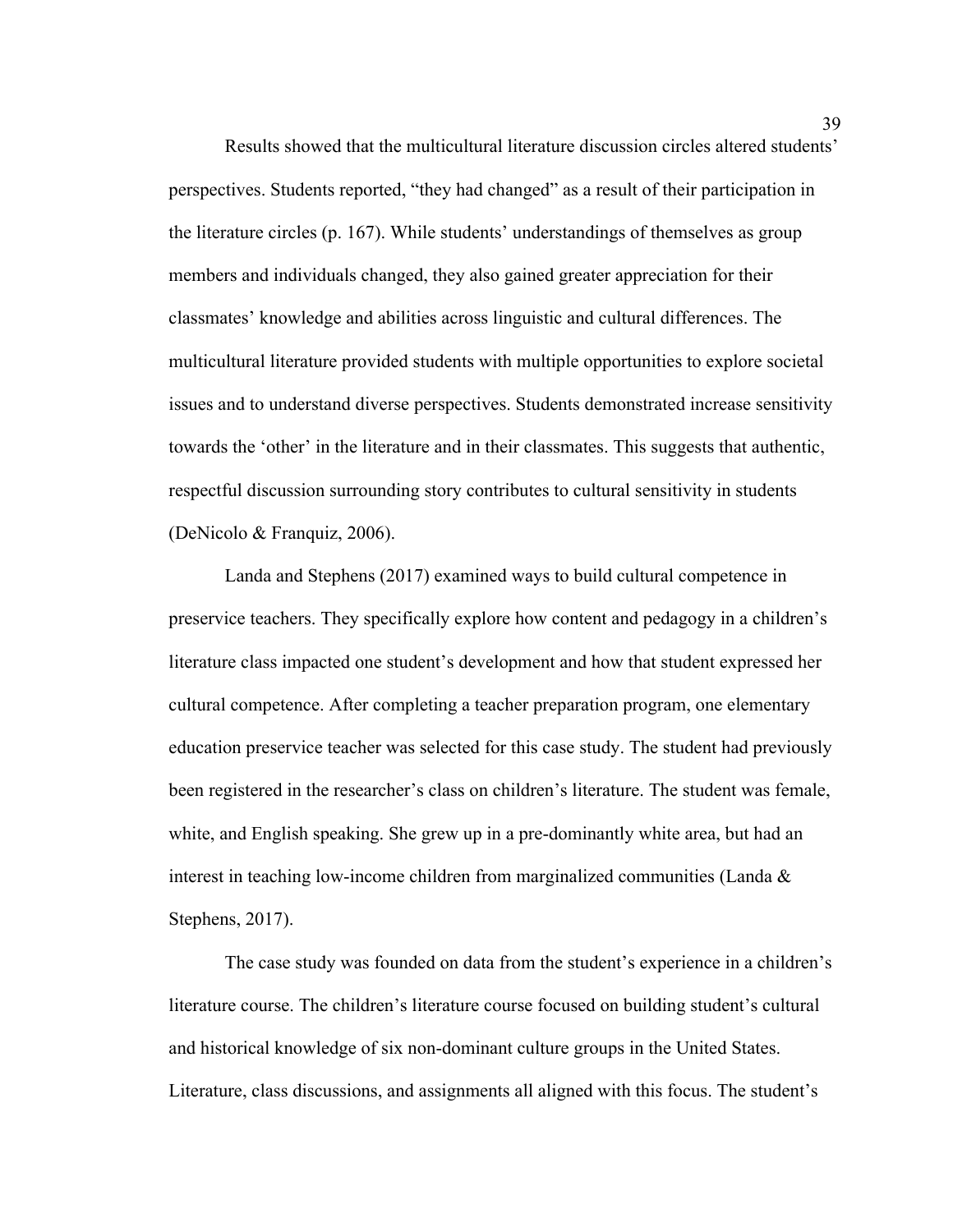work from the children's literature course was collected. Any student work that incorporated children's literature from two subsequent years was collected. Lastly, the student's personal teaching journal was collected as data (Landa & Stephens, 2017).

Results showed three major themes in the student's cultural competence development that commenced with the children's literature class. First, the student conveyed anger and frustration about the social and cultural marginalization of children and families. The student also expressed empathy for the social and cultural marginalization of children and families. This demonstrates the cognitive and emotional shift in the student's perspective. Her strong emotional reaction demonstrates the psychological change in her perspective towards marginalized children and families. She was able to view reality from a new perspective, which concurrently elicited an emotional reaction. While this case study was retroactive, further research has the potential to reveal specific methods that can increase student's cultural sensitivity (Landa & Stephens, 2017).

There are numerous studies that demonstrate students gaining cultural awareness as well as cultural sensitivity. The following studies have been discussed previously in this chapter, yet they also contribute to an understanding of storytelling and cultural sensitivity.

Hibbin (2016) examined the socio-emotional benefits of oral storytelling in English primary schools and was previously reviewed in this chapter. However, this study also provided insight into the developing of understanding the 'other.' As previously stated, results showed five findings that oral storytelling engaged children to: become more self-confident, represent and understand themselves, understand others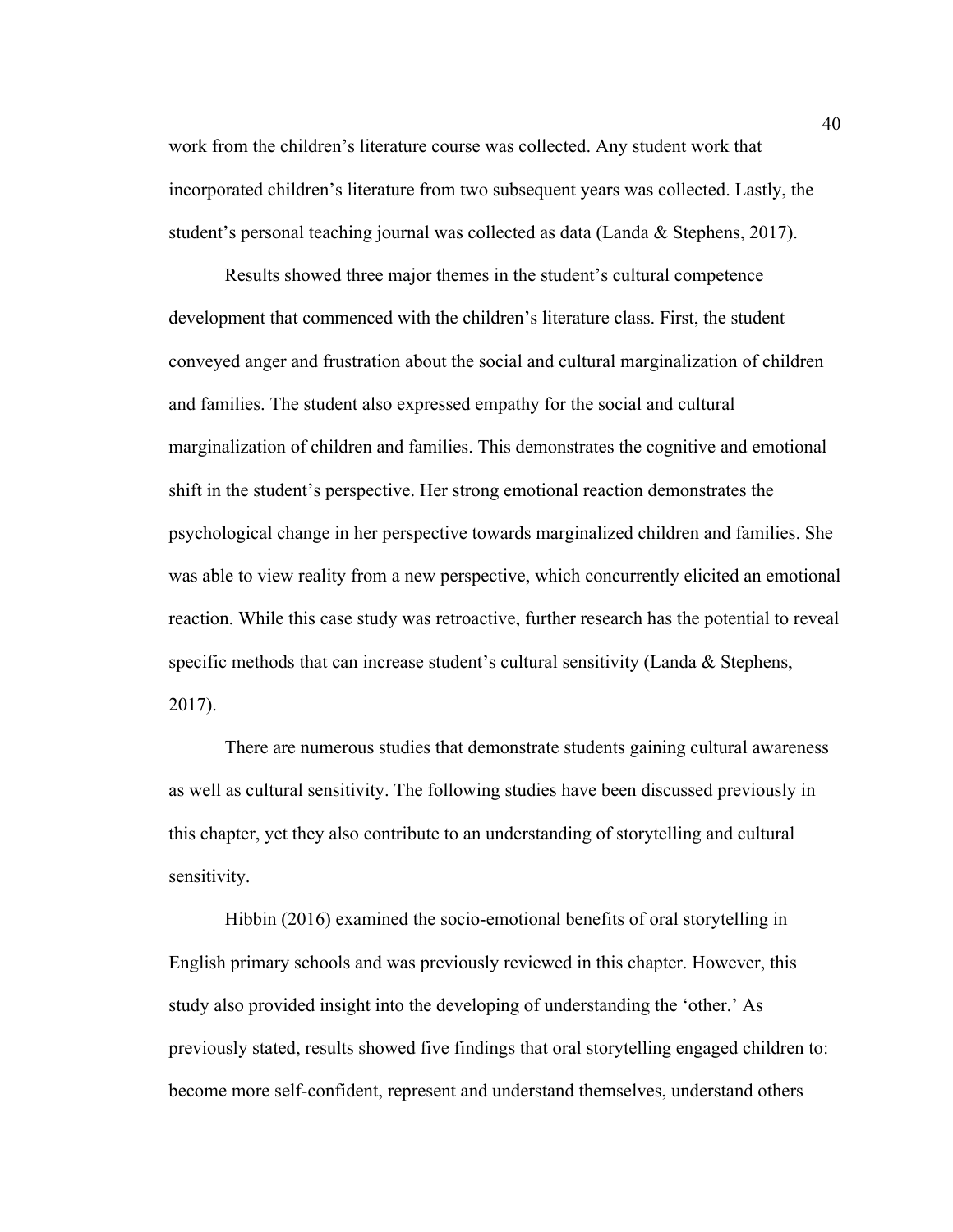through intra-psychological processes, understand others through inter-psychological process, and to work collaboratively with others. In intra-psychological processes, students became aware that other people have separate minds, thoughts, and ideas. This demonstrates a shift in perspective to see outside of oneself that aligns with the definition of cultural sensitivity (Hibbin, 2016).

Loebick (2016) investigated how students interacting a community engagement experienced identify and perceived the role and influence of culture, and tools to reflect on and build awareness of culture. Results showed that students moved beyond surface acknowledgment of the existence of culture. They cultivated sensitivity in the form of boarder crossing while also identifying these boarders personally, socially, and culturally (Loebick, 2016).

Balto and Ostmo (2012) examined Sami University College's program that aimed to increase students' outlooks and instill critical reflection of assumptions through storytelling. Results showed that students demonstrated deeper understanding of the nuances of cultural sensitivity. They learned to alter their perspective to include the 'other' narratives, specifically differing values and assumptions within the Sami cultural group.

Tuncel (2017) explored ways to instill cultural responsiveness in prospective teaching in a communication and human relations course. After watching a fiction film, the majority of students was able to identify problems that occur in the process of adapting to different cultures, and found solutions to overcome these problems. They demonstrated the ability to empathize with those who were unable to communicate easily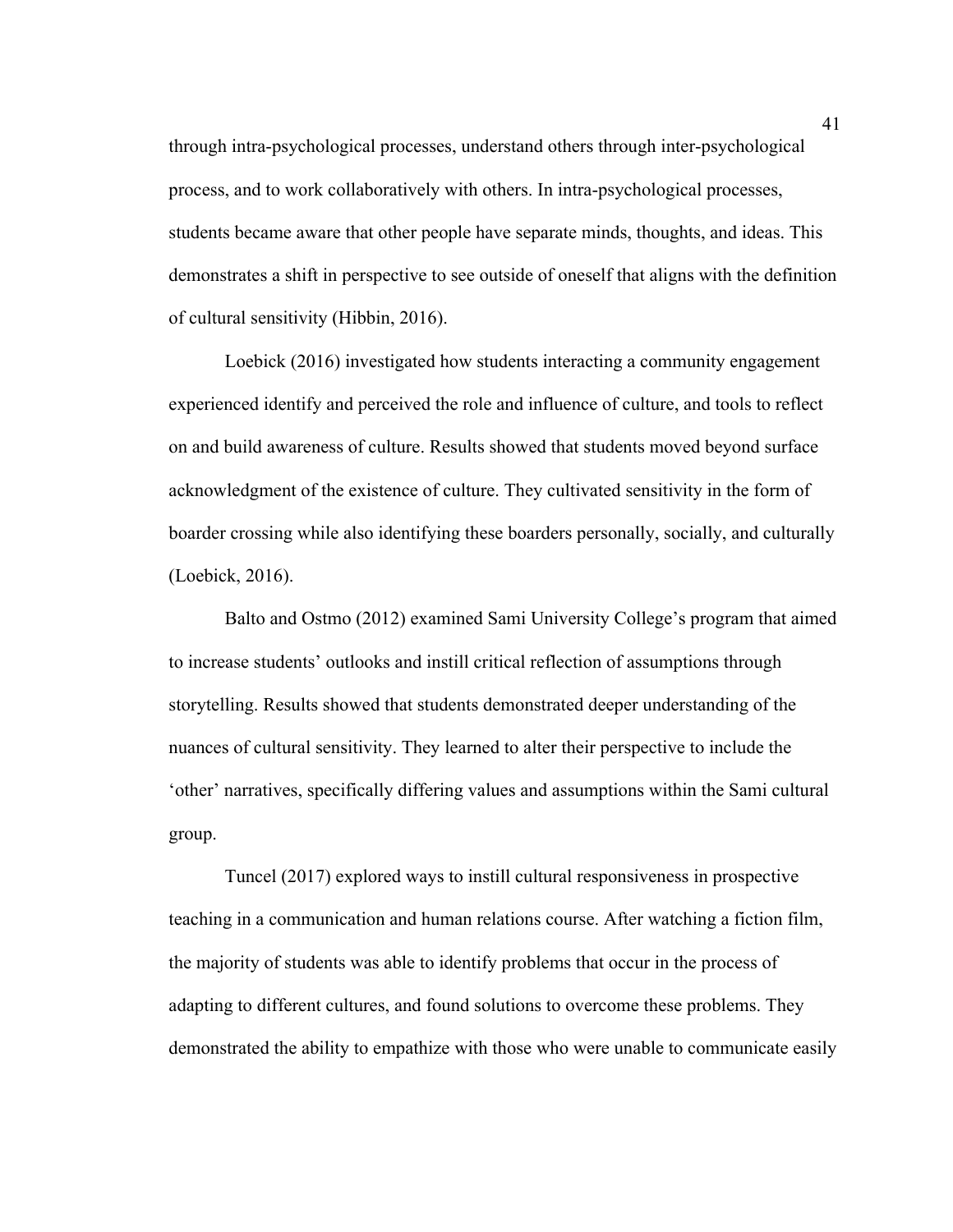due to linguistic differences. Students were able to view reality from the perspective of the character to emotionally appreciate the difficulty they faced.

Anderson and Macleroy (2017) explored digital storytelling in diverse multilingual settings through the Critical Connections project. Students created bilingual films that dealt with immigration issues. Results showed that students exhibited empathy with the 'other' across ethnic, linguistic, and national borders. They were able to alter their perspectives to accommodate other points of view and to represent these faithfully in stories. They also internalized the emotions of the other and communicated then to others effectively.

**Seeing Commonalities.** Cultural sensitivity entails recognizing commonalities between cultures. As stories convey cultural values, attitudes, and ideas, they can create opportunities for students to see similarities between cultures.

Al-Jafar (2016) explored the potential of children's literature to promote cultural understanding. The study specifically examined the values and ideas that Kuwaiti students would gain from *Sadako and the Thousand Paper Cranes*. The researcher was particularly interested in using the similarities between the events of August 1945 in Hiroshima and August 1990 in Kuwait to facilitate cultural understanding. Forty-five undergraduate students participated in a children's literature class at Kuwait University.

The class began by selecting the novel based on criteria for quality children's literature. Student then were exposed to the process of making paper cranes in their second language, English, as coursework. Students responded to the process prior to discussion about its historical significance in class. Student read the novel, viewed a film, and discussed similarities between the Kuwaiti prisoners of war and Sadako's paper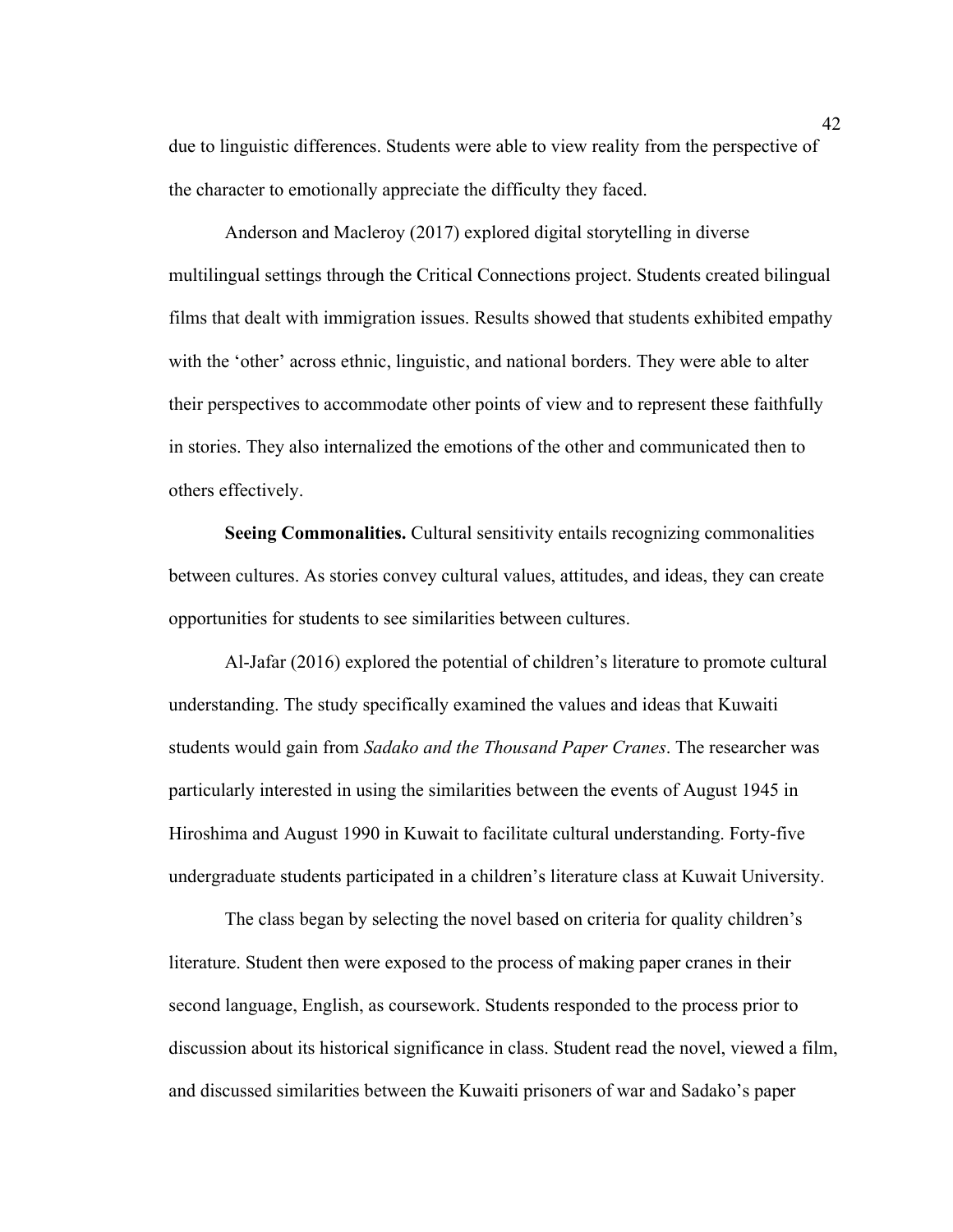cranes. Written student interviews and observations of group discussion were collected as data (Al-Jafar, 2016).

Results showed an increase in students' sensitivity to the 'other.' Many students had little to no prior exposure to Japanese culture. After the activities, students had increased curiosity for Japanese culture. They had an appreciation and interest in how the Japanese perspective differed from their own. Students were also able to identify with the story, despite its unfamiliarity. They empathized with themes that were uniquely 'other' demonstrating the ability to shift cultural perspectives (Al-Jafar, 2016).

Stewart and Gachago (2016) investigated students' critical awareness and social consciousness regarding notions of 'self' and 'other' across continents. They explored the extent to which technology can become a bridge to understanding otherness on a global scale. They also explore how cross-cultural dialogue and digital story work reveal students' perceptions of what it means to be human today. Two university classes participated in the collaborative storytelling project. The United States and South Africa were chosen for their past and present traumas stemming from their racialized history. In the United States, 25 students were enrolled in a writing course at a university in the Detroit metro. There were five different first languages represented in the American class, and the class reflected the diverse area. In South America, 80 students were enrolled in a Professional Studies program at the University of Technology in Western Cape. The South African class was diverse in terms of gender, age, race, ethnicity, and language (Stewart & Gachago, 2016).

A shared eight-week curriculum was created to meet the unique and separate course requirements. Reading, TED Talks, and parallel lessons were presented in class to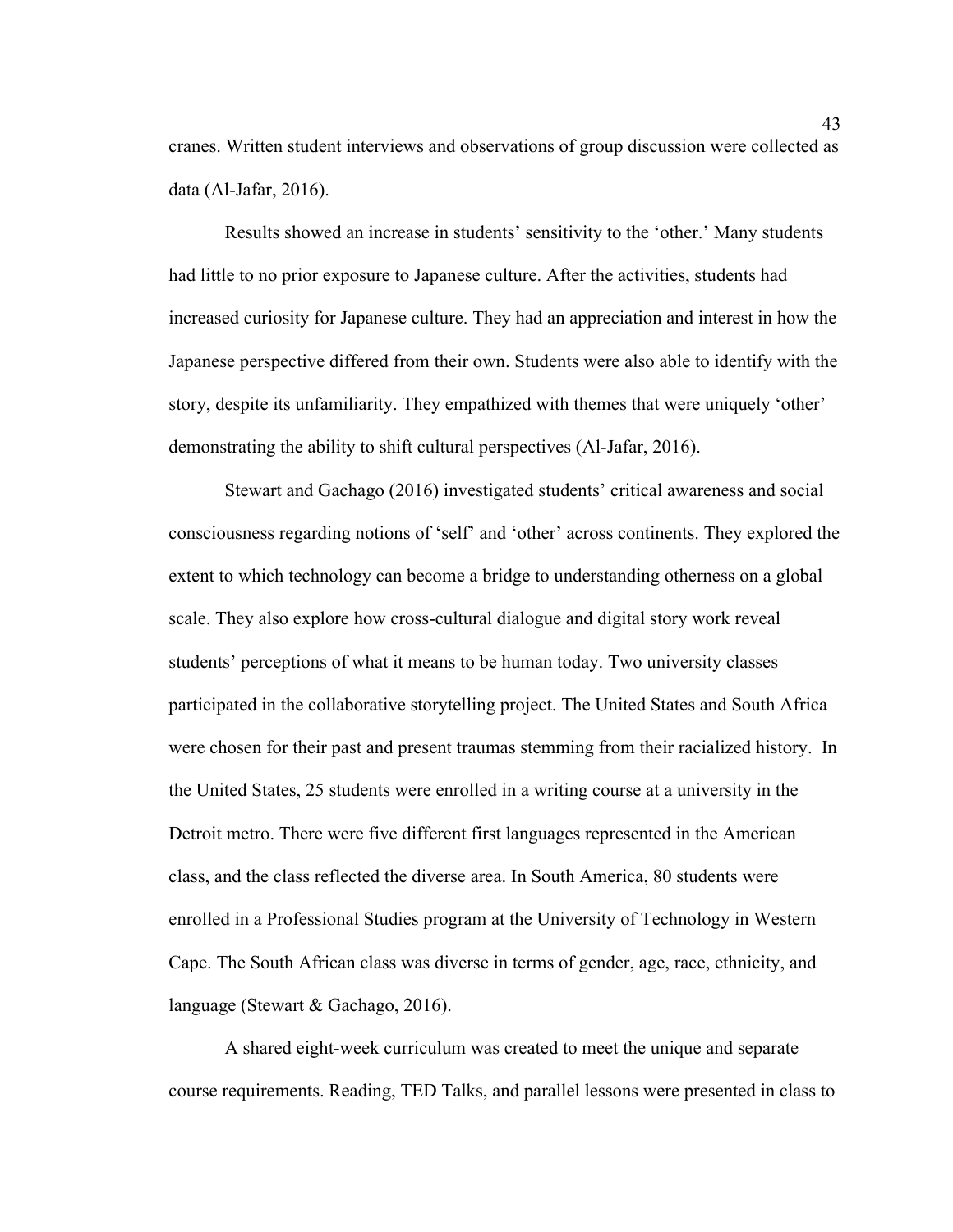provide students with information on the themes. Students participated in a closed Facebook page to facilitate cross-cultural exchange. Each week, a video was posted for student viewing and response. Student had freedom to post and share video content in the Facebook group. All American students participated in the Facebook group. However, approximately half of the South African students participated in the Facebook group. Student-driven texts, Facebook posts, and student-produced digital stories were collected from both classes. Facebook page writings, and a scholarly personal narrative were also collected from the American class. Student responses to a survey were collected from the South African class (Stewart & Gachago, 2016).

Results showed an increase in students' cultural sensitivity. Sharing stories as cultural and personal artifacts worked to "demystify notion of otherness in both local and global contexts" (Stewart & Gachago, 2016, p.1). Students' feeling towards their international colleagues changed through deconstruction of stereotypes through collaboration. When hearing stories from each other, the students identified that they were more alike than they were different. This acknowledgment of shared humanity assisted students in shifting perspectives to become more inclusive despite cultural and national borders (Stewart & Gachago, 2016).

**Recognizing Differences.** Cultural sensitivity involves appreciating differences between cultures. The cultural values, attitudes, and ideas within stories can be used to illuminate the cultural differences for students in easily accessible ways.

Guerrero Moya, Muñoz Ortiz, and Niño Díaz (2016) explore the effects of an intervention linking culture and citizenship in a  $10<sup>th</sup>$  grade English language class. The study aimed at finding evidence of intercultural communication competence skills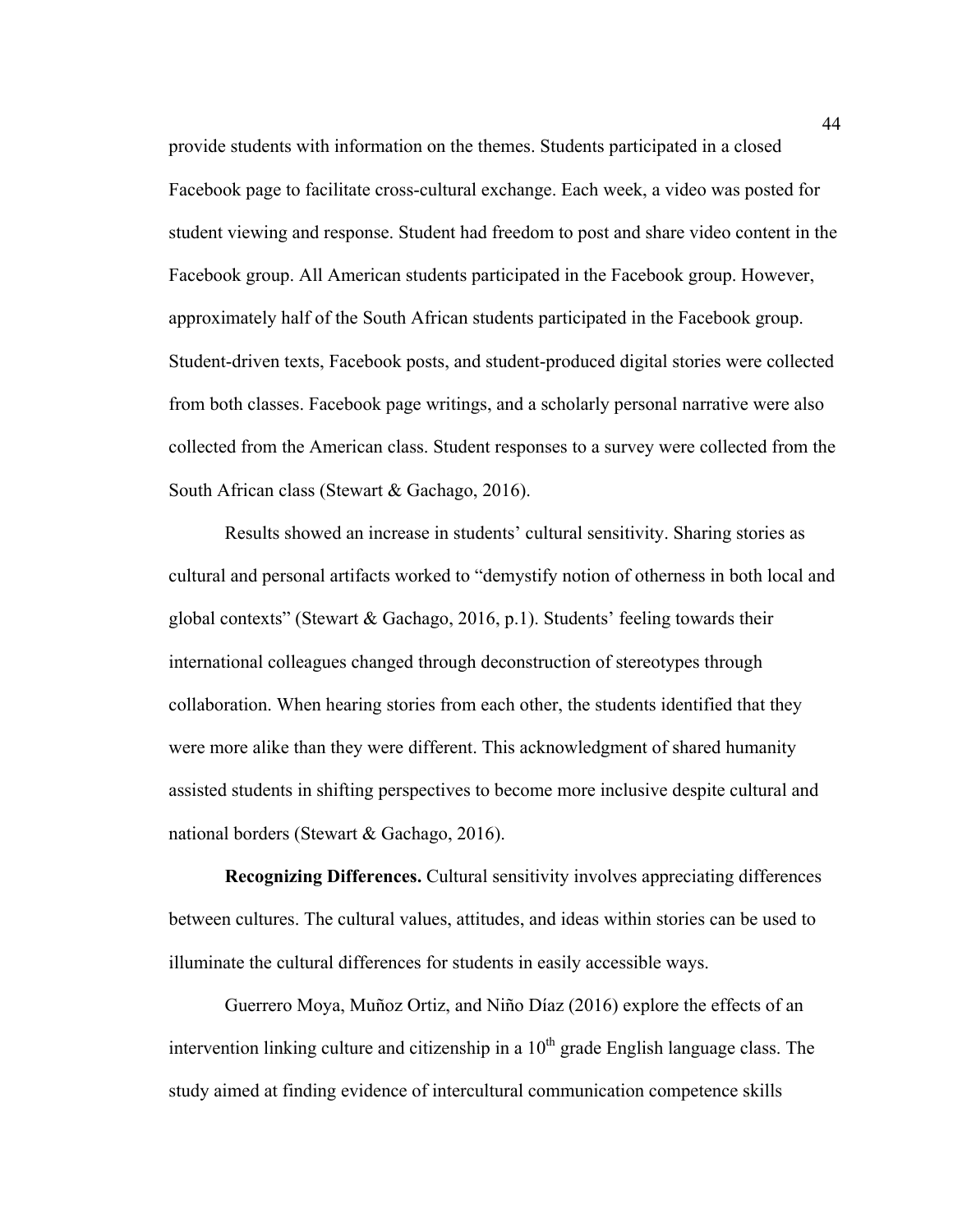through writing narrative texts in English. They determined that intercultural communication competence entailed the ability to see cultural differences as well as similarities. 75 tenth-grade students participated in the intervention across three different public high schools in Bogota, Colombia. The students' ages ranged from 14-17 years old (Guerro Moya et al., 2016).

The intervention and lesson planning were applied in three cycles. Each cycled consisted of orientation session, literature circles, and storytelling tools. Orientation sessions helped the students comprehend based cultural concepts, tolerance features, and conflict resolution strategies. The literature circles provided students to analyze, compare, contrast, and take a stance on topic that were introduced during the orientation sessions. The storytelling tools were taught to students for them to provide written evidence of their understanding of the concepts, while incorporating their own experiences. Instructional materials, observation logs, and a final questionnaire were collected as data. Additionally, 15 narrative stories were collected from five students from each school (Guerro Moya et al., 2016).

Results showed an increase in students' sensitivity to cultural differences. Students were able to identify differences between cultures. They also demonstrated depth in this area by identifying how these differences helped them to build identity personally and communally. This shows how narrative provided a space to develop students' ability to change their perspectives to include additional cultural viewpoints (Guerro Moya et al., 2016).

Baskerville (2011) explored developing cohesion and building positive relationships through storytelling in a culturally diverse classroom. The study was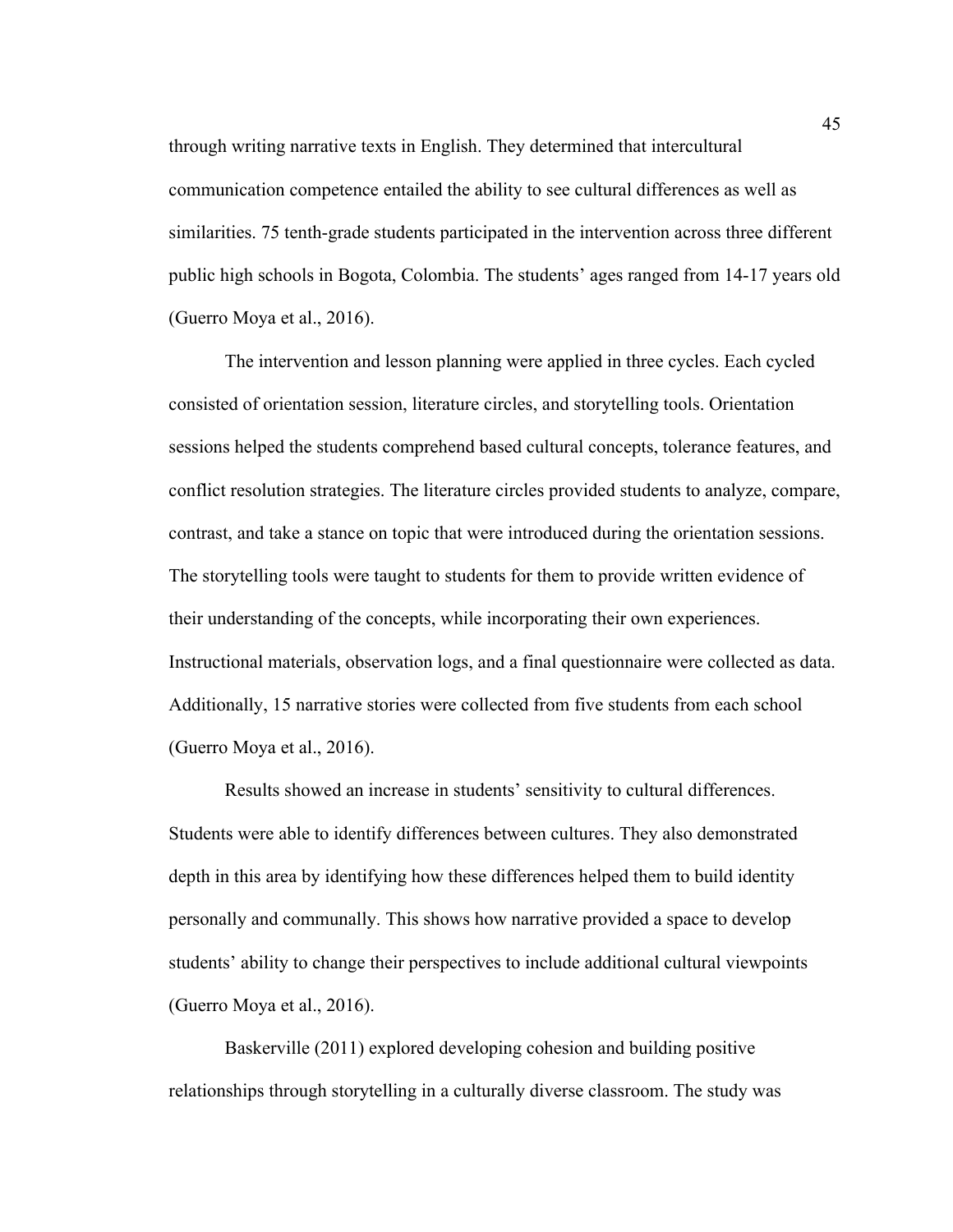designed to acknowledge student voices, and to investigate what students learned about themselves, others, and cultural perspectives when they told and listed to one another's personal stories. They also examined what processes were most effective in creating a classroom environment where such perspectives could be freely shared. The study was conducted in a year-ten drama class in a lower socio-economic area of the lower island of New Zealand. The 24 students in the class were between 13 to 14 years old. Of the 24 students, there were 11 males, and 13 females. There were six cultural ethnicities represented in the classroom: New Zealand European, Maori, Maori European, Samoan, Fijian-Indian, and German (Baskerville, 2011).

Four 45-minute storytelling workshops, run over two consecutive weeks, were designed to provide students with opportunities to listen to, and to tell personal stories. After each story was told, students had the change to reflect in a journal. The first workshop focused primarily on establishing protocols, introductions, defining attentive listening skills, and the researcher's story. The second workshop contained the teacher's story and storytelling exercises to build confidence. The third and fourth workshops focused on student stories. In addition to researcher field notes, participant reflections in the forms of journal entries, focus group interviews, and individual interviews were collected as data (Baskerville, 2011).

Results showed that students fostered empathy, compassion, tolerance, and respect for differences through the storytelling workshops. Storytelling helped to create a culturally inclusive classroom. Storytelling developed a way of working that fostered a culture of listening and respect. It also connected students in deeper relationships by establishing a caring supportive environment. Personal stories also privileged student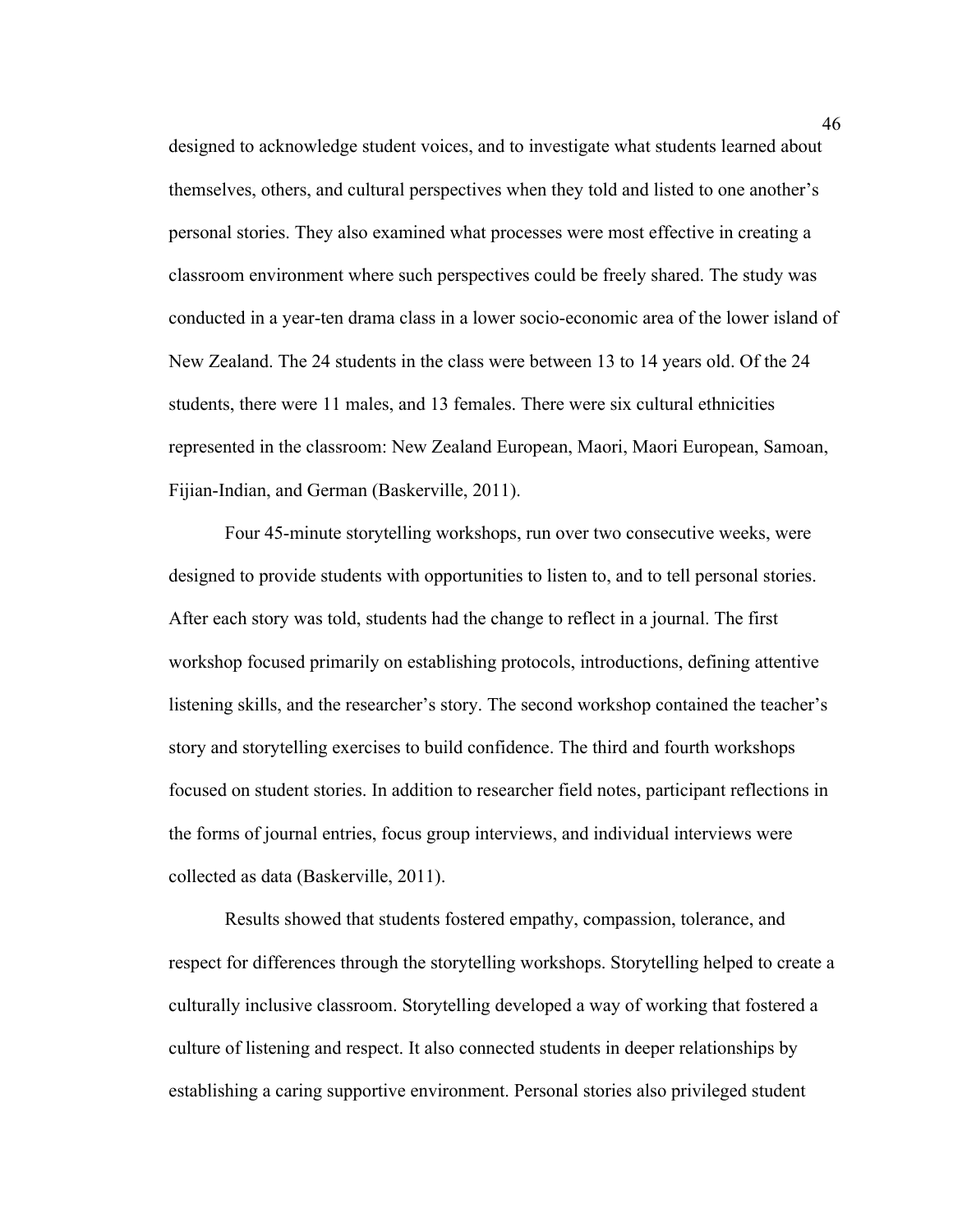voice. Students' perspectives were altered through personal stories as evidenced by their increased empathy, compassion, tolerance, and respect for one another across differences (Baskerville, 2011).

#### **Building Knowledge**

In concurrence with cultural sensitivity, student's mental perspectives are changed while also gaining knowledge of other cultures' values, attitudes, and other unique aspects that affect cultural competence. Cultural knowledge is a necessary component for students to move towards cultural competency.

Fjällström and Kokkola (2015) examined the assumption that resisting to empathize with a single, focalized character is difficult for young readers. They studied how teenagers responded to a text, which was strongly focalized through a single character. They specifically examined if the students were capable of recognizing bias in the text by asking them to reformulate the content. 35 Swedish sixteen year olds were enrolled in two different English as a foreign language class.

The researchers selected a text that restricts the readers' view of events to that of a single character. The text was outside of the students' cultural context. "First Confession" is written in English and follows an Irish Catholic youth's first confession. After reading the text, students were asked to rewrite the narrative from the perspective of one of the non-focalized characters. The researchers collected students' rewritten narratives, and interviewed six students (Fjällström & Kokkola, 2015).

Results showed that students resisted focalization and demonstrated empathy towards the character's perspectives. Despite reading in a foreign language and with unfamiliar cultural content, nearly all the students were able to ascribe emotions to others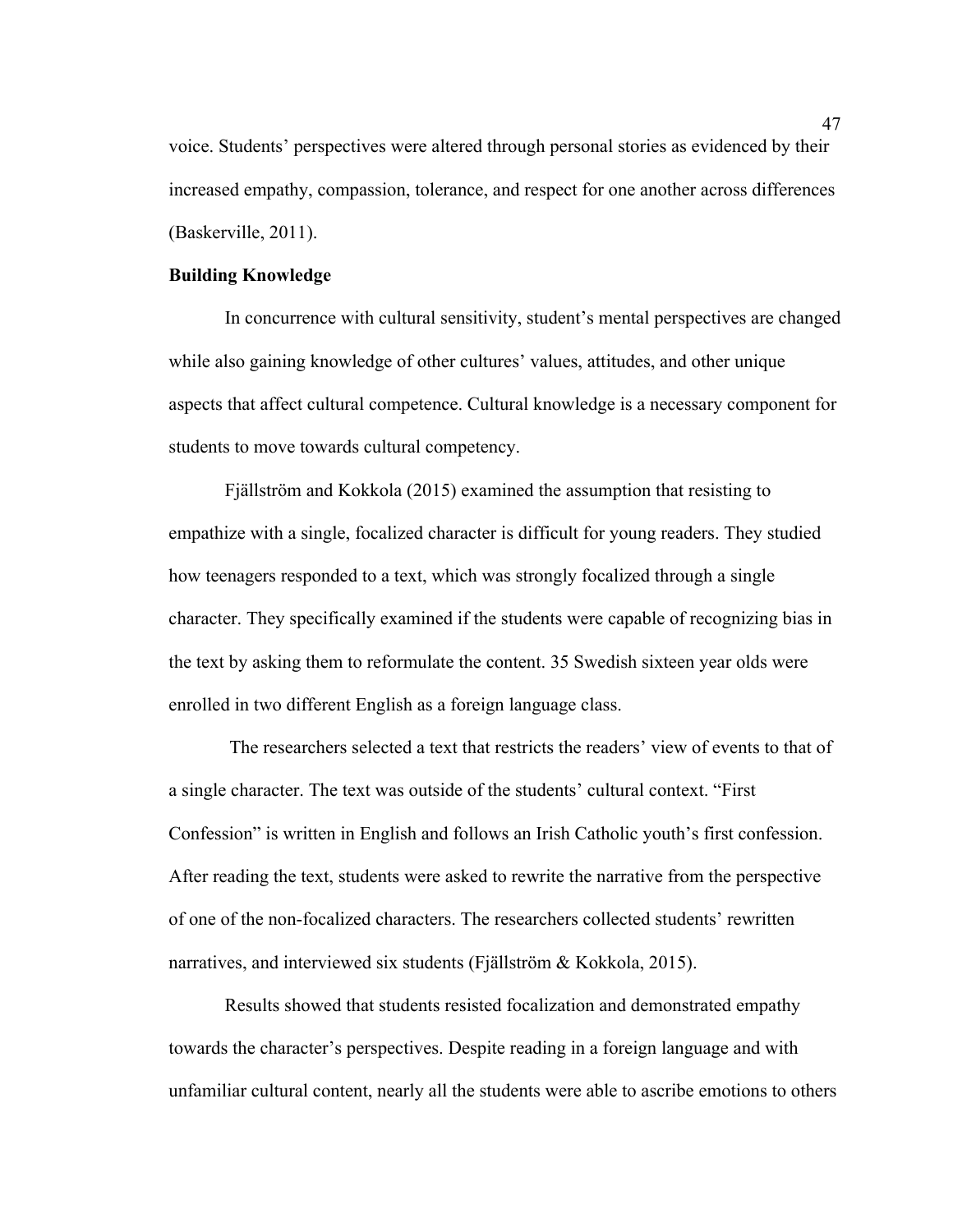and generate plausible explanations for characters' behavior. Thirty students also demonstrated clear examples of insight into the emotions of the non-focalized character. Eight students also demonstrated mind reading or connecting their understanding of the character's thoughts with experiences or observations of behavior. Students also increased their knowledge about Irish Catholic culture and religious practices to the depth of understanding and empathy. The fictional story provided the opportunity for students to practice sensitivity to other cultural perspectives, while also gaining knowledge of another culture (Fjällström & Kokkola, 2015).

There are numerous studies that demonstrate students gaining cultural knowledge as well as cultural sensitivity and cultural awareness. The following studies have been discussed previously in this chapter, yet they also contribute to an understanding of story and cultural knowledge.

Fard, Nasarabadi, and Heidari (2016) analyzed the *Masnavi* poems using Lipman's "philosophical thinking components" three components of thinking: critical, creative, and caring. Results showed that caring thinking was present in all of the stories, specifically normative thinking. The stories promoted an understanding of cultural norms and values such as avoiding arrogance, or avoiding superficial judgments. Cultural norms, attitudes, and assumptions are part of unseen cultural characteristics included in cultural knowledge. Stories have the potential to present these characteristics to students in comprehensible ways (Fard et al., 2016).

Grant and Bolin (2016) studied the effectiveness of digital storytelling on student engagement and cultural competence. Students completed a semester long group assignment that told a story of diversity. Results showed an overall increase in students'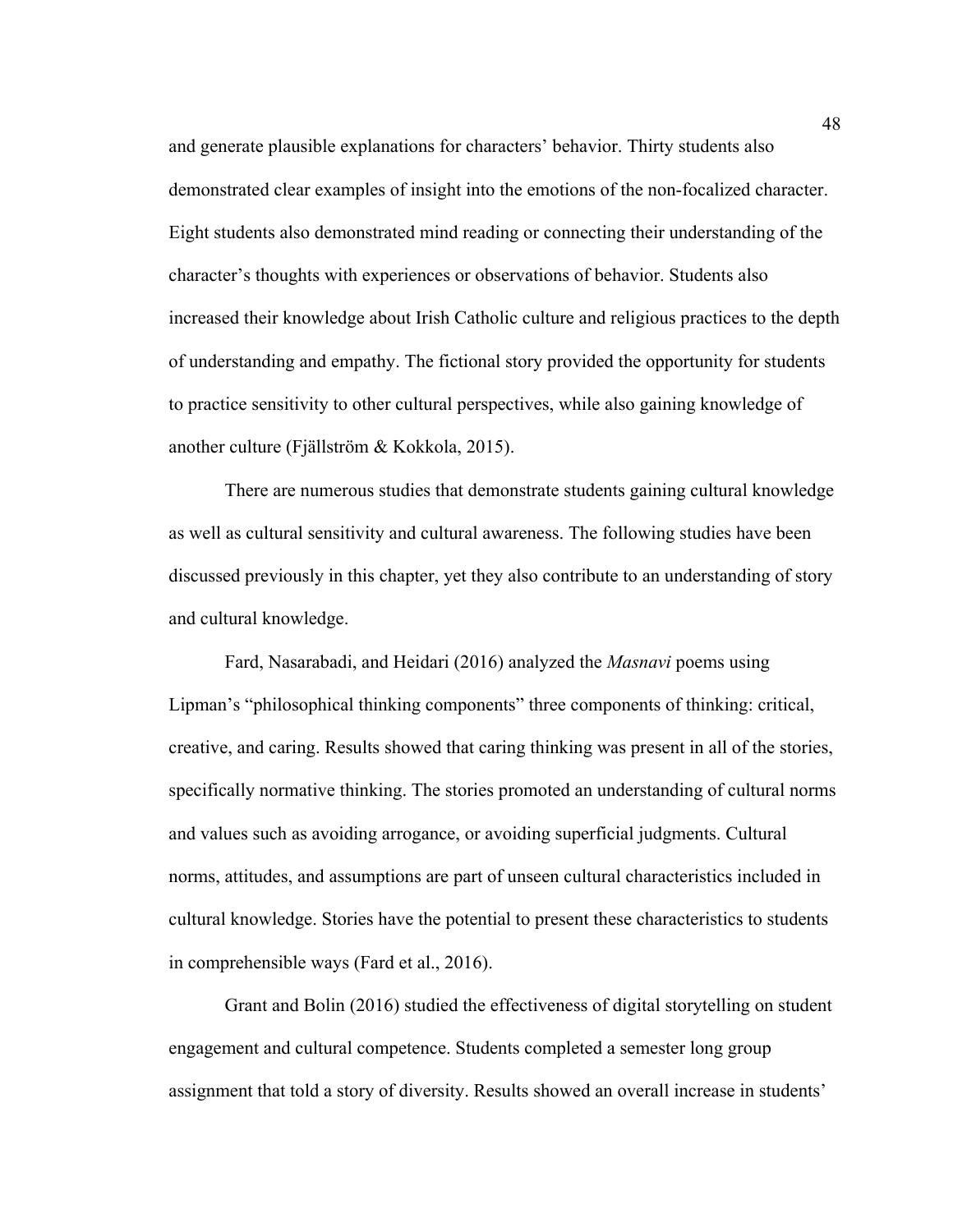cultural competence due to the digital storytelling project. Both students who had previous training, as well as those who did not, equally felt they gained new knowledge from the project. In addition to changing views on diversity, students gained cultural knowledge from creating and viewing digital stories (Grant & Bolin, 2016).

McKnight, Hoban, and Nielsen (2011) explored methods to bridge awareness of Western ways of knowing and Aboriginal ways of knowing. Using classroom experiencing and animated storytelling, students developed understanding of the Aboriginal "relatedness to country." Results showed that students gained knowledge of Aboriginal ways to knowing and storytelling practices. In addition to perspectival understanding, students gained knowledge of cultural attitudes and norms through listening to and creating stories (McKnight et al., 2011).

Landa and Stephens (2017) explored how content and pedagogy in a children's literature class impacted one student's development and how that student expressed her cultural competence. Results showed that the student gained cultural knowledge as a direct result of the children's literature course. The student acquired knowledge and comprehension of non-dominant identity groups including American Indians, Asian Americans, Migrant Farm Workers, Individuals with Disabilities, and LGBT children and families. This knowledge informed the students behavior and communication with others, which indicates that the knowledge was beyond surface level and assisted in gaining cultural competence (Landa & Stephens, 2017).

#### **Cultural Competence**

Cultural awareness, sensitivity, and knowledge are the foundations to cultural competence. There are copious models of cultural competence that have been developed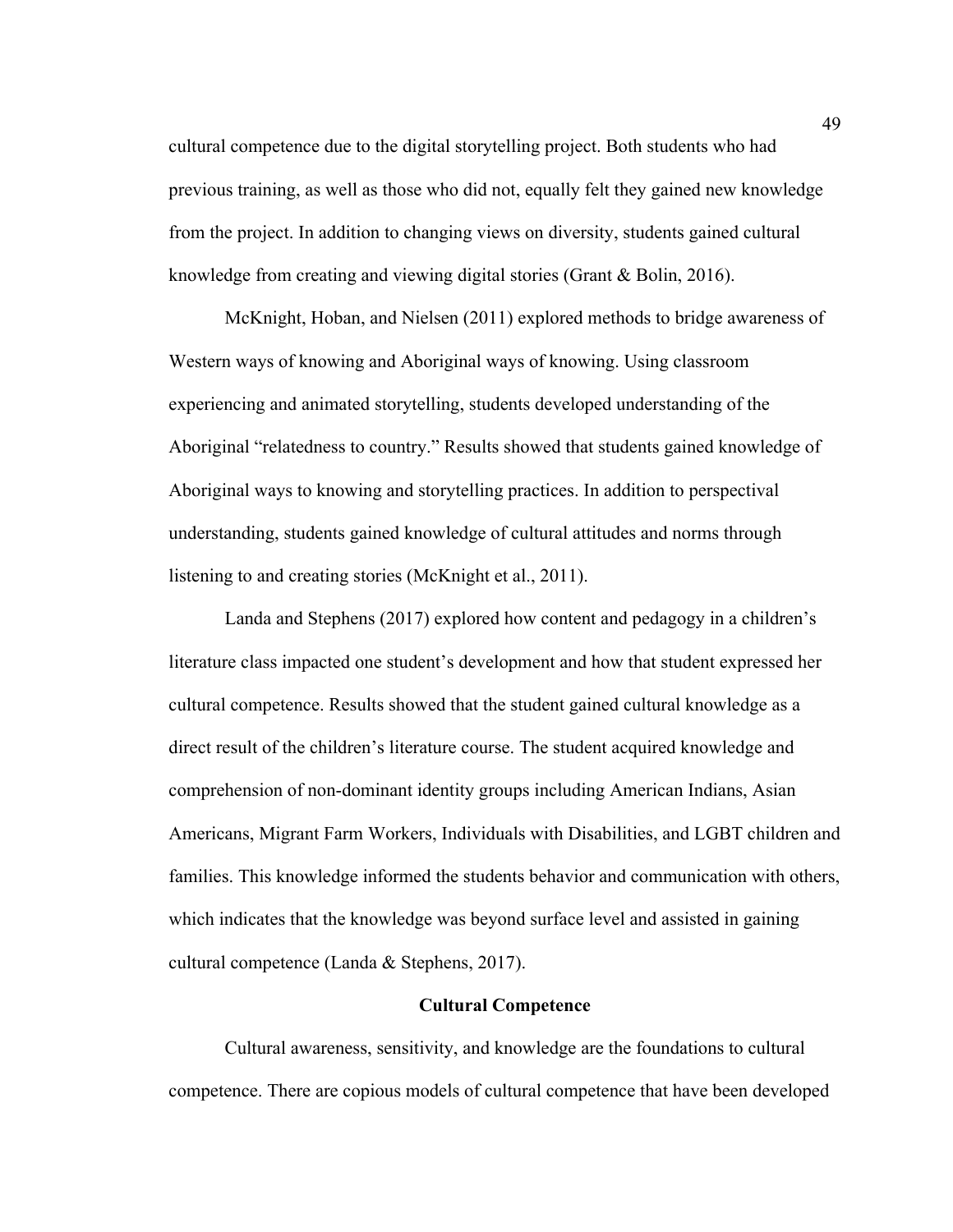over the past five decades and are highly diverse in their disciplines, terminologies, and scholarly and practice objectives (Spitzberg  $\&$  Changnon, 2009). Most commonly, these models include lists of specific cognitive knowledge, behavioral skills, and affective attitudes that constitute cultural competence (Bennett, 1993; Bennett, 2009; Deardorff, 2006; Deardorff, 2015; Hammer, 2015; Spitzberg & Changnon, 2009; UNESCO, 2013). Broadly and simply, cultural competence can be defined as communication and behavior that are both effective and appropriate in intercultural interactions. It is applying an awareness and knowledge of culture in practical, real-life situations. It is external and visible in how individuals behave and interact, but comes from a culturally aware perspective and is informed by knowledge. For the sake of this review, studies will be examined for behavioral evidence of applied cultural awareness, sensitivity, and knowledge.

#### **Evidence of Cultural Competence**

Epstein (2010) studied a multicultural education program that gathered White, Black, and Latino/a youth. The program's goal was to explore issues of discrimination and social justice, and develop leadership in students towards social change. The urban after school program included fourth and fifth grade students from three distinct and predominantly segregated urban neighborhoods.

Students met on Saturday afternoons or weekend long retreats once a month during the school year. The gatherings took place over the course of one full school year. The students were encouraged to build relationships across lines of difference, specifically race and class, to develop an understanding of how injustice has been perpetuated and resisted, and advocate for social change. The program activities included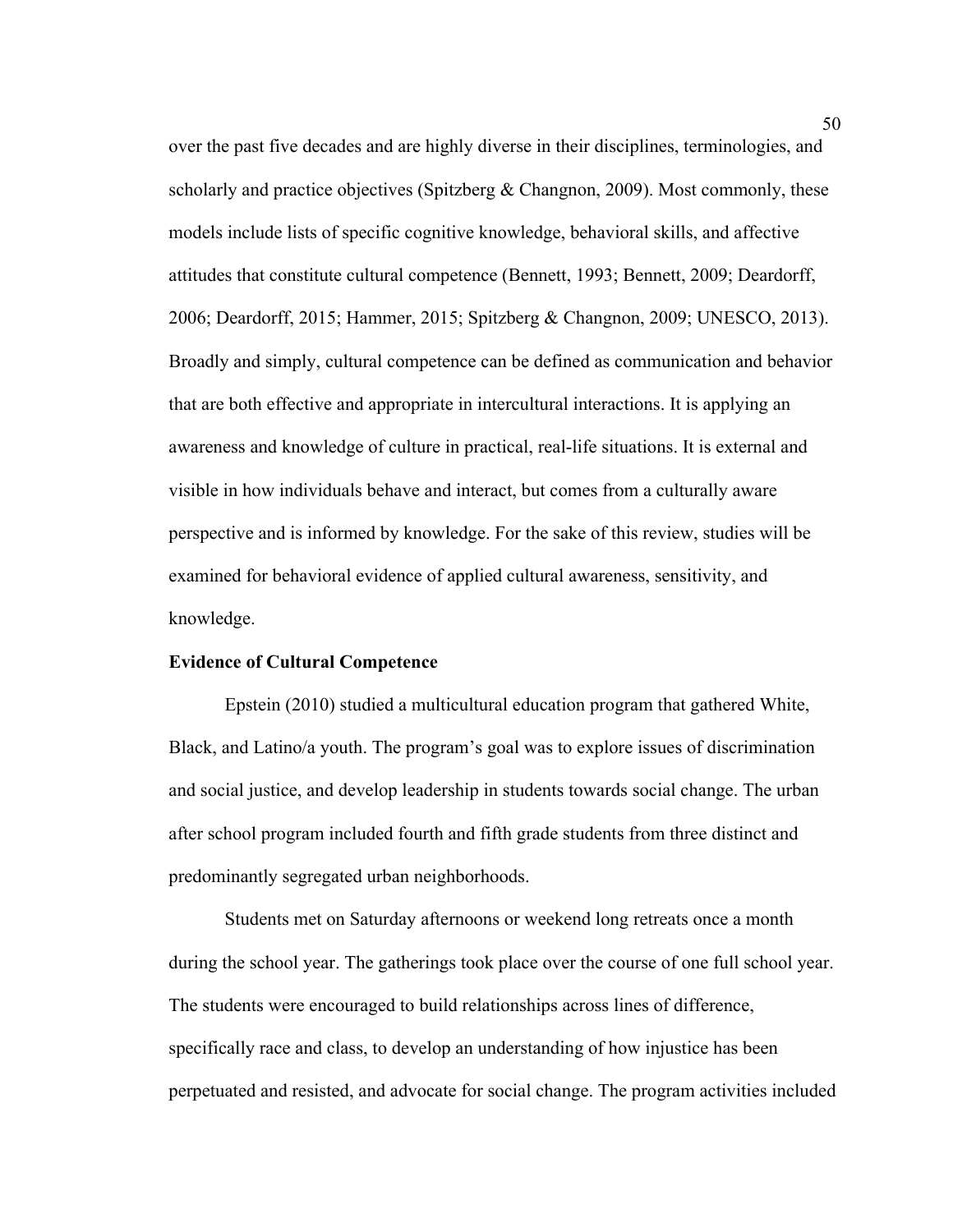various forms of storytelling such as fiction literature, narrative nonfiction, personal stories, and film. The researchers collected field notes, student interviews, facilitator and research assistant observation forms, and curriculum artifacts as data (Epstein, 2010).

Results showed an increase in students' cultural competence as well as their cultural sensitivity. Students' responses to the curriculum demonstrate their courage to question and act against discriminatory systems. They also built friendships across differences, which demonstrates their openness to diverse communities. This indicates that students' affective perspective led to a change in their visible behavior. At the same time, students occasionally distances themselves from the 'other' and retreated to the familiar, which hindered their abilities to fully embrace others' ways of knowing. This suggests that the path to cultural competence is not linear and does not have a singular destination. Further research over time could examine these paths more closely for patterns in students' development of cultural competency (Epstein, 2010).

With the close connections between cultural awareness, sensitivity, and knowledge, multiple studies have found evidence of cultural competence as well. The following studies have been discussed previously in this chapter, yet they also contribute to an understanding of story and cultural competence.

Guerrero Moya, Muñoz Ortiz, and Niño Díaz (2016) explored writing narrative texts as a means to facilitate intercultural communication competence skills in students. Results showed an increase in students' cultural competence as well as cultural sensitivity. Students not only identified differences between cultures, but also reported the importance of knowledge of that culture to be able to communicate effectively with others and respect them. This indicates the students' understanding that differences in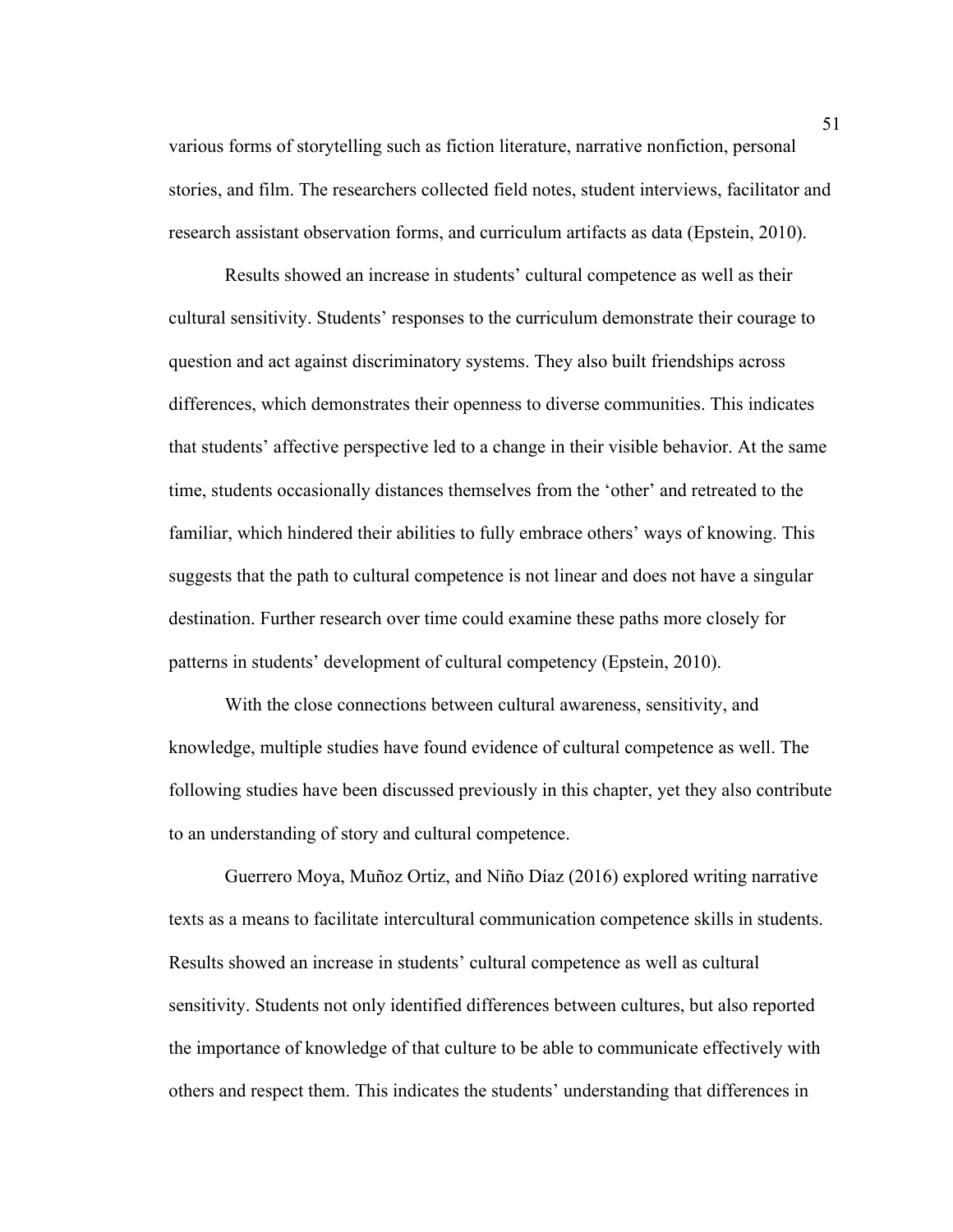culture affect communication and effective intercultural communication integrates knowledge of that culture. This demonstrates their understanding and growth in competence skills (Guerro Moya et al., 2016).

Loebick (2016) investigated how students interacting a community engagement experienced identify and perceived the role and influence of culture, and tools to reflect on and build awareness of culture. Results showed that intentional pedagogical methods helped students establish connections and recognize border crossing. Students demonstrated using intercultural dialogue to intentionally navigate cross-cultural border crossing. This shows how they used cultural awareness and knowledge to assist them in communicating across cultures (Loebick, 2016).

Landa and Stephens (2017) explored how content and pedagogy in a children's literature class impacted one student's development and how that student expressed her cultural competence. Results showed that the student's knowledge, attitude, and skills were developed by the children's literature course. After completing the course, the student used children's literature as a foundation for actively advocating on behalf of socially and culturally marginalized children and families. Her ability to identify culture differences and teaching others about them shows a behavioral shift that demonstrates her developing cultural competence (Landa & Stephens, 2017).

Bar-On (2010) explored the use of storytelling and multiple narratives to bridge the chasm and schism between the descendants of Holocaust survivors and descendants of Nazi perpetrators. Results showed potent change as the group created its own unique space that transformed its members cognitively, affectively, and behaviorally. This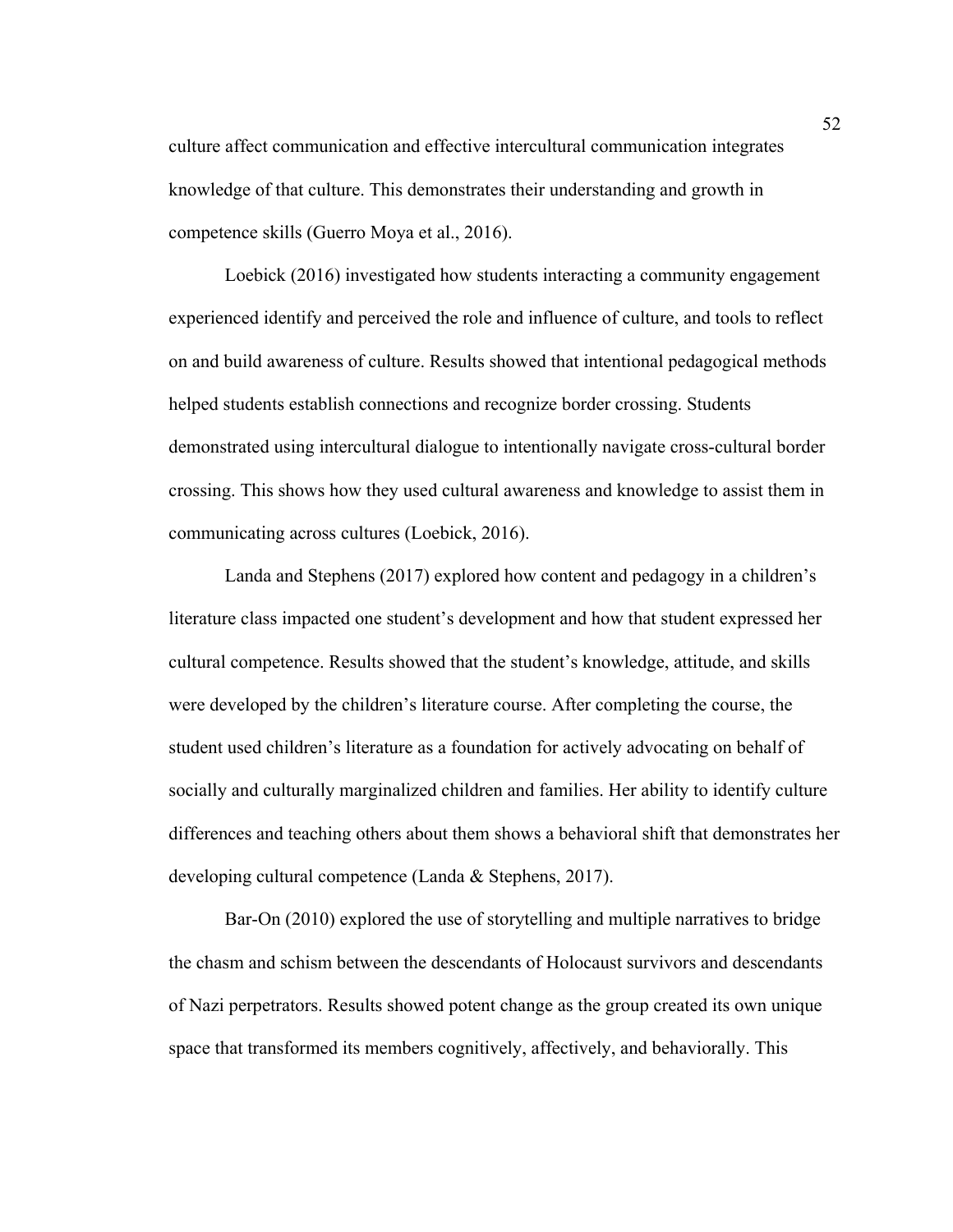demonstrates the formative potential of stories to change the actions of individuals and groups to reflect cultural competency (Bar-On, 2010).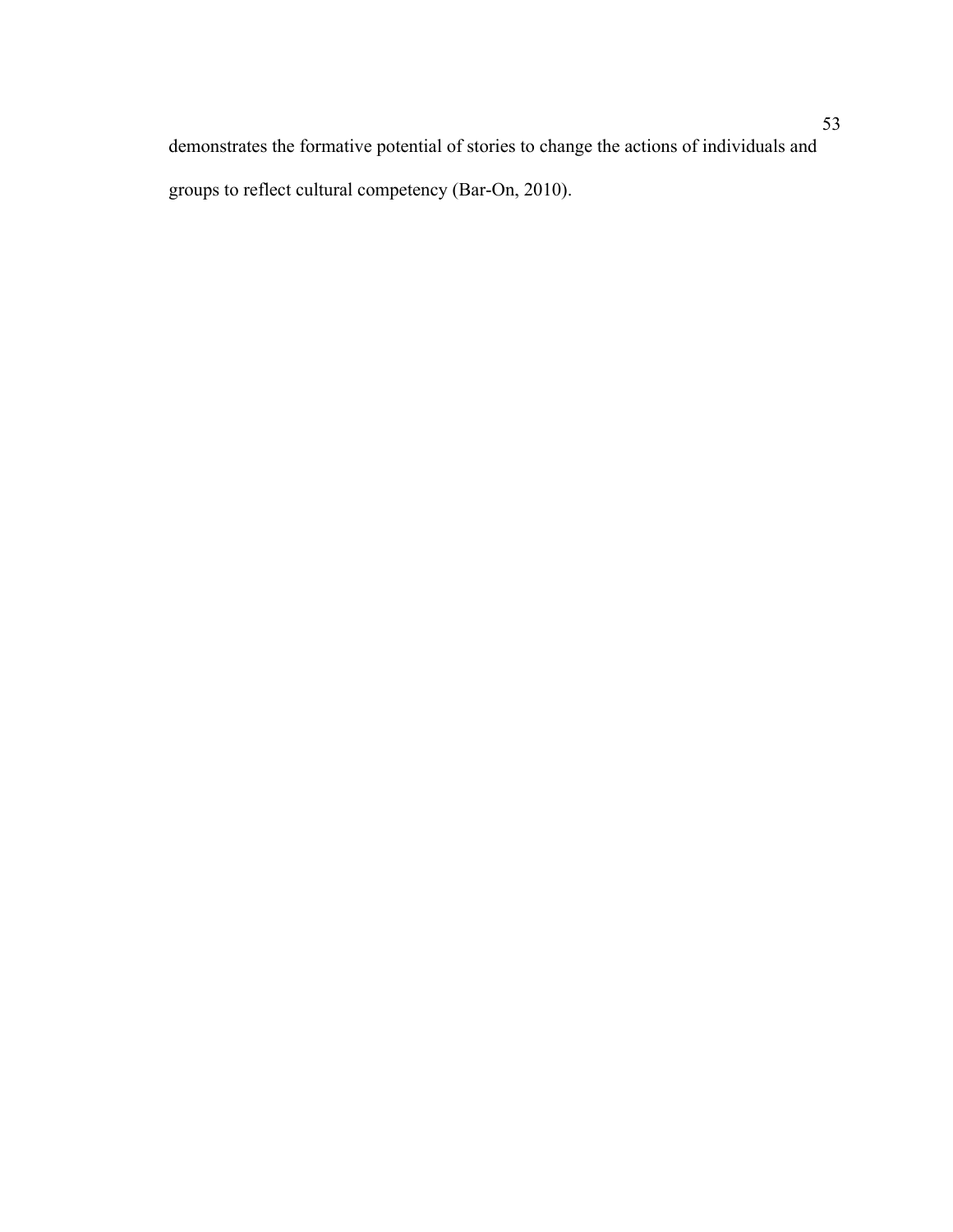#### **CHAPTER III: DISCUSSION AND SUMMARY**

#### **Summary of Literature**

Stories have the potential to increase understanding among students of many cultures. There is evidence that stories can effectively promote cultural competence in each of its three domains: attitude, knowledge, and skill. While each of these areas has its difficulties in fostering, attitude is arguably the most intangible. Story is an accessible and approachable method for increasing cultural awareness and cultural sensitivity. Story provides a window and a mirror for students to build awareness of culture (Anderson & Macelroy, 2017; Balto & Ostmo, 2012; Fard et al., 2016; Glenn, 2012; Grant & Bolin, 2016; Hibbin, 2016; Loebick, 2016; McKnight et al., 2011; Murray & Puchner, 2012; Osorio, 2018; Porto, 2014; Riviero. 2016; Sarraj et al., 2015; Theodore & Afolayan, 2010; Tuncel, 2017; Wham et al., 1996; Wood, 2017; Woodrow, 2017). It can also increase students' flexibility in shifting cultural perspectives to understand the 'other' (Al-Jafar & Buzzelli, 2004; Bal, 2013; Bar-On, 2010; DeNicolo & Franquiz, 2006; Enciso, 2011; Irdus, 2014; Landa & Stephens, 2017; Siddall, 1999). Stories are a mirror for commonalities between cultures (Al-Jafar, 2016; Stewart & Gachago, 2016) and a window into cultural differences (Baskerville, 2011; Moya et al., 2016). Of the domains of cultural competence, story has the potential to have the greatest impact of students' attitudes, cultural awareness, and cultural sensitivity.

Stories can also facilitate acquisition of knowledge of other cultures. They are inherently cultured as stories contain beneath-the-surface aspects of the cultural iceberg (Fard et al., 2016). These cultural norms, attitudes, and ways of thinking are comprehensibly conveyed to students when integrated in story (Fard et al., 2016;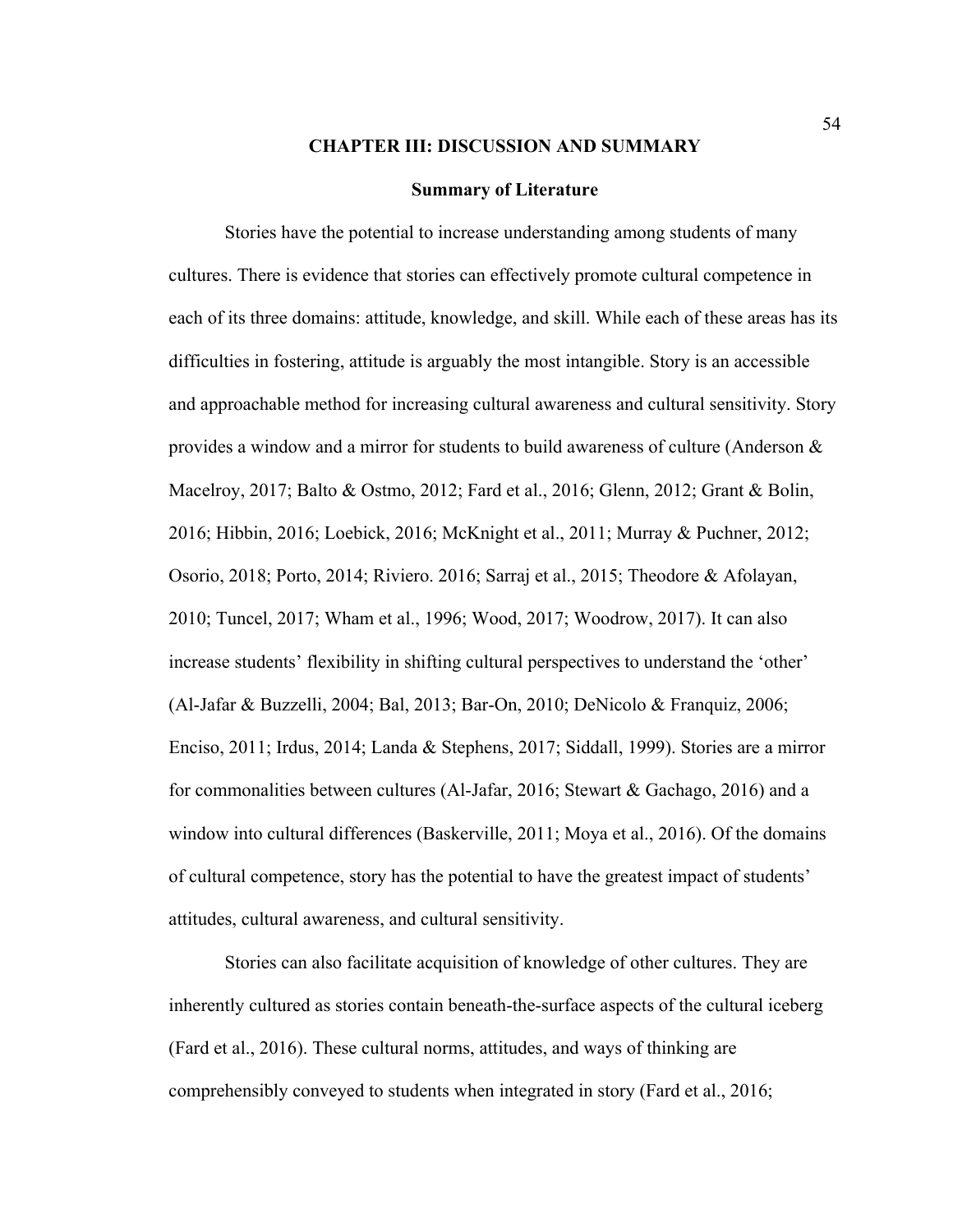Fjällström & Kokkola, 2015; Grant & Bolin, 2016; Landa & Stephens, 2017; McKnight et al., 2011). Stories have the ability to teach the unseen elements of culture in addition to the visible.

Lastly, stories serve as a platform to propel students towards building culturally competent skills. Stories ignite the emotional motivation that students need to change their behaviors (Bar-On, 2010; Landa & Stephens, 2017). They can also model effective communication across cultural differences (Bar-On, 2010; Epstein, 2010; Guerro Moya et al., 2016; Landa & Stephens, 2017; Loebick, 2016).

In addition to moving students towards all domains cultural competence, stories provide the emotional space for students' personal identity development. Telling one's story, and hearing the stories of others creates an opportunity for students to gain awareness of their own culture (Al-Jafar & Buzzelli, 2004; Anderson & Macelroy, 2017; Bar-On, 2010; Baskerville, 2011; Enciso, 2011; Epstein, 2010; Hibbin, 2016; Idrus, 2014; Stewart & Gachago, 2016; Theodore & Afọláyan, 2010; Woodrow, 2017). Storytelling overlaps with multicultural education in welcoming, honoring, and validating the stories of culturally marginalized students (Balto & Ostmo, 2012; Bar-On, 2010; Enciso, 2011; Epstein, 2010; Loebick, 2016; Osorio, 2018; Woodrow, 2017). Furthermore, stories reveal whiteness and its privilege when engaged with honestly and humbly to create more aware students (Glenn, 2012; Landa & Stephens, 2017; McKnight et al., 2011; Wood, 2017).

While stories have positive potential for facilitating understanding among students, it is clear that there must be a space for storytelling to take place. Multiple studies demonstrated how the emotional and relational space affected student willingness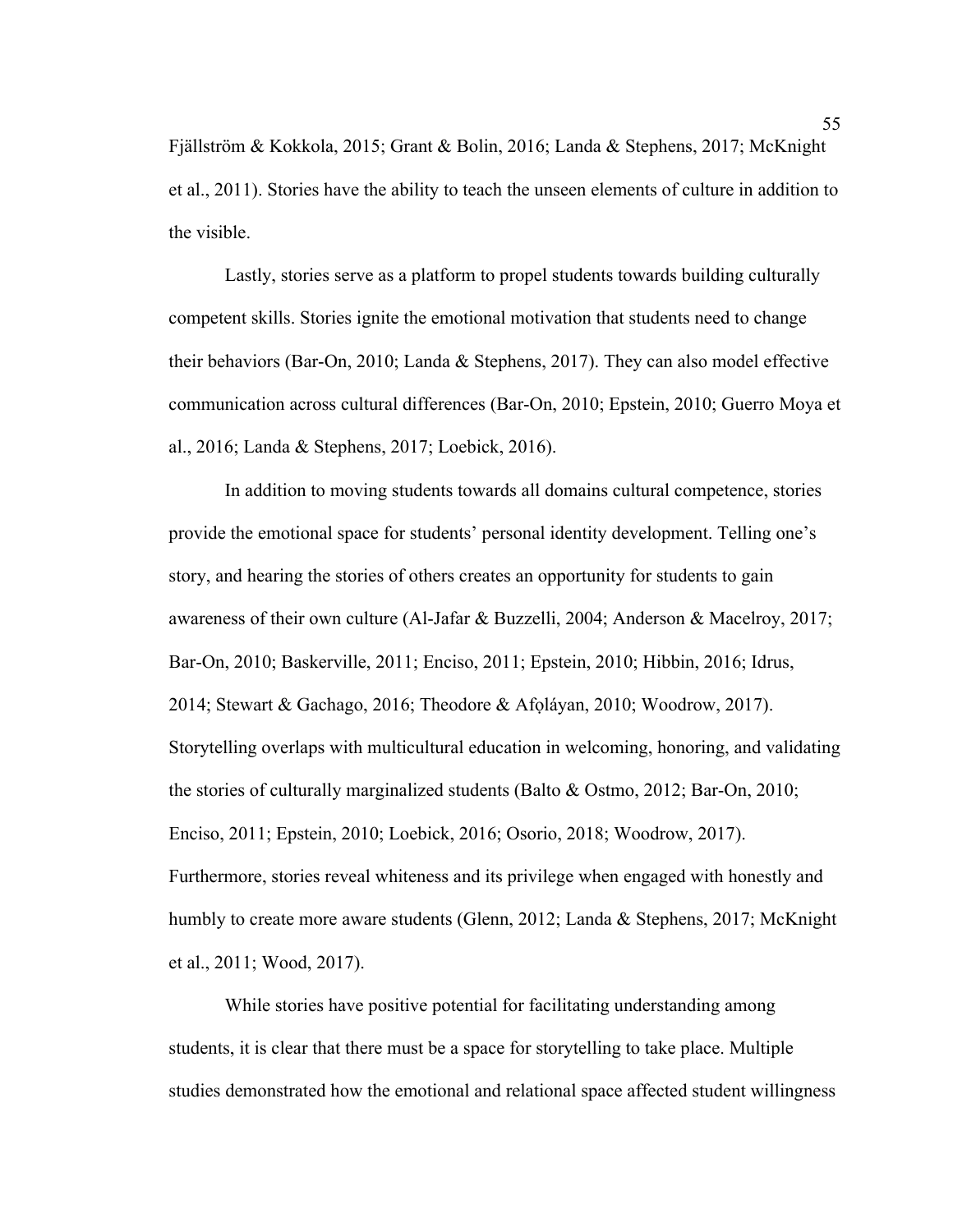and comfort in sharing personal stories, and grappling with other perspectives (Baskerville, 2011; DeNicolo & Franquiz, 2006; Enciso, 2011; Epstein, 2010; Idrus, 2014; Woodrow, 2017). At the same time, stories can help create this atmosphere as they knit the students closer together through shared experiences (Baskerville, 2011; Epstein, 2010; Idrus, 2014; Woodrow, 2017). Stories will be most effective and most transformative in an intentionally crafted space. This is highly dependent on the teacher.

The full effects of storytelling on students' cultural competence can only be realized when teacher engages. The teacher has great sway in determining the emotional climate of the classroom, which affects how students' affective development. Teachers who are culturally competent individuals are more comfortable in engaging in cultural discussion in the classroom (Idrus, 2014). Students also benefit when teachers are training in multicultural teaching that utilizes stories (Baskerville, 2011; Glenn, 2012; Idrus, 2014; Landa & Stephens, 2017; Murray & Puchner, 2012; Tuncel, 2017; Wood, 2017).

#### **Limitations of the Research**

There is a limited amount of literature examining the effects of story in regard to cultural competence. For this reason, the research question was continuously widened to ensure ample literature to answer the question. Cultural competence was changed to understanding among students of many cultures. This includes cultural awareness, cultural sensitivity, cultural knowledge, empathy, peace, and culturally relevant instruction. Multicultural literature and multicultural education that utilized stories to increase understanding among students were also included. Story is also a broad term that included personal narrative, storytelling, oral storytelling, and narrative theory.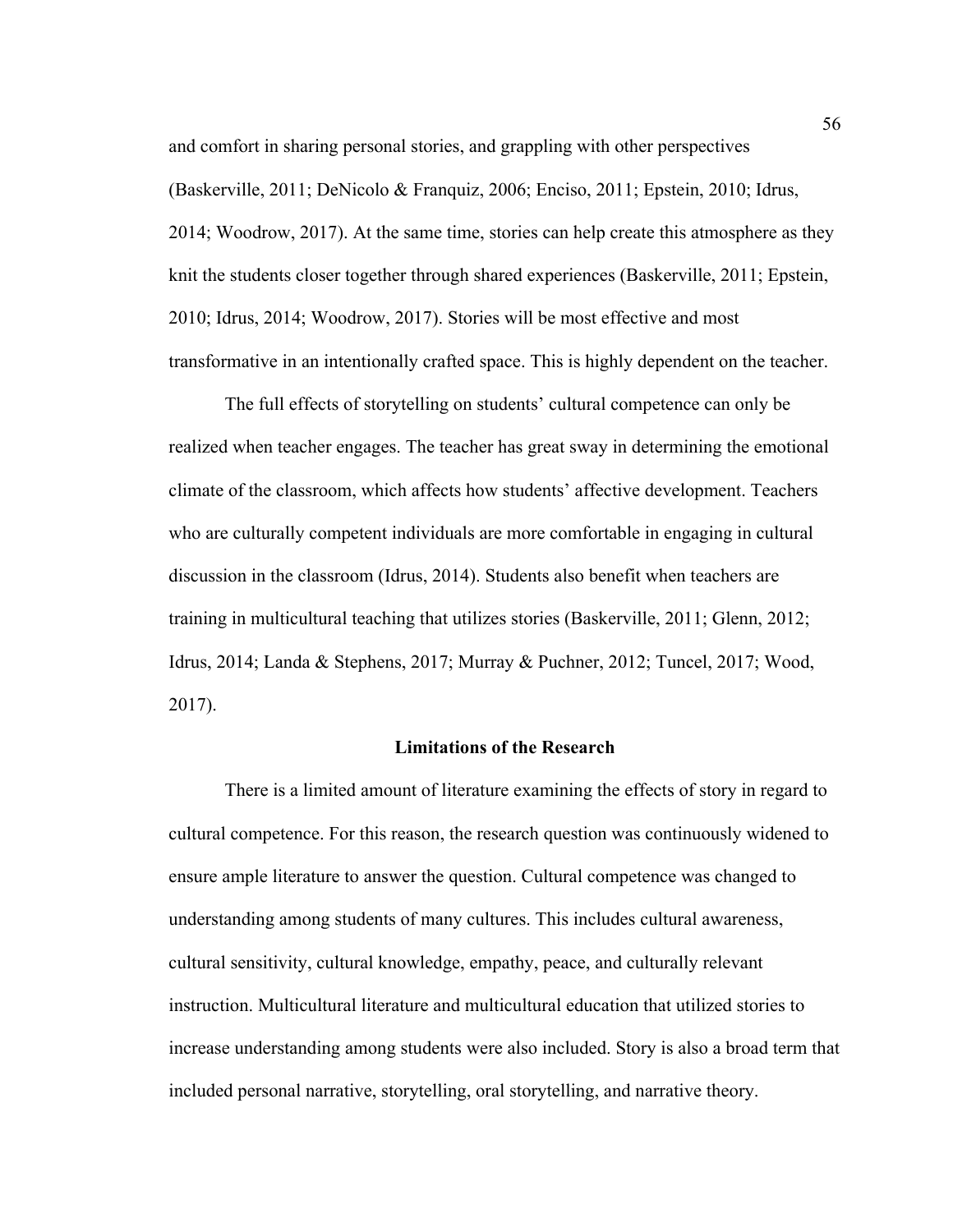Originally, the intent was to research the use of story specifically with elementary students. It became quickly evident that the question must be broadened to include students from pre-primary to the collegiate level to answer the research question.

The research is also limited as the literature contains more anecdotal than clearly measurable evidence relating to the effectiveness of the various uses of stories to increase understanding among students. Many of the studies measured students' cultural competency development using surveys, and researcher observation. There is a potential for bias in these methods, however, in most cases, measures were taken to reduce the presence of these biases in the results. While there is complexity in measuring the affective and cognitive development of students, the literature relating to the effectiveness of story on cultural competence is generally more descriptive and qualitative.

Another limitation of the research is the samples of the studies. The majority of the studies were conducted in one geographic location. While these studies were conducted in countries around the world, it is not clear if the specific interventions would be successful in a different setting. Generally, the sample sizes were also small, consisting of one or two classes during the same school year. It would be beneficial for educators to know if these practices would remain effective with many groups of students. This also eliminates the potential that a unique attribute of that group of students that made it possible for the stories to be successful.

#### **Implications for Future Research**

Within the time frame of the studies, the majority of students showed an increase in cultural competence due to story, but it would be beneficial to know if students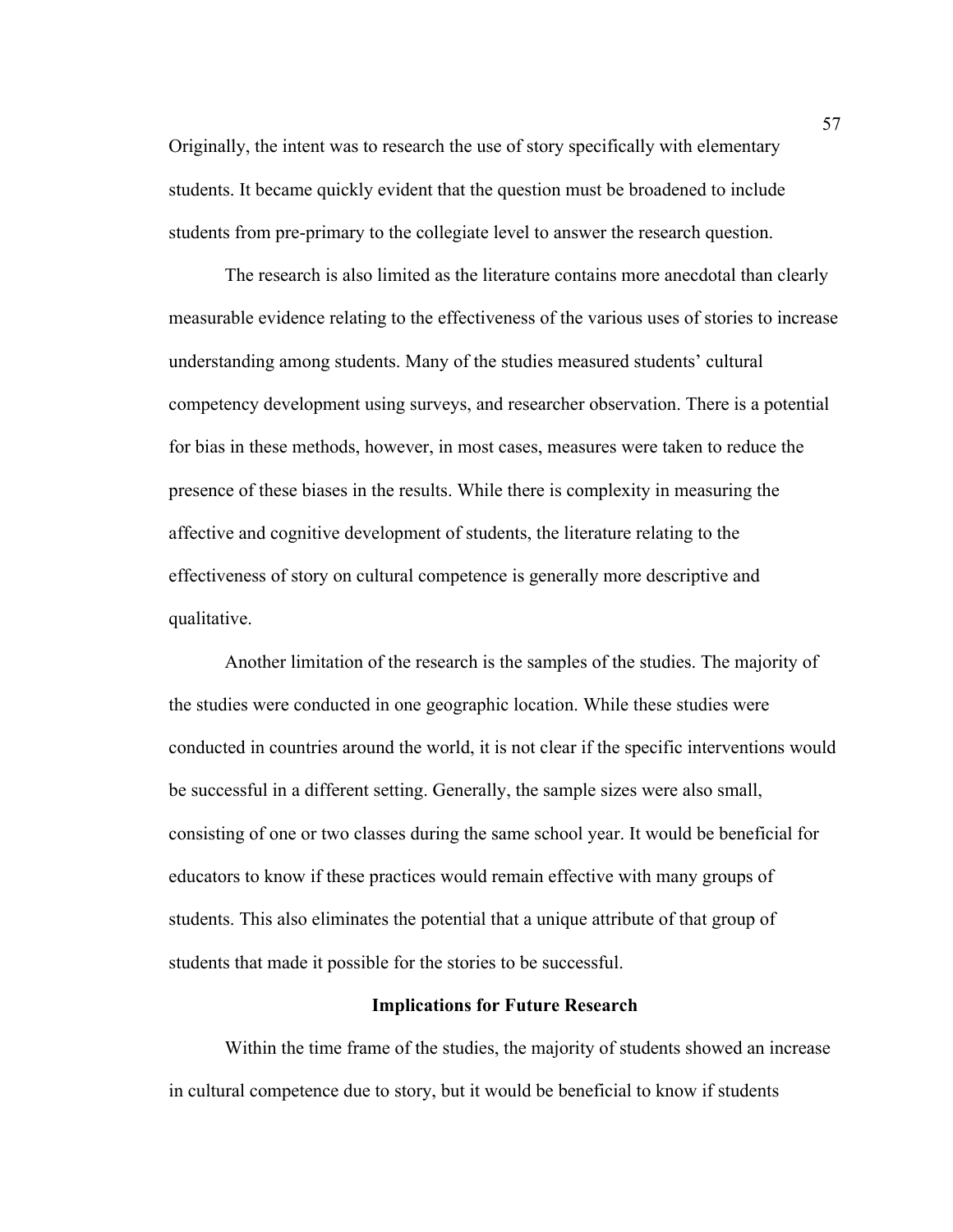maintain this growth over time. Therefore, more research should be done to measure the effectiveness of storytelling to create lasting understanding among students of many cultures. Few studies measured if story had an effect on students after the intervention had ended (Bal & Veltkamp; 2013; Balto & Ostmo, 2012; Bar-On, 2010). While these studies showed some success, they were conducted with older learners. It would be beneficial for educators to see how K-12 students would retain cultural competency facilitated by stories over time.

There is also a need for more research at the K-12 level. The majority of the research in this review were conducted at the colligate level. There is a growing demand for culturally competent individuals in today's global society. It would be beneficial to measure the effectiveness of story in correlation the ages of the students. Is there an age that is ideal for facilitating lasting cultural competency development through story? This would provide educators, stakeholders, and families with valuable information on the best time to begin intentionally integrating cultural awareness into the classroom.

The last recommendation of further research would be a comparison of storytelling techniques. Which form of storytelling is most effective in facilitating understanding among students? This would assist educators in selecting storytelling forms that would instill the most cultural awareness in students.

#### **Implications for Professional Application**

The professional literature is filled with the potential of story as a vehicle to increase understanding among students of many cultures. Perhaps most importantly, educators must cultivate their own cultural competence and seek multicultural teaching training. Students will learn the most from an educator who has first hand experience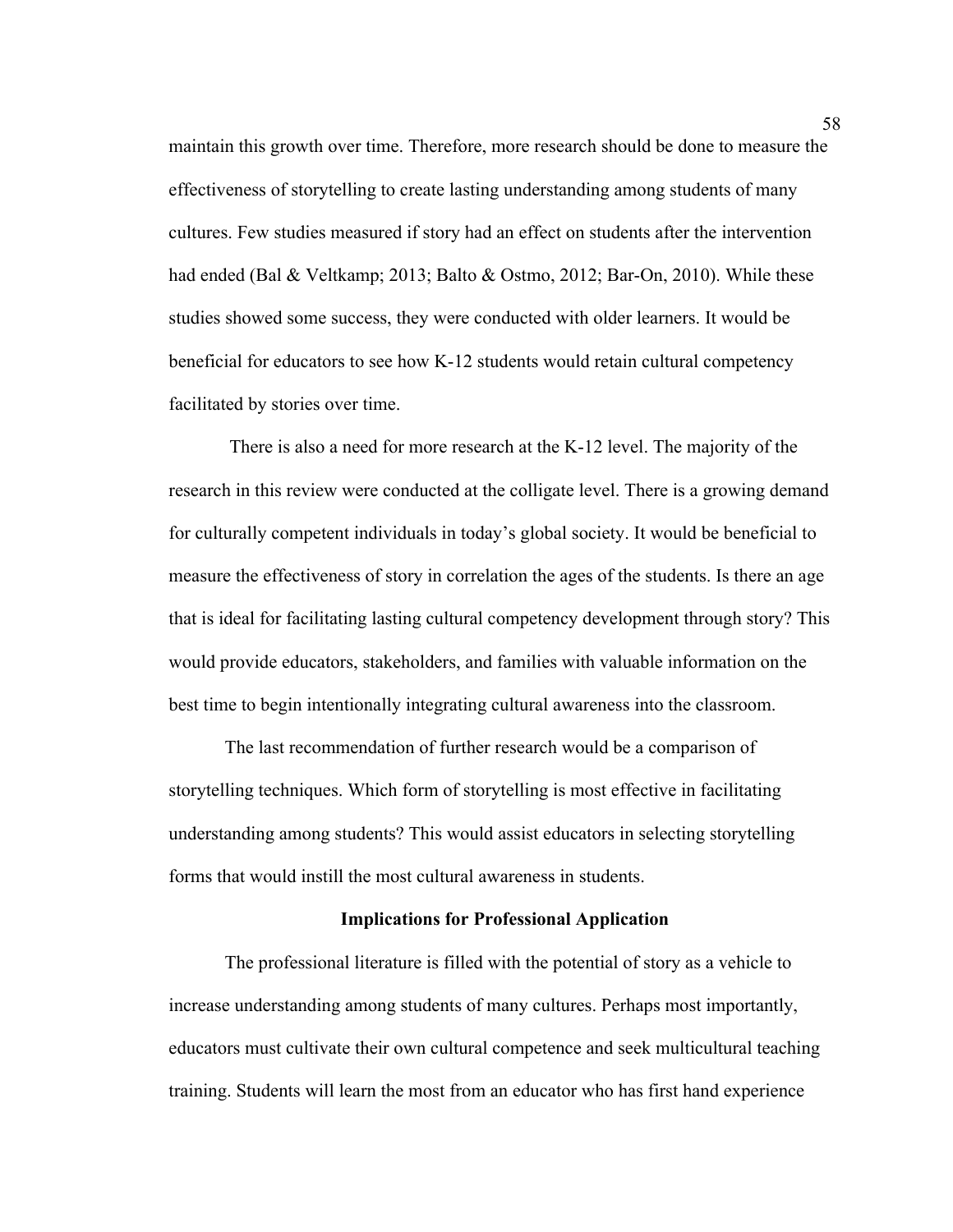with the journey of cultural awareness, and cultural competence. Cultural competence is also not a journey with an end destination. Teacher must be aware that cultural competence development should be consistently attended to; otherwise individuals risk reverting to limited awareness of culture and the inaccurate assumptions that go with it. As today's global society is rapidly changing, teachers should tend to their own cultural awareness to in step with the constantly shifting community.

It is also clear that not every story will suffice for teaching culture and presenting windows into the reality of the 'other.' Stories should be analyzed to determine if they have inherent cultural bias or misrepresentations. While these stories could be utilized in the classroom as a means of illuminating stereotypes and negative representations, teacher must carefully guide students in discovering these areas to avoid reinforcing negative perspectives. Teachers would benefit from education on how to analyze literature and stories for multicultural aspects, allowing the greatest yields for their work.

For story to have the greatest effect on students' cultural competence, the classroom environment must be intentionally crafted to facilitate deep student relationships. In many of the studies, explicit connections were drawn between the environment and its impact on student development. Students need a safe, inclusive environment to thrive academically, but this is particularly true for students' emotional and cultural competence development. If students are not willing to grapple with cultural assumptions, values, and norms than they will have difficulty in acquiring effective cultural communication skills that are necessary for functioning cultural competence. Teachers can do this by instilling classroom norms for effective discussion, and expectations for active listening. Additionally, practices that support a culturally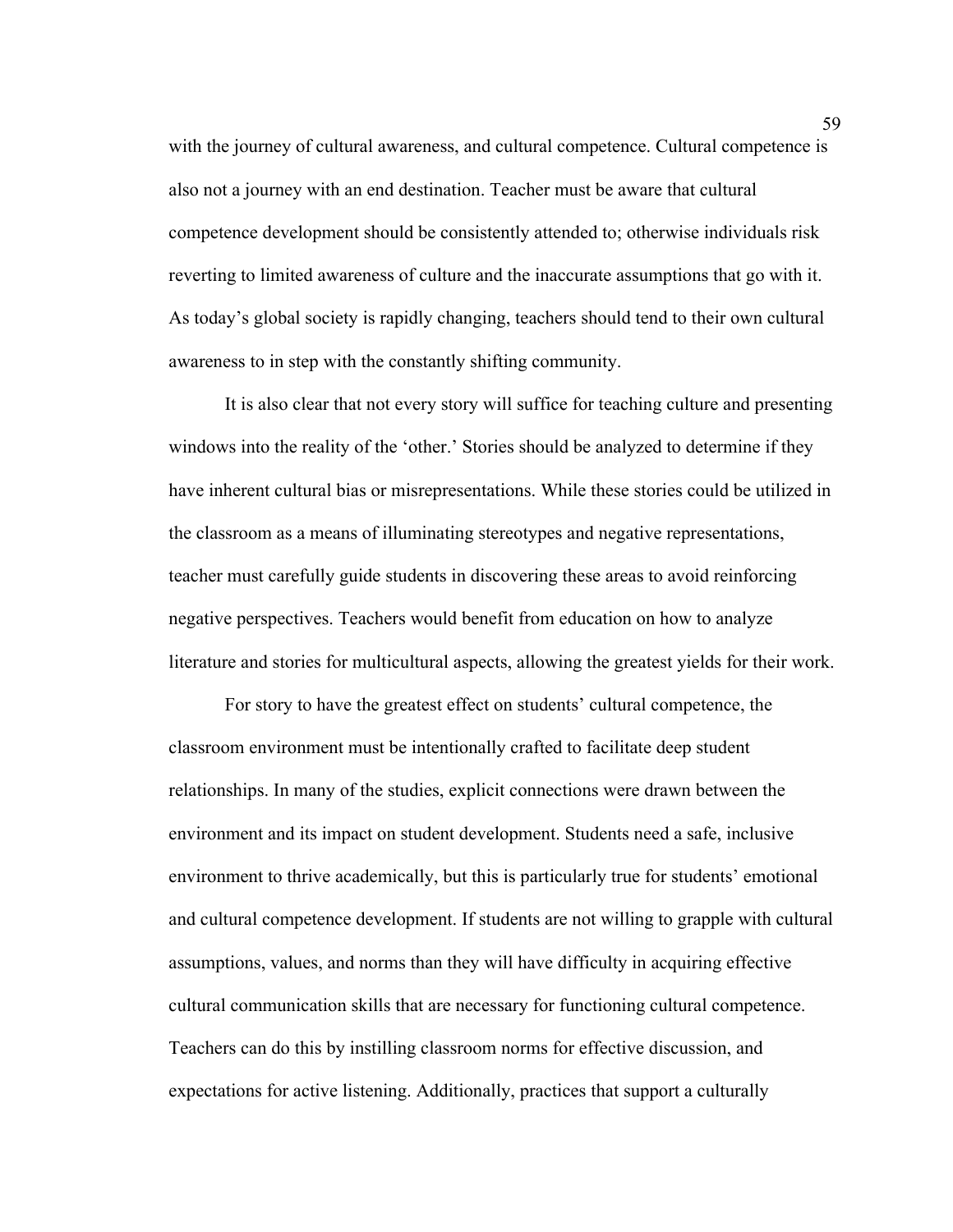responsive classroom environment provide the foundation for stories to develop cultural competence.

Lastly, educators and stakeholders should make cultural competence development a priority. With the presence of high stakes testing and increased accountability stress on schools, educators often feel pressure to devote all instructional time to tested subjects. Yet, it is clear that workplaces desire students with  $21<sup>st</sup>$  century skills, which includes cultural competency. Story is an accessible way to integrate cultural competence development into an existing classroom practice. Storytelling, in some form, already exists in classrooms at every educational level. Teachers can smoothly integrate more intentional work towards cultural competence using storytelling practices that they currently use in the classroom. This will equip students with the knowledge, attitudes, and skills needed from culturally competent individuals in today's global society.

#### **Conclusion**

Understanding among students of many cultures is important, relevant, and achievable. Cultural competence is necessary for students to become effective, engaged members of society. Stories with their transformative nature create opportunities for students to alter their perspectives and gain insight into another's reality. Our world is in desperate need of understanding individuals and story offers a way to build this invaluable ability in our students.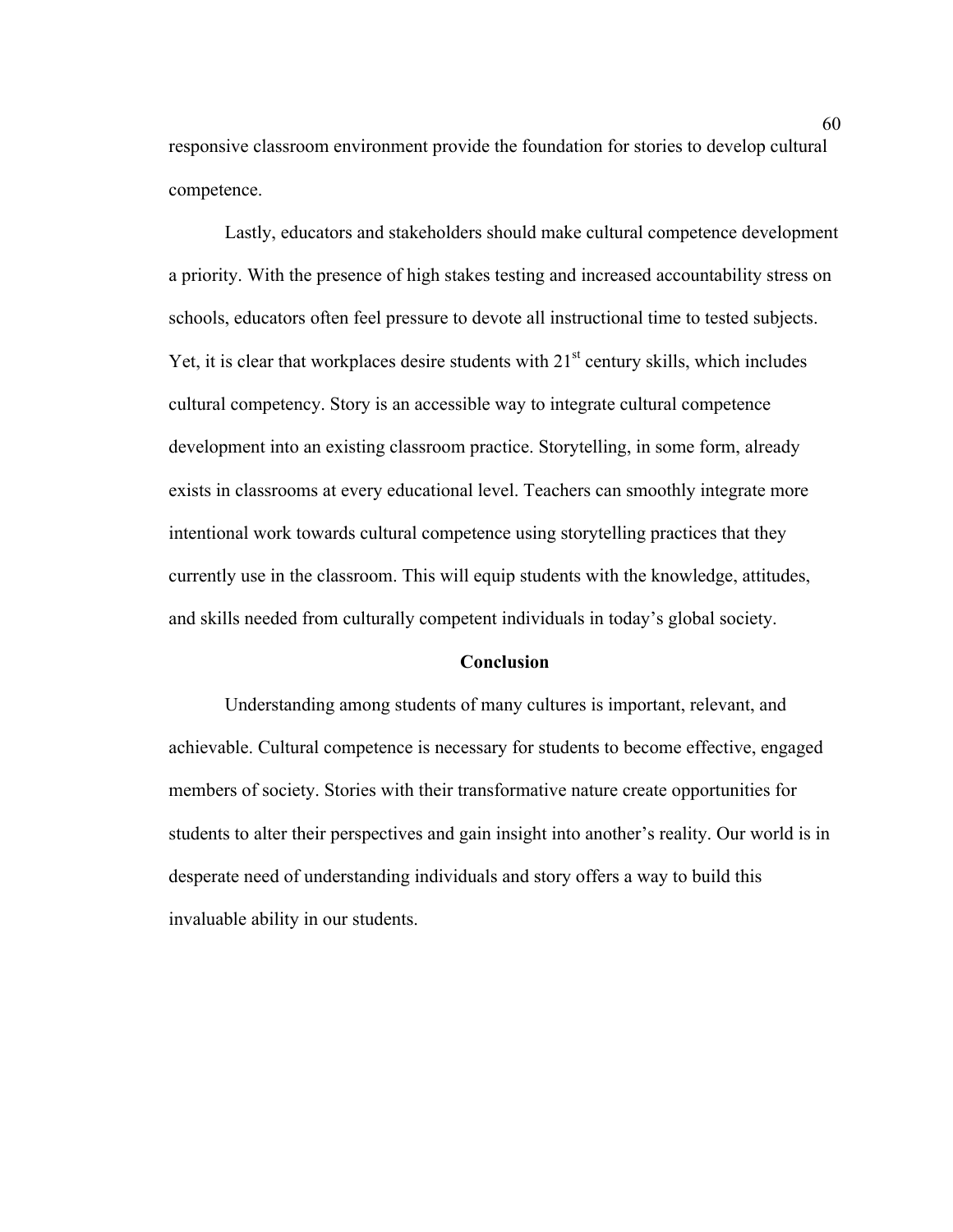#### References

- Al-Jafar, A. (2004). The art of storytelling for cross cultural understanding. *International Journal of Early Education, 36*(1), 35-48.
- Al-Jafar, A. (2016). Sadako and the thousand paper cranes: The dialogic narrative in the educational act. *International Education Studies, 9*(10), 83-94.
- Anderson, J., & Macleroy, V. (2017). Connecting worlds: Interculturality, identity and multilingual digital stories in the making. *Language and Intercultural Communication, 17*(4), 494-517.
- Bal, P. M., & Veltkamp, M. (2013). How does fiction reading influence empathy? An experimental investigation on the role of emotional transportation. *PLoS ONE, 8*(1), 1-12.
- Baldasaro, M. M., Maldonado, N., & Baltes, B. (2014). Storytelling to teach cultural awareness: The right story at the right time. *LEARNing Landscapes, 7*(2), 219-232.
- Balto, A. M., & Ostmo, L. (2012). Multicultural studies from a Sami perspective: Bridging traditions and challenges in an indigenous setting. *Issues in Educational Research, 22*(1), 1-17.
- Baskerville, D. (2011). Developing cohesion and building positive relationships through storytelling in a culturally diverse New Zealand classroom. *Teaching and Teacher Education, 27*(1) 107-115.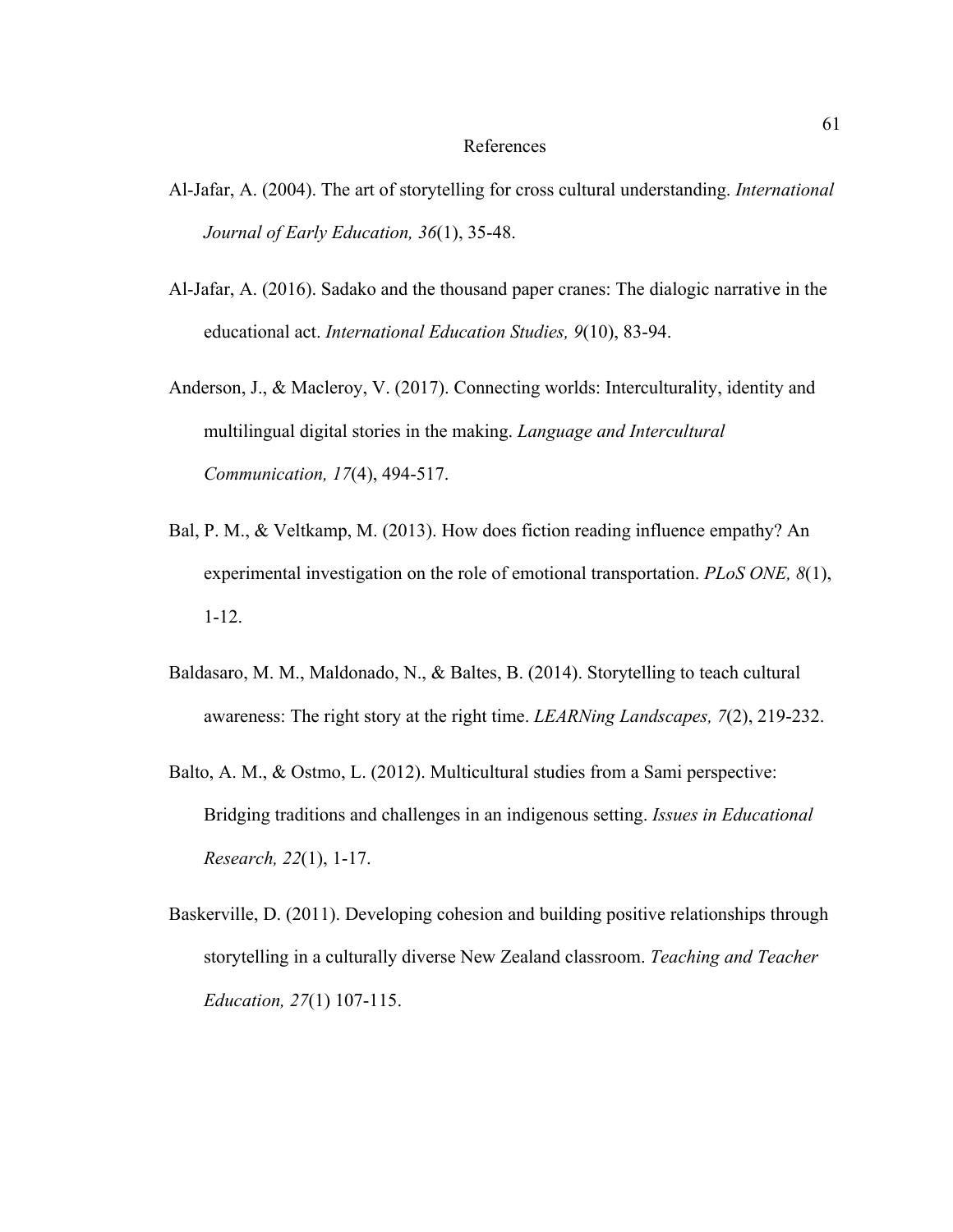- Bennett, J. M. (2009). Cultivating intercultural competence. In D. K. Deardorff (Ed.), *The SAGE handbook of intercultural competence* (pp. 121-140). Thousand Oaks, CA: SAGE Publications.
- Bennett, J. M., & Bennett, M. J. (2004). Developing intercultural sensitivity. In D. Landis, J. M. Bennett & M. J. Bennett (Eds.), *Handbook of intercultural training* (pp. 147-165). Thousand Oaks, CA: SAGE Publications.
- Bennett, J., Paige, R., & Bennett, J. M. (2015). Intercultural sensitivity. In J. M. Bennett (Ed.), *The SAGE encyclopedia of intercultural competence*. Thousand Oaks, CA: Sage Publications.
- Bennett, M. J. (1993). Towards ethnorelativism: A developmental model of intercultural sensitivity. In R. M. Paige (Ed.) *Education for the Intercultural Experience* (pp. 21- 67). Yarmouth, ME: Intercultural Press.
- Brockman, R. (2013). Only stories matter: The psychology and neurobiology of story. *American Imago: Psychoanalysis and the Human, 70*(3), 445-460. doi:10.1353/aim.2013.0015
- Bruner, J. S. (1990). *Acts of meaning*. Cambridge, MA: Harvard University Press.
- Bruner, J. S. (2003). *Making stories: Law, literature, life.* Cambridge, MA: Harvard University Press.
- Colby, S. L., & Ortman, J. M. (2014). *Projections of the size and composition of the U.S. population: 2014 to 2060*. Washington, DC: U.S. Census Bureau. Retrieved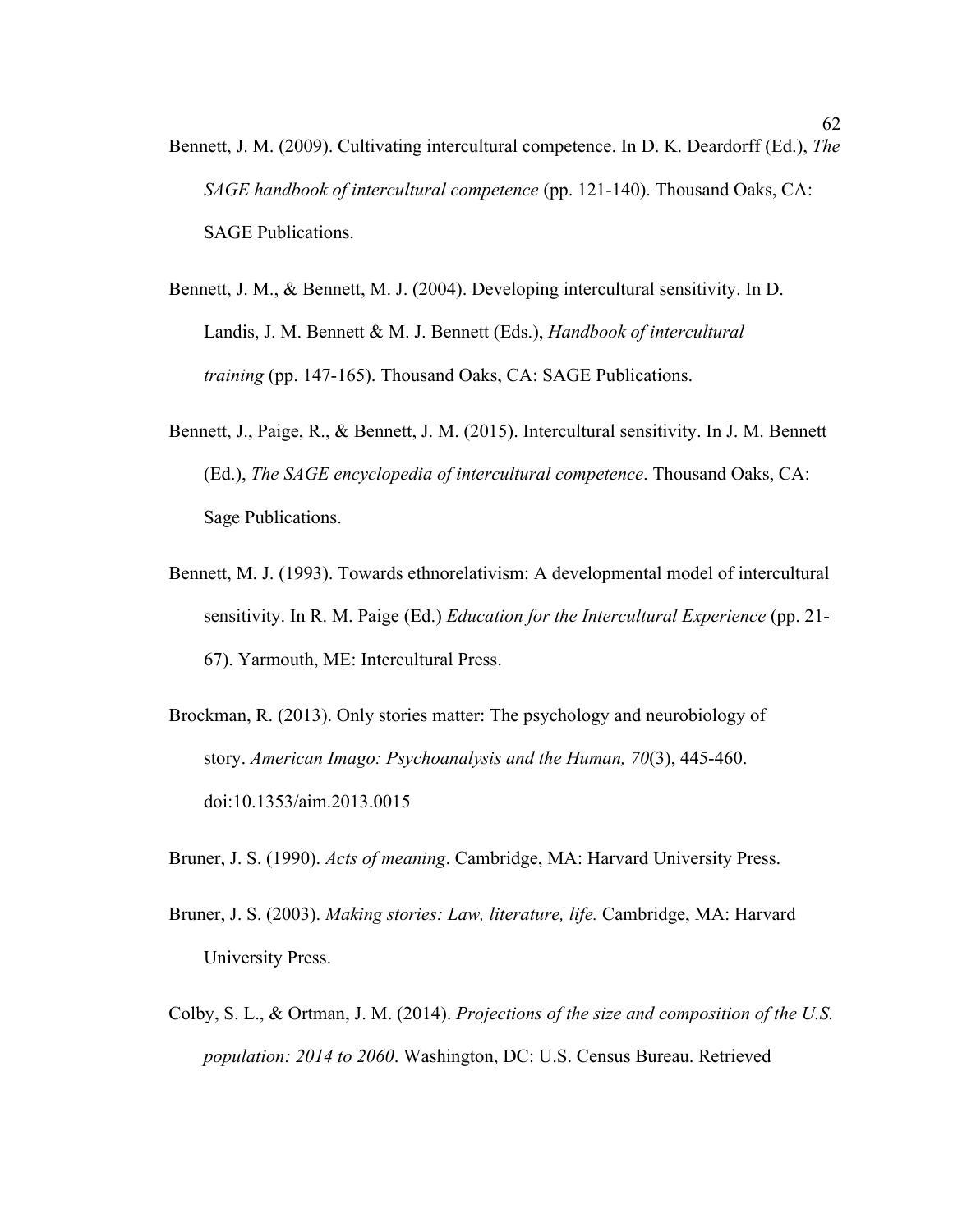- Condon, J., LaBrack, B., & Bennett, J. M. (2015). Culture, definition of. In J. M. Bennet (Ed.), *The SAGE encyclopedia of intercultural competence*. Thousand Oaks, CA: Sage Publications.
- Davies-Gibson, M. (1994, November). *Storytelling in the multicultural classroom: A study in community building.* Paper presented at the Speech Communication Association Conference, New Orleans.
- Deardorff, D. K. (2006). Identification and assessment of intercultural competence as a student outcome of internationalization. *Journal of Studies in International Education, 10*(3), 241-266. doi:10.1177/1028315306287002
- Deardorff, D., & Bennett, J. M. (2015). Definitions: Knowledge, skills, attitudes. In J. M. Bennett (Ed.), *The SAGE encyclopedia of intercultural competence*. Thousand Oaks, CA: Sage Publications.
- DeNicolo, C. P., & Franquiz, M. E. (2006). "Do I have to say it?": Critical encounters with multicultural children's literature. *Language Arts, 84*(2), 157-170.
- Enciso, P. (2011). Storytelling in critical literacy pedagogy: Removing the walls between immigrant and non-immigrant youth. *English Teaching: Practice and Critique, 10*(1), 21-40.
- Epstein, S. (2010). "Who are your friends?" Complexities in multicultural education. *The Urban Review, 42*(1), 39-57. doi:10.1007/s11256-008-0118-6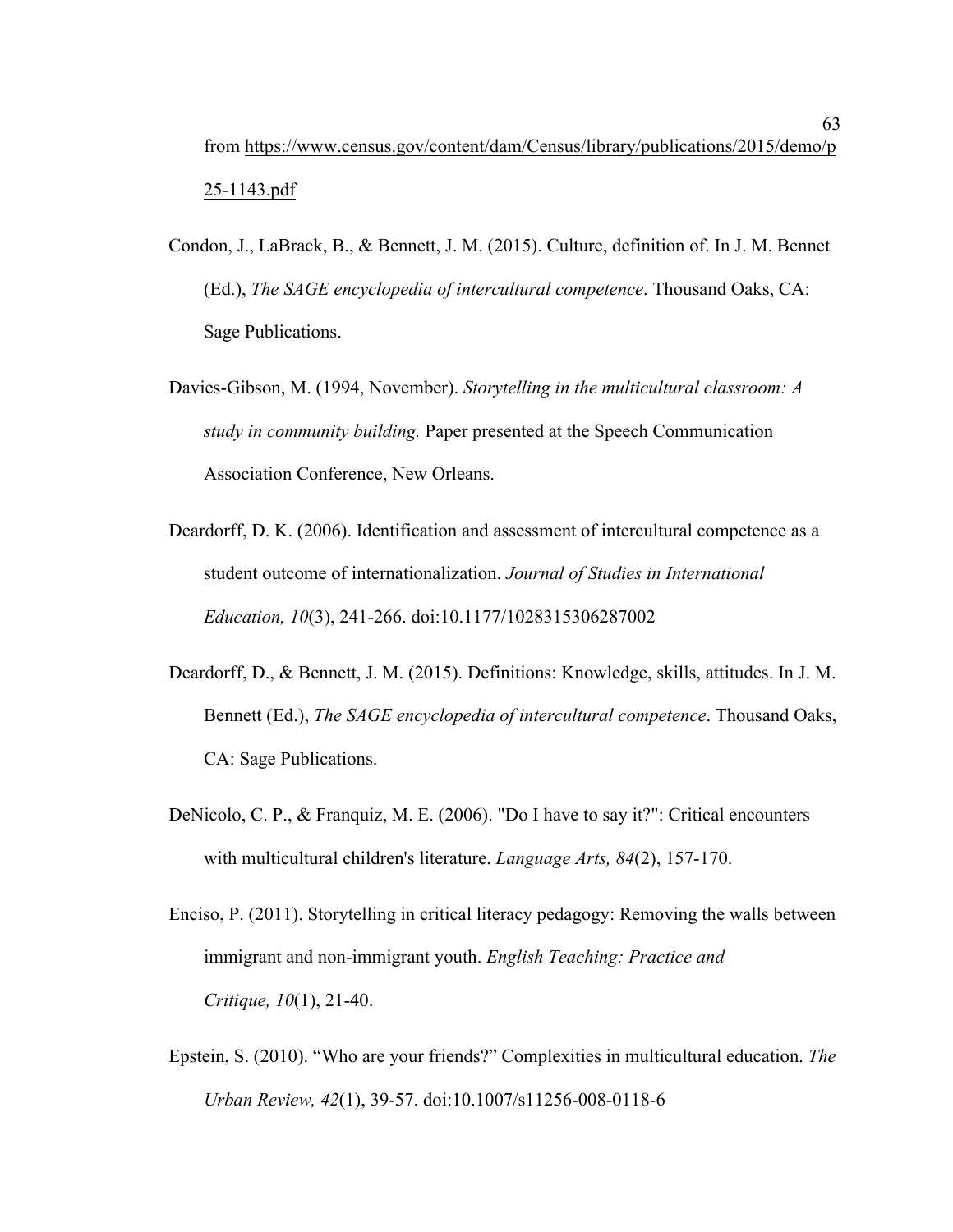- Fard, F. A. M., Nasrabadi, H. A. B., & Heidari, M. H. (2016). Philosophy for children: Capacity evaluation of humorous stories in "Masnavi" based on "Lipman's views on philosophical thinking components". *Educational Research and Reviews, 11*(12), 1154-1160.
- Fjällström, E., & Kokkola, L. (2015). Resisting focalisation, gaining empathy: Swedish teenagers read Irish fiction. *Children's Literature in Education, 46*(4), 394-409.
- Glenn, W. J. (2012). Developing understandings of race: Preservice teachers' counternarrative (re)constructions of people of color in young adult literature. *English Education, 44*(4), 326-353.
- Grant, N. S., & Bolin, B. L. (2016). Digital storytelling: A method for engaging students and increasing cultural competency. *Journal of Effective Teaching, 16*(3), 44-61.
- Guerrero Moya, M. E., Muñoz Ortiz, L., & Niño Díaz, A. M. (2016). Evidence of intercultural communication competence in tenth grader's narrative texts. *GIST Education and Learning Research Journal,* (13), 111-130.
- Hammer, M., & Bennett, J. M. (2015). Intercultural competence development. In J. M. Bennett (Ed.), *The SAGE encyclopedia of intercultural competence*. Thousand Oaks, CA: Sage Publications.
- *Hate crime statistics, 2014.* (2015). Washington D.C.: U.S. Department of Justice. Retrieved from https://ucr.fbi.gov/hate-crime/2014/topicpages/incidentsandoffenses\_final.pdf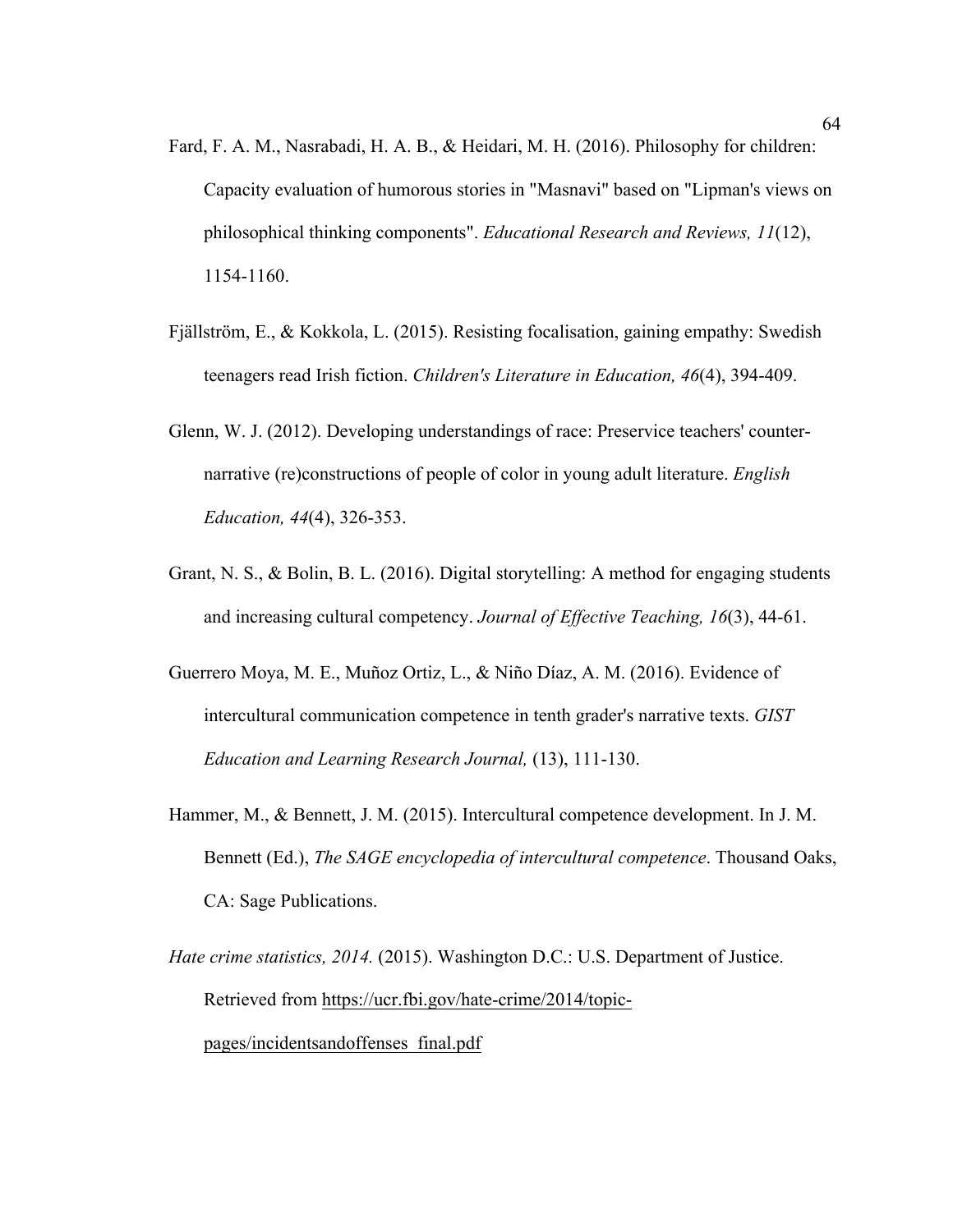- *Hate crime statistics, 2016.* (2017). Washington D.C.: U.S. Department of Justice. Retrieved from https://ucr.fbi.gov/hate-crime/2016/topicpages/incidentsandoffenses.pdf
- Haven, K. F. (2007). *Story proof: The science behind the startling power of story.* Westport, CT: Libraries Unlimited.
- Hibbin, R. (2016). The psychosocial benefits of oral storytelling in school: Developing identity and empathy through narrative. *Pastoral Care in Education, 34*(4), 218-231.
- Idrus, F. (2014). Initiating culturally responsive teaching for identity construction in the Malaysian classrooms. *English Language Teaching, 7*(4), 53-63.
- Jensen, S. (2016). Empathy and imagination in education for sustainability. *Canadian Journal of Environmental Education, 21*, 89-105.
- Lake, R. (2010). Reconstructing multicultural education through personal story: Transcending the essentialist/relativist dichotomy. *Multicultural Education, 18*(1), 43-47.
- Landa, M. S., & Stephens, G. (2017). Promoting cultural competence in preservice teacher education through children's literature: An exemplary case study. *Issues in Teacher Education, 26*(1), 53-71.
- Loebick, K., & Torrez, J. E. (2016). Where you are from defines you: Intersection of community engagement, border pedagogy, and higher education. *Journal of Public Scholarship in Higher Education, 6*, 21-44.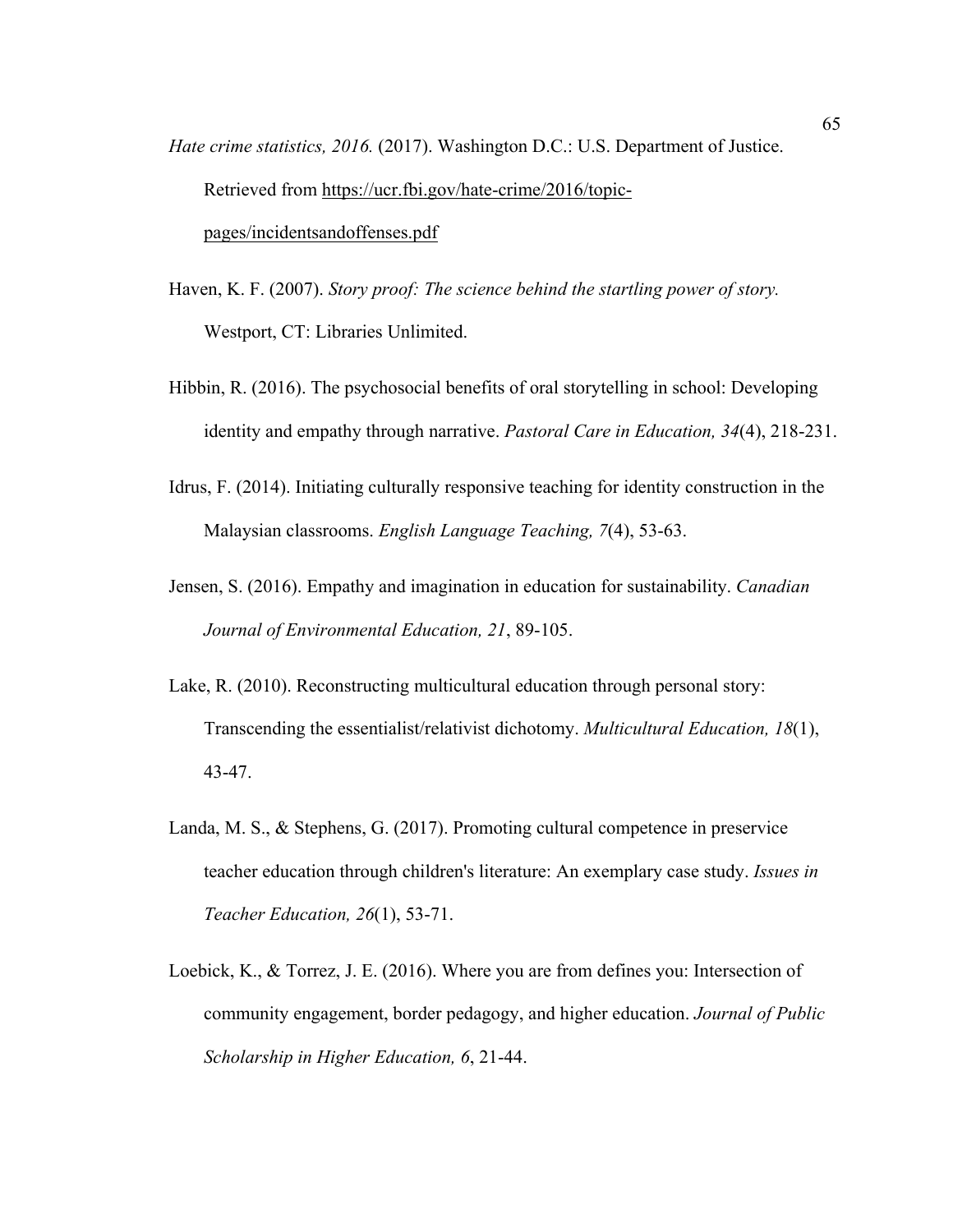- Madden, E., & Bennett, J. M. (2015). Cultural self-awareness. In J. M. Bennett (Ed.), *The SAGE encyclopedia of intercultural competence*. Thousand Oaks, CA: Sage Publications.
- McKnight, A., Hoban, G., & Nielsen, W. (2011). Using "slowmation" for animated storytelling to represent non-Aboriginal preservice teachers' awareness of "relatedness to country". *Australasian Journal of Educational Technology, 27*(1), 41-54.
- Murray, M., & Puchner, L. (2012). Teaching for cultural competency: Using fiction to learn about "others". *Canadian Journal of Action Research, 13*(1), 36-49.
- Narratives in Conflict, & Bar-On, D. (2010). Storytelling and multiple narratives in conflict situations: From the TRT group in the German-Jewish context to the dualnarrative approach of PRIME. In S. Gavriel, & E. Cairns (Eds.), *Handbook on peace education*. New York, NY: Psychology Press.
- Osorio, S. L. (2018). Border stories: Using critical race and Latino critical theories to understand the experiences of Latino/a children. *Race, Ethnicity & Education, 21*(1), 92-104. doi:10.1080/13613324.2016.1195351
- P21 framework definitions. (2015). Retrieved from http://www.p21.org/storage/documents/docs/P21\_Framework\_Definitions\_Ne w\_Logo\_2015.pdf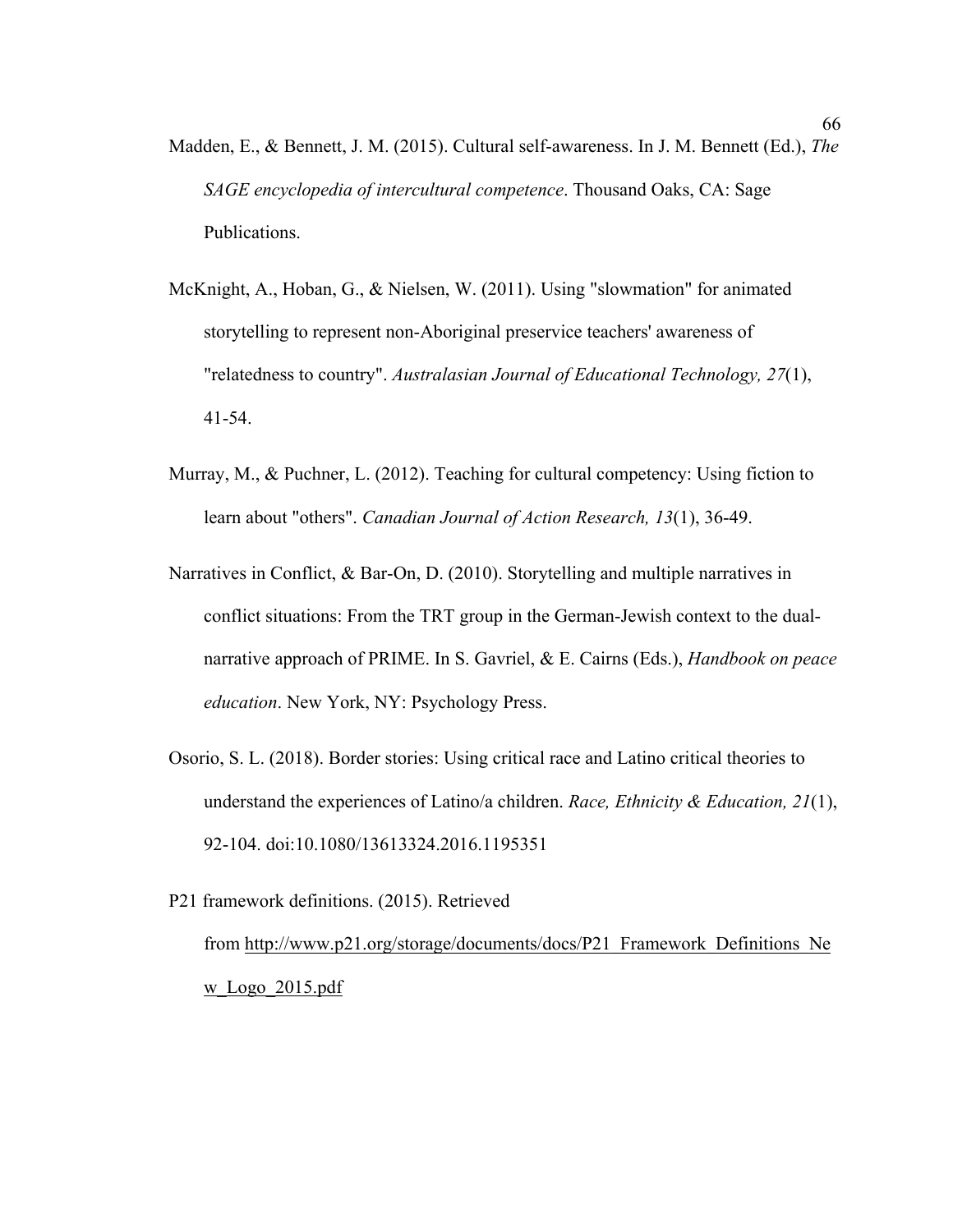- Porto, M. (2014). Extending reading research with a focus on cultural understanding and research on intercultural communication: An empirical investigation in Argentina. *Intercultural Education, 25*(6), 518-539.
- Ribiero, S. P. M. (2016). Developing intercultural awareness using digital storytelling. *Language and Intercultural Communication, 16*(1), 69-82.
- Rogers, E. M., Hart, W. B., & Miike, Y. (2002). Edward T. Hall and the history of intercultural communication: The United States and Japan. *Keio Communication Review, 24*, 3-26.
- Sarraj, H., Bene, K., Li, J., & Burley, H. (2015a). Raising cultural awareness of fifthgrade students through multicultural education: An action research study. *Multicultural Education, 22*(2), 39-45.
- Sarraj, H., Bene, K., Li, J., & Burley, H. (2015b). Raising cultural awareness of fifthgrade students through multicultural education: An action research study. *Multicultural Education, 22*(2), 39-45.
- Siddall, J. L. (1999). *Fifth graders' story dramatizations during literature study.* Retrieved from https://files.eric.ed.gov/fulltext/ED430228.pdf

Smith, F. (1990). *To think*. New York, NY: Teachers College Press.

Spitzberg, B. H., & Changnon, G. (2009). Conceptualizing intercultural competence. In D. K. Deardorff (Ed.), *The SAGE handbook of intercultural competence* (pp. 2-52). Thousand Oaks, CA: SAGE Publications.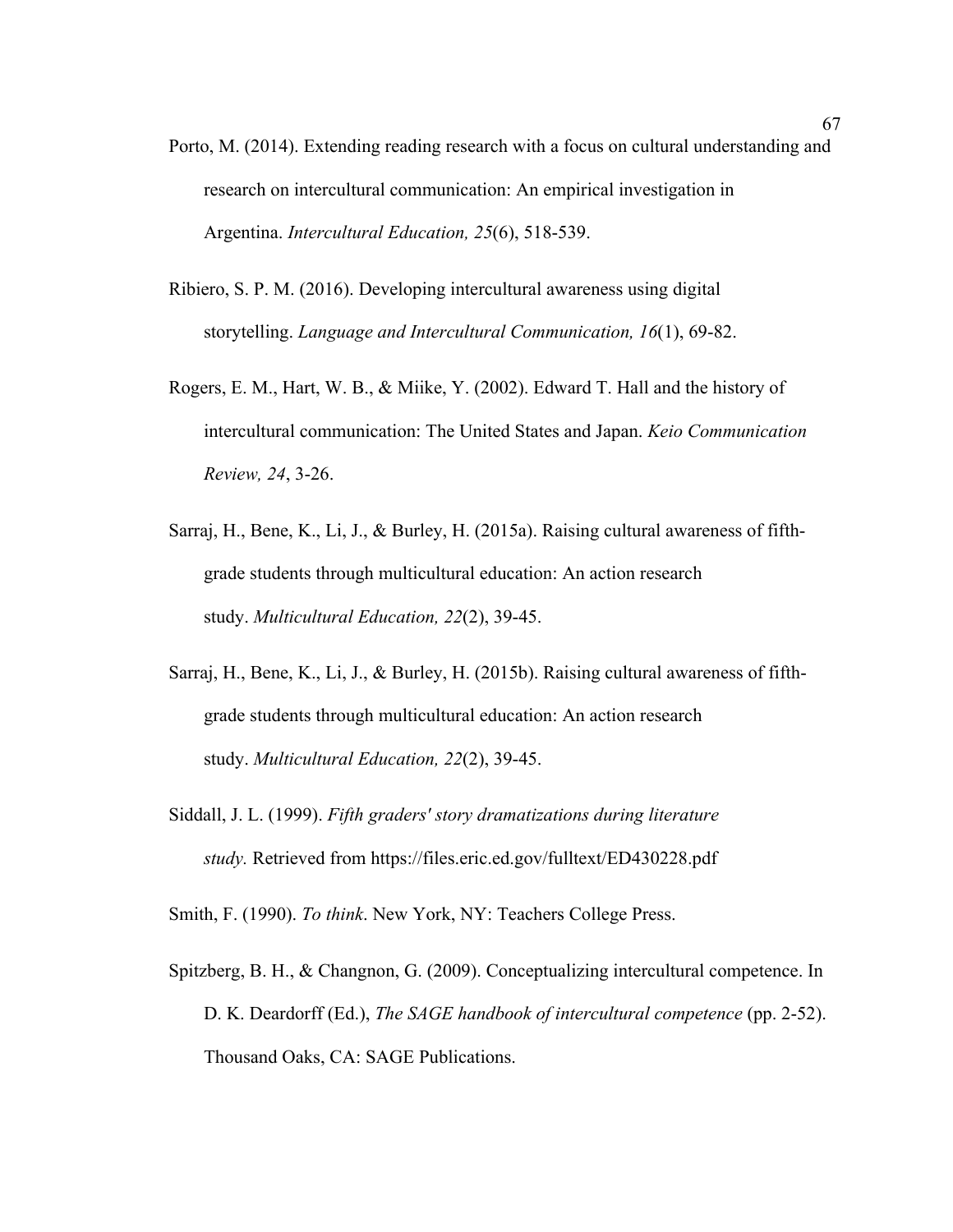- Stewart, K., & Gachago, D. (2016). Being human today: A digital storytelling pedagogy for transcontinental border crossing. *British Journal of Educational Technology, 47*(3), 528-542.
- Theodore, P. A., & Afoláyan, M. O. (2010). Facilitating cultural competence in teacher education students with digital storytelling: Implications for urban educators. *Multicultural Learning and Teaching, 5*(2), 95-105.
- Thomsen, D. K., & Pillemer, D. B. (2017). I know my story and I know your story: Developing a conceptual framework for vicarious life stories. *Journal of Personality, 85*(4), 464-480. doi:10.1111/jopy.12253
- Tuncel, G. (2017). Improving the cultural responsiveness of prospective social studies teachers: An action research. *Educational Sciences: Theory and Practice, 17*(4), 1317-1344. doi:10.12738/estp.2017.4.0269
- UNESCO. (2013). *Intercultural competence*. Paris: Bureau for Strategic Planning. Retrieved from http://unesdoc.unesco.org/images/0021/002197/219768e.pdf
- Wham, M. A., Barnhart, J., & Cook, G. (1996). Enhancing multicultural awareness through the storybook reading experience. *Journal of Research and Development in Education, 30*(1), 1-9.
- Wood, C. A. (2017). "My story of Sal": A critical self-reflective autoethnography revealing whiteness in the classroom. *International Journal of Multicultural Education, 19*(1), 41-59.